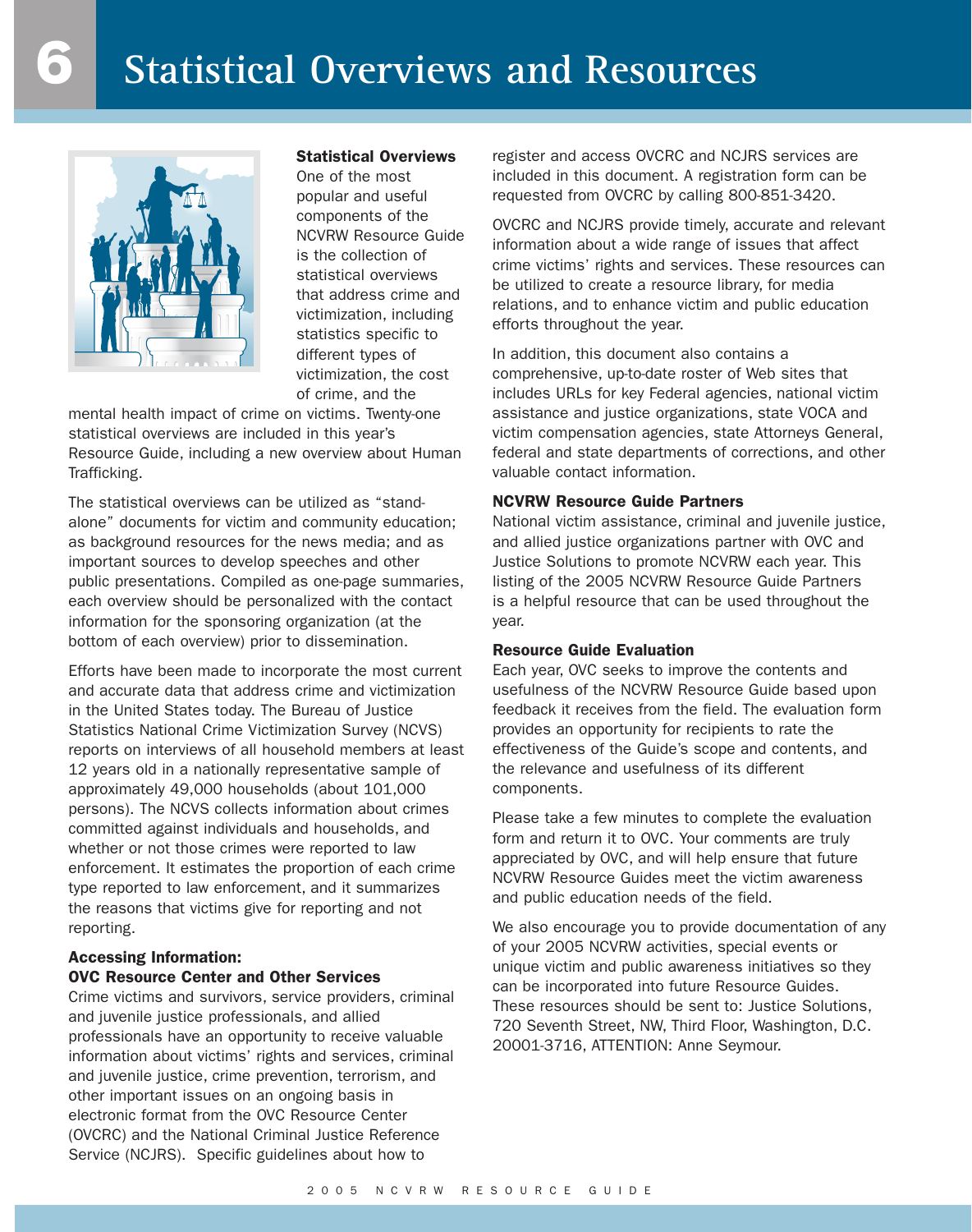# **Child Abuse and Victimization**

In 2002, an estimated 896,000 children were reported to be victims of child abuse and neglect. In 60.5 percent of the reported cases, the children had been neglected, 18.6 percent were physically abused, 9.9 percent were sexually abused, and 6.5 percent were emotionally or psychologically abused.

(Children's Bureau, Administration for Children & Families. 2004. *Child Maltreatment 2002.* Washington, D.C.: U.S. Department of Health and Human Services.)

Children who were identified by Child Protective Services as victims in the past were 42 percent more likely to be determined to be maltreated than children who were not previously victimized. (Ibid.)

The majority of child victims were maltreated by a parent acting alone. Approximately two-fifths (40.3 percent) of child victims were maltreated by their mother; 19.1 percent were maltreated by their father; 18 percent were abused by their mother and father; and 13 percent were victimized by a non-parent. (Ibid.)

Child Protective Services received 2.6 million referrals of abuse and neglect in 2002, of which they accepted more than two-thirds for investigation. (Ibid.)

An estimated 1,400 children died as a result of abuse or neglect in 2002. Infants had the highest rates of mortality: nearly 19 deaths per 100,000 boys and 12 deaths per 100,000 girls. (Ibid.)

Younger children are more likely to suffer abuse and neglect. In 2002, children younger than one year accounted for 9.6 percent of the reported victimizations. The next largest group was children under the age of three who were victimized at rates of 16.0 per 1,000. (Ibid.)

In 2002, 48.1 percent of victimized children were boys and 51.9 percent were girls. The racial breakdown of child victims was 54.2 percent white; 26.1 percent African American; 11 percent Hispanic; 1.8 percent American Indian or Alaskan Natives; and 0.9 percent Asian-Pacific Islanders. (Ibid.)

The direct cost of child abuse and neglect in the United States totals more than \$24 billion annually. (This figure includes law enforcement, judicial system, child welfare, and mental and physical health costs.) When factoring in indirect costs (special education, mental health and health care, juvenile delinquency, lost productivity, and adult criminality), the figure rises to more than \$94 billion annually. (Fromm, Suzette. 2001. "Total Estimated Cost of Child Abuse and Neglect." *Prevent Child Abuse America*.)

Between 1996 and 2002, the number of active FBI investigations of online child pornography and child sexual exploitation increased from 113 to 2,370. (Federal Bureau of Investigation. 2003. *Innocent Images National Initiative*. Washington, D.C.: U.S. Department of Justice.)

Forty-seven percent of parents and 77 percent of teachers report that children are victimized by bullies. (National Parent Teachers Association. http://www.pta.org. Accessed August 25, 2004.)

Every day, between 1.3 million and 2.8 million runaway and homeless youth live on the streets of America. One out of every seven children will run away before the age of 18. (The National Runaway Switchboard. http://www.nrscrisisline.org/. Accessed September 14, 2004.)

Approximately 800,000 children were reported missing in 1999. Of those, 58,200 were abducted by non-family members, and 115 were victims of the most serious, longterm abductions. Of those 115, 56 percent were recovered alive and nearly half were sexually assaulted by the perpetrator.

(National Incidence Studies of Missing, Abducted, Runaway, and Thrownaway Children. 2002. *Highlights from the NISMART Bulletins*. Washington, D.C.: U.S. Department of Justice, Office of Juvenile Justice and Delinquency Prevention.)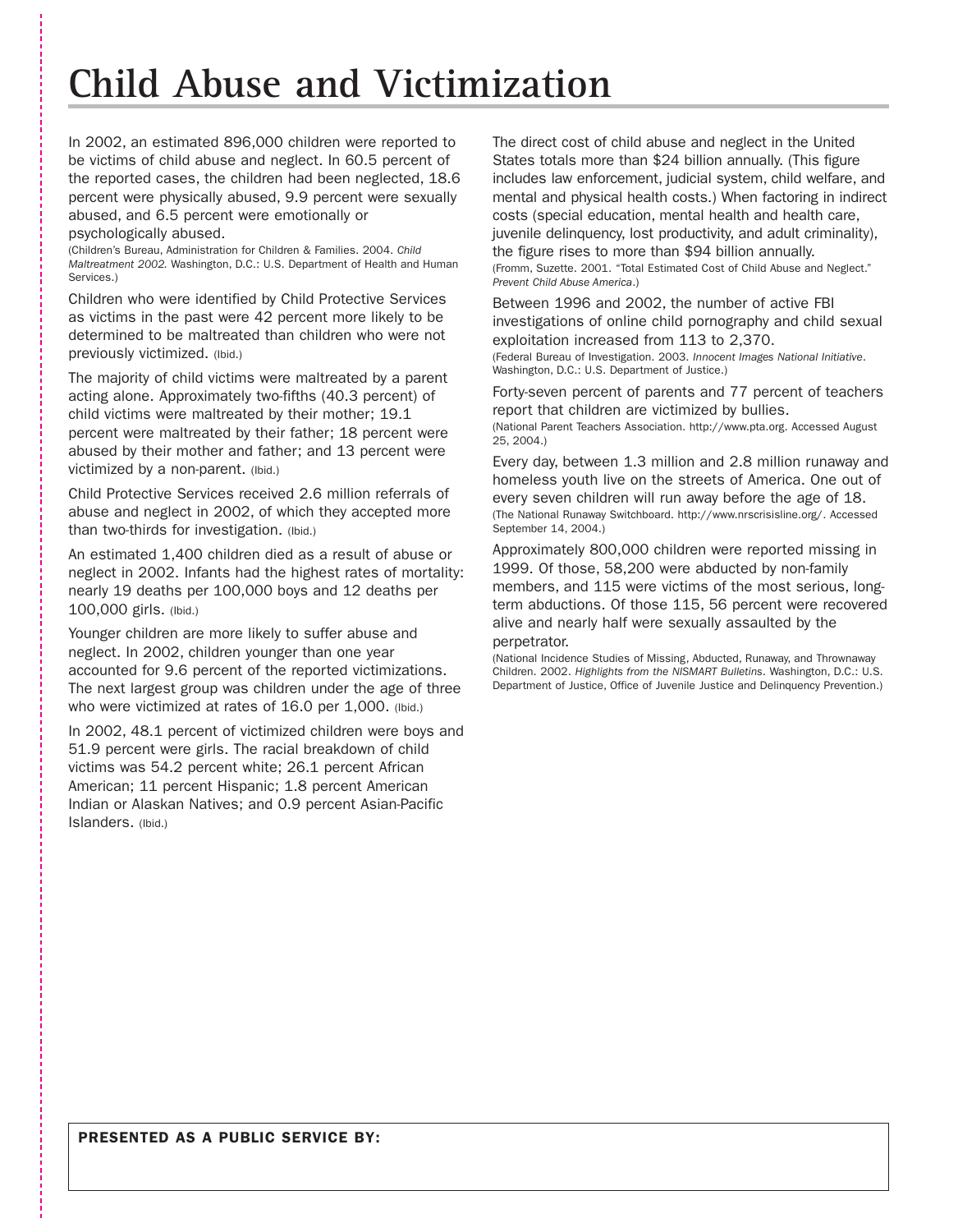# **Cost of Crime and Victimization**

A 2003 report by the Centers for Disease Control and Prevention calculates the annual health-related costs of rape, physical assault, stalking and homicide by intimate partners to exceed \$5.8 billion each year.

(Centers for Disease Control and Prevention. 2003. *Costs of Intimate Partner Violence Against Women in the United States*. Atlanta, GA: U.S. Department of Health and Human Services.)

Almost \$4.1 billion a year is spent on direct medical and mental health care services in the United States as a result of intimate partner violence. (Ibid.)

The total costs of non-fatal intimate partner violence also include nearly \$0.9 billion in lost productivity from paid work and household chores and \$0.9 billion in lifetime earnings lost by victims of intimate partner violence homicide. (Ibid.)

Each year, victims of intimate partner violence lose nearly eight million days of paid work because of the violence – the equivalent of over 32,000 full-time jobs. (Ibid.)

Women stalked by an intimate partner averaged the largest number of days lost from paid work. (Ibid.)

Direct expenditure for police protection, judicial and legal services and correctional activities in 2001 in the United States was a record \$167 billion for local, state and federal governments.

(Bureau of Justice Statistics. 2004. *Justice Expenditure and Employment in the United States, 2001.* Washington, D.C.: U.S. Department of Justice.)

In March 2001, almost 2.3 million people were employed by local, state and federal justice systems. The March 2001 total payroll to these employees was \$8.1 billion. (Ibid.)

State compensation programs paid crime victims and their families \$455 million in benefits in the federal fiscal year 2003. Since 1997, there has been an 82.5 percent increase in payments from state compensation programs. (Personal interview with Dan Eddy, Executive Director, National Association of Crime Victim Compensation Boards. September 1, 2004.)

In 2003, about 40 percent of all compensation payments were made for medical and dental costs, about a fourth went to cover lost wages and lost support, and approximately 15 percent paid for mental health costs. (Ibid.)

The NACVCB reports that one-fourth of all persons receiving crime victim compensation benefits in 2003 were domestic violence victims. (Ibid.)

Child victims of physical and sexual abuse were beneficiaries of close to another one-fourth of all claims paid in 2003. (Ibid.)

The direct tangible costs to crime victims annually are estimated to be \$105 billion in medical expenses, lost earnings, and public program costs related to victim assistance. Pain, suffering and reduced quality of life increase the cost to \$450 billion annually. (National Institute of Justice. 1996. *Victim Costs and Consequences: A New Look*. Washington, D.C.: U.S. Department of Justice.)

The direct cost of hospitalization for child abuse victims is estimated at \$6.2 billion a year. The direct cost of mental health services is over \$425 million a year.

(Prevent Child Abuse America. 2001. *Total Estimated Cost of Child Abuse and Neglect in the United States.* Chicago, IL.)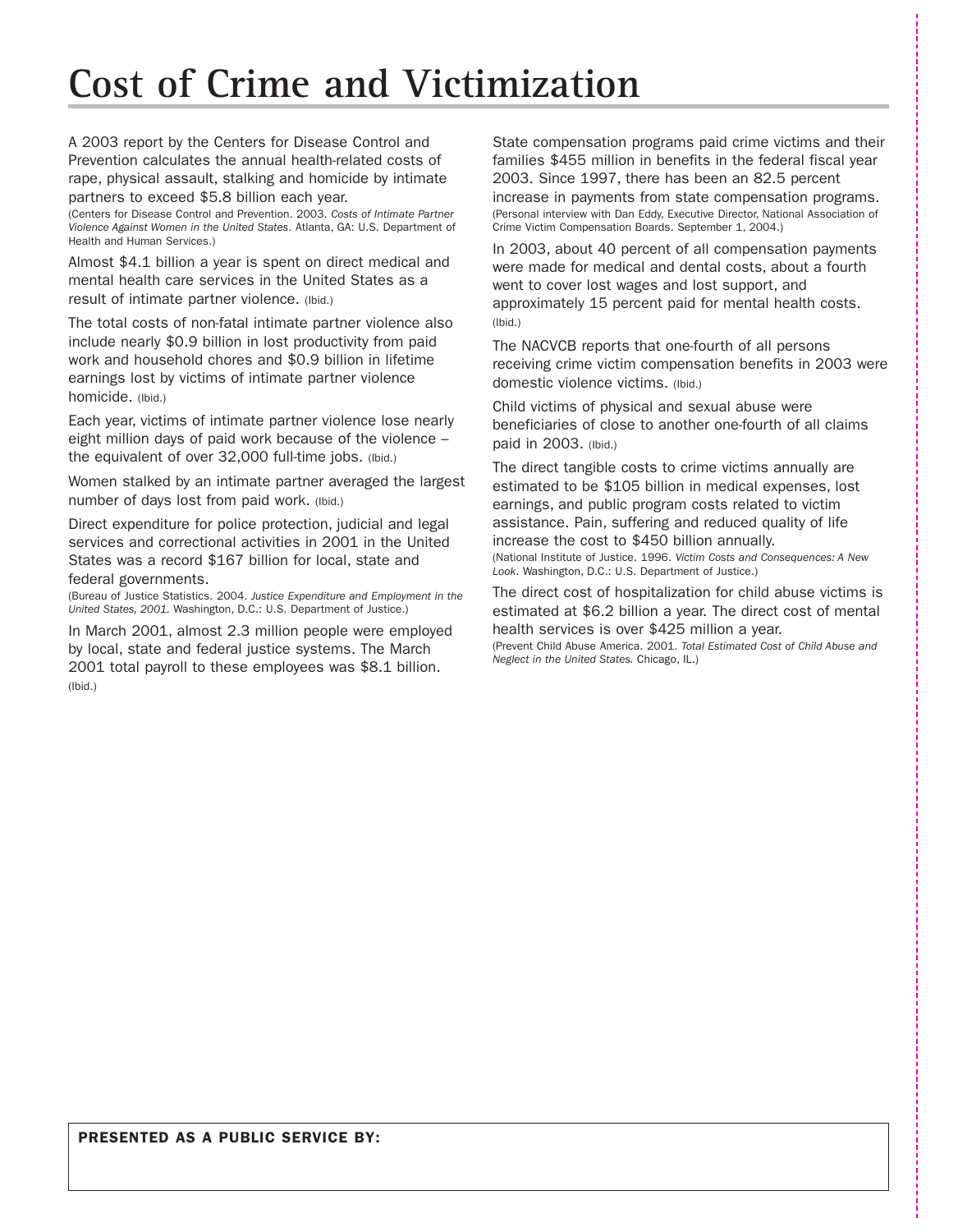# **Crime and Victimization**

The National Crime Victimization Survey reports that in 2003, U.S. residents age 12 or older experienced an estimated 24.2 million violent and property victimizations. (Bureau of Justice Statistics. 2004. *Criminal Victimization*, *2003*. Washington, D.C.: U.S. Department of Justice.)

In 2003, there were an estimated 18.6 million property crimes to persons and their households including burglary, motor vehicle theft, and theft; an estimated 5.4 million violent crimes including rape, sexual assault, robbery, aggravated assault and simple assault; and an estimated 185,000 personal thefts such as pocket picking and purse snatching. (Ibid.)

There were an estimated 596,130 robberies, 1,101,110 aggravated assaults and 3,505,630 simple assaults in 2003. (Ibid.)

There were an estimated 198,850 rapes, attempted rapes and sexual assaults to people age 12 and older in 2003, down from 247,730 in 2002. (Ibid.)

In 2003, there were 1,032,470 thefts of motor vehicles. (Ibid.)

Youths between the ages of 16 and 19 experienced the highest rate of overall violent victimization in the 2002- 2003 period at a rate of 55.6 per 1,000 persons. (Ibid.)

During 2003, 48 percent of all violent crimes were reported and 38 percent of all property crimes were reported. (Ibid.)

African Americans experienced more overall violence, robbery, aggravated assault, and personal theft in 2003 than whites or persons of other races. (Ibid.)

Rapes and sexual assaults were experienced at rates higher among persons age 20 to 24 than other age groups in 2003. (Ibid.)

The Federal Bureau of Investigation (FBI) reports that there was a decrease in every kind of violent crime but murder in 2003, compared with 2002. Forcible rapes were down 1.9 percent; robbery was down 1.8 percent; and aggravated assaults were down 3.8 percent. (Federal Bureau of Investigation. 2004. *Crime in the United States*, *2003*. Washington, D.C.: U.S. Department of Justice.)

According to the FBI, the number of murders increased by 1.7 percent in 2003, increasing in cities with 100,000 to 249,999 inhabitants by 6.8 percent and increasing in towns under 10,000 by 20 percent. (Ibid.)

According to the FBI, where information on weapon type was provided, firearms were used in 71 percent of murders in 2002.

(Federal Bureau of Investigation. 2003. *Crime in the United States, 2002.* Washington, D.C.: U.S. Department of Justice.)

In 2002, 15 percent of U.S. households experienced one or more violent or property crimes. If vandalism is included in the overall measure of crime in households, the total percentage of victimizations rose to 18 percent. (Bureau of Justice Statistics. 2004. *Crime and the Nation's Households*, 2002. Washington, D.C.: U.S. Department of Justice.)

Adolescents and adults in three percent of U.S. households experienced one or more violent crimes in 2002. Simple assault was the most common violent crime sustained by households. Members age 12 or older of an estimated 2.5 million households experienced simple assaults. (Ibid.)

In 2002, 12.5 percent of U.S. households experienced one or more property crimes. Ten percent of U.S. households experienced at least one incident of theft, the most common property crime. (Ibid.)

Urban households continue to experience non-homicide violent crime and property crime at higher rates than suburban and rural households. Nineteen percent of U.S. households in urban areas experienced a violent and/or a property crime in 2002, compared with 13 percent of suburban households and 11 percent of rural households. (Ibid.)

Between 1994 and 2002, the percentage of households that experienced crime declined from one in four households to one in seven households. (Ibid.)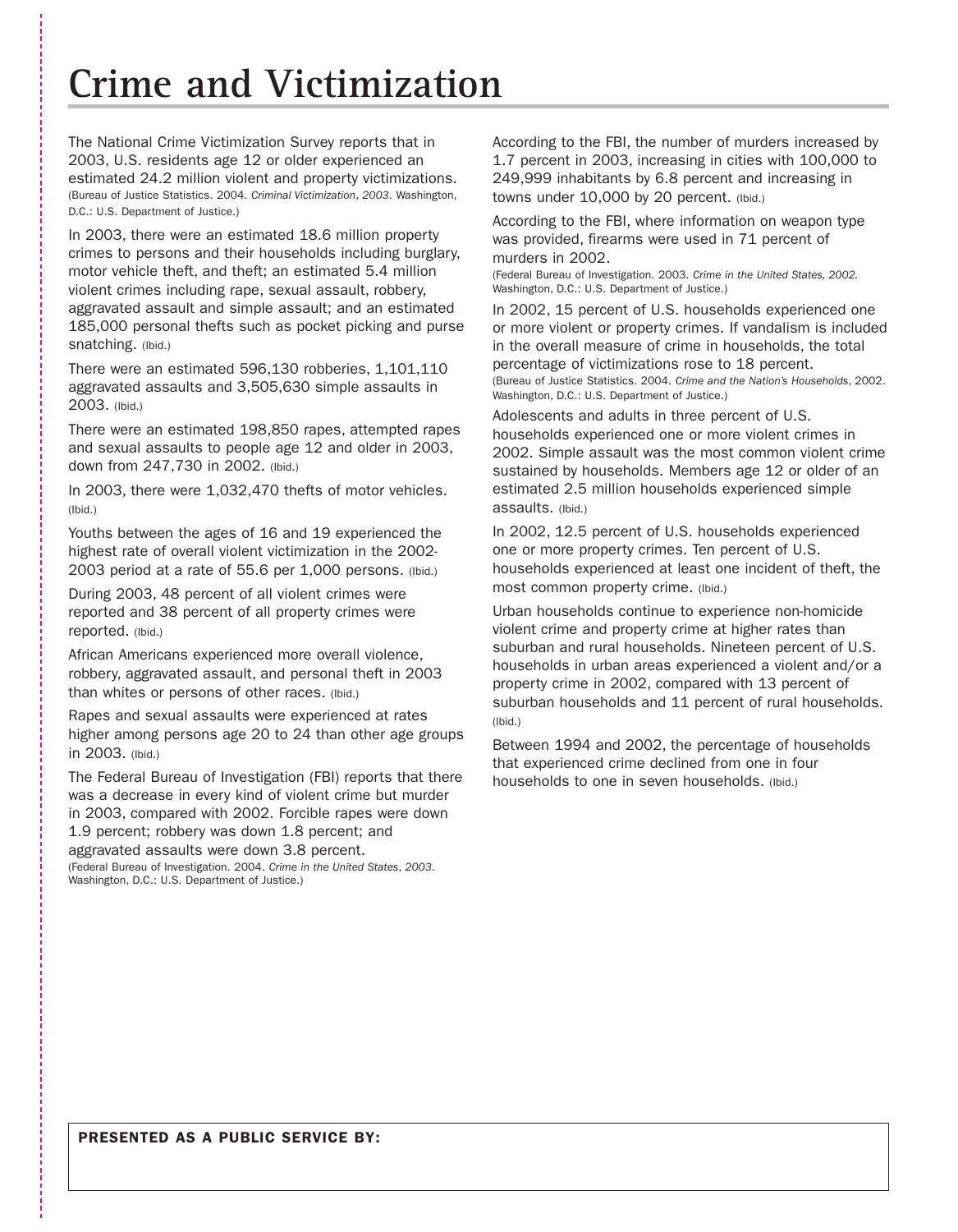# **Crime in Higher Education**

College students were victims of an estimated 526,000 violent crimes annually between 1995 and 2000. (Bureau of Justice Statistics. 2003. *Violent Victimization of College Students*. Washington, D.C.: U.S. Department of Justice.)

The perpetrator was perceived to be under the influence of alcohol or other drugs during 41 percent of the violent crimes against college students between 1995 and 2000. (Ibid.)

Sixty-three percent of the crimes against college students between 1995 and 2000 were simple assaults and six percent were rape or sexual assaults. (Ibid.)

With the exception of rape and sexual assault, where the great majority of perpetrators were known to the victims, college students were more likely to be victimized by strangers. (Ibid.)

Between 1995 and 2000, non-strangers committed 74 percent of the rapes and sexual assaults against college students. Only 12 percent of total rapes and sexual assaults were reported to the police. (Ibid.)

There were 77 campus-related murders in 2002 reported in the statistics supplied by security offices at colleges and universities around the country to the U.S. Department of Education.

(U.S. Department of Education. Summary, Campus Crime and Security Statistics: Criminal Offenses. www.ed.gov/admins/lead/safety/crime/ criminaloffenses/index.html. Accessed August 25, 2004.)

In 2002, college and university security offices reported 19 cases of negligent manslaughter and 7,846 cases of aggravated assault that were campus-related. (Ibid.)

There were 44,874 campus-related burglaries and 17,198 campus-related motor vehicle thefts reported at colleges and universities in 2002. (Ibid.)

There were 1,426 acts of campus-related arson reported in 2002, 16 of which were also reported as hate crimes. (U.S. Department of Education. Summary, Campus Crime and Security Statistics: Criminal Offenses/Hate Crimes. www.ed.gov/admins/lead/ safety/crime/criminaloffenses/index.html. Accessed August 25, 2004.)

Hate and bias crimes reported on school and college campuses comprised 10.6 percent of all hate and bias crimes reported throughout the United States in 2002. (Federal Bureau of Investigation. 2003. *Uniform Crime Reports, Hate Crimes Statistics 2002.* Washington, D.C.: U.S. Department of Justice.)

A National Institute of Justice (NIJ) survey of women attending colleges and universities revealed that 2.8 percent had experienced a completed or attempted rape in the first seven months of the 1996-1997 school year. Twenty-three percent of the victims reported they were victimized more than once, which raises the incidence rate to 35.3 percent. When this victimization rate is calculated for a twelve month period, it suggests that 4.9 percent of college women experienced a rape or attempted rape in the calendar year.

(Bureau of Justice Statistics. 2000. *The Sexual Victimization of College Women*. Washington, D.C.: U.S. Department of Justice.)

According to the same study, 90 percent of rape victims attending colleges and universities knew their offenders. (Ibid.)

The same NIJ study revealed a stalking incidence rate of 13.1 percent for females during the first seven months of the 1996-1997 school year. In 15.3 percent of the cases, victims reported that the stalker threatened or attempted to harm them, and in 10.3 percent of the cases, the stalker attempted or forced sexual contact. (Ibid.)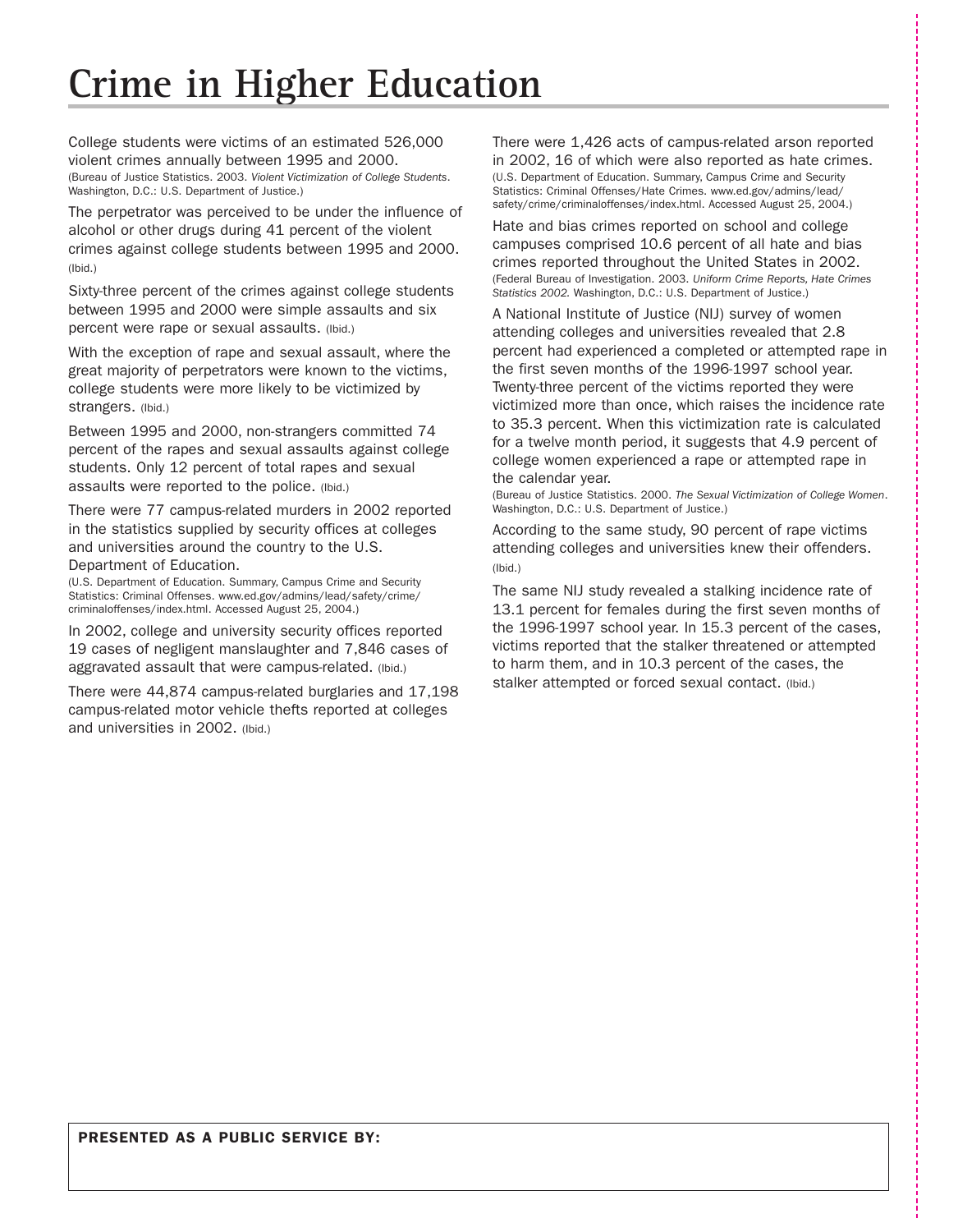# **Cybercrime Victimization**

A pilot Computer Security Survey of U.S. businesses found that nearly 75 percent of responding companies had detected at least one incident of cybercrime in 2001. Over half of the victimized businesses experienced multiple incidents of computer virus, denial of service, and fraud. (Bureau of Justice Statistics. 2004. *Cybercrime Against Businesses*. Washington, D.C.: U.S. Department of Justice.)

In the same survey, 68 percent of the companies reported financial effects due to cybercrime, resulting in \$61 million in losses and recovery costs. Estimated recovery costs for computer viruses were nearly \$22 million. Costs from computer fraud were an estimated \$18 million and denial of service caused losses of approximately 14 million. (Ibid.)

The most common forms of cybercrime detected by companies in 2001 were computer virus infections (64.1 percent), denial of service attacks (25.3 percent), and vandalism or sabotage (18.7 percent). Hacking and spamming are other common breaches of computer security that occur with frequency. (Ibid.)

Between March 1998 and October 2003, the CyberTipline operated by the National Center for Missing and Exploited Children received a total of 140,593 reports of child pornography, and 2,048 reported cases of child prostitution. There were 908 cases of child sex tourism, and 5,522 cases of child molestation (not in the family). Also, there were 9,377 reported cases of online enticement.

(National Center for Missing and Exploited Children, "Cybertipline Fact Sheet." http://www.ncmec.org/en\_US/documents/ cybertipline\_factsheet.pdf. Accessed September 21, 2004.)

Working to Halt Online Abuse (WHOA) received 198 reports of cyberstalking in 2003: 35 percent began as e-mail communications, 16.5 percent from a message board conversation, 17 percent from instant messaging, 7.5 percent from a website, and eight percent from chat rooms. (Working to Halt Online Abuse. "Online Harassment Statistics." http://www.haltabuse.org/. Accessed September 23, 2004.)

A survey of the cyberstalked victims reporting to WHOA between 2000 and 2003 reveals that over 75 percent are Caucasian; 78 percent are women, and 39 percent are between the ages of 18 and 30 years old. (Ibid.)

In 2003, 52.5 percent of the cyberstalkers reported to WHOA were male, 38 percent were female and in 9.5 percent of the cases, the gender was unknown. (Ibid.)

According to the North American Securities Administrators Association (NASAA), the most recent figures show cybercriminals stole \$122 million from victims through Internet fraud in 2002.

(North American Securities Administrators Association. "January 14, 2004, Press release." http://www.nasaa.org/nasaa/scripts/ prel\_display.asp?rcid=244. Accessed September 21, 2004.)

The FBI's Internet Fraud Complaint Center received 48,252 complaints in 2002 that were referred to enforcement agencies. The Center also received an additional 37,000 complaints that did not constitute fraud, but were cases of unsolicited e-mail, illegal child pornography, computer intrusions, as well as many other violations of the law. (Federal Bureau of Investigation's Internet Fraud Complaint Center. http://www.ifccfbi.gov/. Accessed September 28, 2004.)

The total costs of Internet fraud cases reported to the FBI's Fraud Complaint Center was \$54 million in 2002. The victims of the Nigerian Letter fraud averaged \$3,864, Internet identity theft averaged a \$2,000 loss, and victims of check fraud averaged a \$1,100 loss. (Ibid.)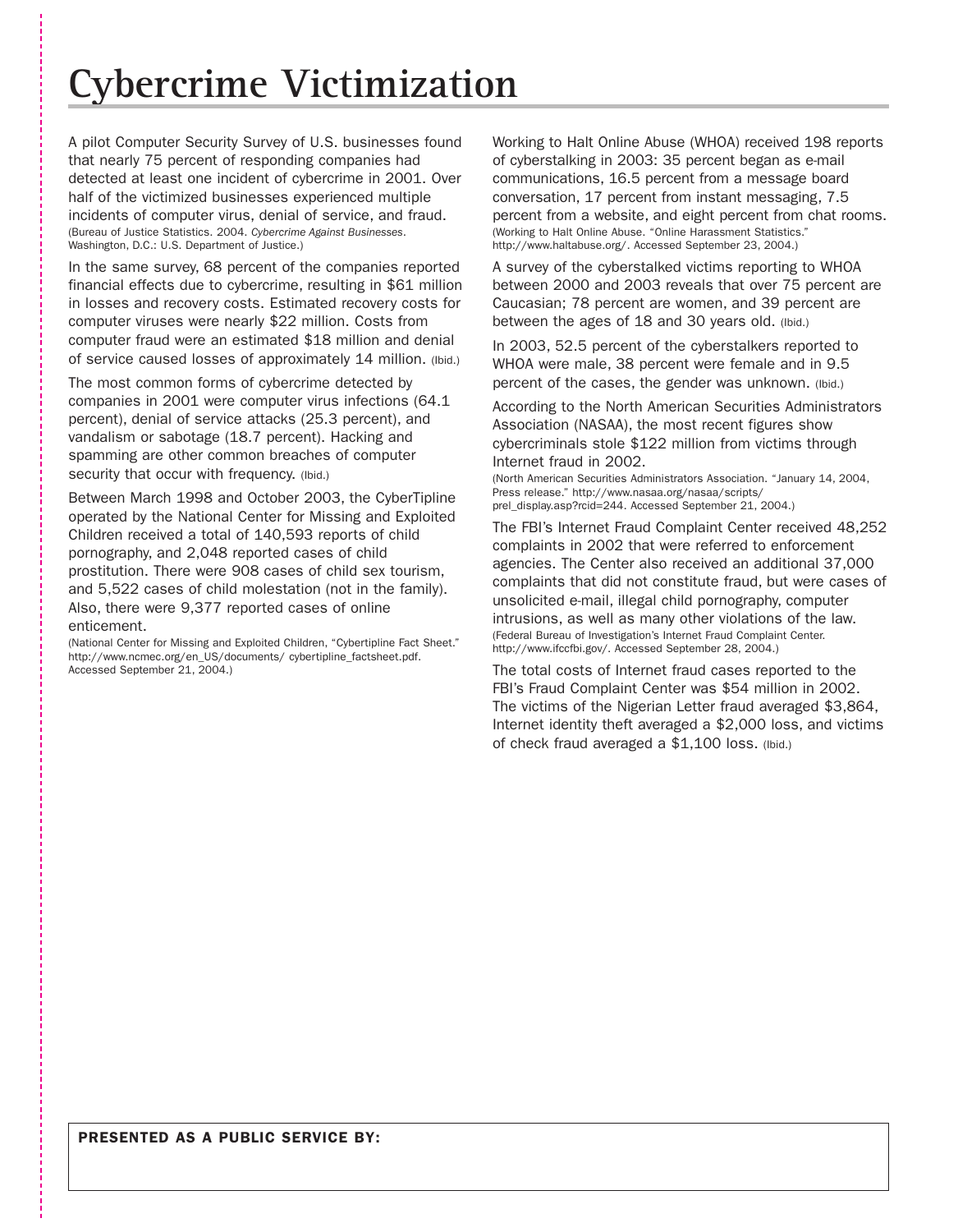# **Domestic Violence**

In recent years, intimate partners have been responsible for 33 percent of all the female homicides recorded annually. (Bureau of Justice Statistics. 2003. *Intimate Partner Violence, 1993-2001.* Washington, D.C.: U.S. Department of Justice.)

In 2001, intimate partner violence made up 20 percent of all non-fatal violence against females age 12 or older. By contrast, intimate partners committed three percent of all non-fatal violence against men. (Ibid.)

Eighty-five percent of victimizations by intimate partners in 2001 were against women. (Ibid.)

Estimates of lifetime domestic violence among women receiving welfare range from 40 to 60 percent and current rates range from 8.5 percent to 41.4 percent. These numbers are two to three times larger than the national prevalence rates. Abusers often sabotage their victims' efforts to gain employment in order to hinder their opportunities to become more self-sufficient.

(Coulter, Martha. 2004. *The Impact of Domestic Violence on the Employment of Women on Welfare*. Washington, D.C.: U.S. Department of Justice.)

Five percent of workplace homicides (or one-third of all homicides not associated with robbery or stranger crimes) are the result of intimate partner violence.

(Federal Bureau of Investigation. 2004. *Workplace Violence: Issues in Response*. Washington, D.C.: U.S. Department of Justice.)

A recent study found that in states with laws restraining abusers from possessing firearms, intimate partner homicide rates decreased by nine to 12 percent. These laws were most effective when states cross checked restraining orders with firearm purchases.

(Vigdor, E.; Mercy, J. 2003. "Disarming Batterers," p. 157-214, J. Ludwig & P. Cook, Eds., *Evaluating Gun Policy*. Washington, D.C.: Brookings Institution Press.)

A recent study found that 35.1 percent of perpetrators in intimate partner homicides and attempted homicides were drunk everyday during the year before the violent incident and 49.2 percent of the perpetrators were considered problem drinkers.

(Sharpe, P. et al. "Risky Mix: Drinking, Drug Use and Homicide." *NIJ Journal*. November 2003. Vol 250. 9-13.)

Thirty-one percent of the perpetrators in intimate partner homicides and attempted homicides used alcohol prior to the attack and 12.6 percent used other drugs. (Ibid.)

A recent study of adolescent mothers (age 18 or younger) investigated the prevalence of intimate partner violence (IPV) during the first year after giving birth. Over 41 percent had reported being abused during the study period. Seventy-five percent of mothers who reported IPV during pregnancy also reported IPV within 24 months after delivery. Additionally, 78 percent who experienced IPV during the first three months after delivery had not reported IPV before delivery. (Harrykissoon, S. et al. "Prevalence and Patterns of Intimate Partner Violence Among Adolescent Mothers During the Postpartum Period." *Archives of Pediatrics and Adolescent Medicine*, 2002: 156 (4).)

#### Each year, over 324,000 pregnant women are victims of intimate partner violence in the United States.

(Centers for Disease Control and Prevention. 2002. *Safe Motherhood: Promoting Health for Women Before, During and After Pregnancy, 2002.* Washington, D.C.: U.S. Department of Health and Human Services.)

Children under the age of 12 resided in 43 percent of the households in which domestic violence was reported between 1993 and 1998.

(Bureau of Justice Statistics. 2000. *Intimate Partner Violence. Washington*, D.C.: U.S. Department of Justice.)

The National Coalition of Anti-Violence Programs' (NCAVP) data collection for same sex domestic violence in 2002 reported 5,092 incidents. Forty-two percent of the reported incidents involved females, 51 percent involved males, and the remainder were of unspecified gender.

(Baum, R. and Moore, K. 2002. *Lesbian, Gay, Bisexual, and Transgender Domestic Violence in 2002.* New York, NY: National Coalition of Anti-Violence Programs.)

According to the NCAVP study, gay and bisexual men experienced abuse in intimate partner relationships at a two to five rate, which is comparable to rates of domestic violence experienced by heterosexual women. (Ibid.)

The National Violence Against Women Survey (NVAWS) – based on data from 1995-1996, representing the last large-scale survey of the extent of violence against women – estimates that during that time period, 1,500,000 women and 835,000 men in the United States were raped or physically assaulted by an intimate partner. (National Institute of Justice. 2000. *Extent, Nature and Consequences of Intimate Partner Violence*. Washington, D.C.: U.S. Department of Justice.)

Because the number of victimizations far exceeds the number of victims, it is estimated that during the same time period, there were 4.8 million intimate partner rapes and physical assaults against women and 2.9 million intimate partner physical assaults against men. (Ibid.)

Among women who report having been raped, physically assaulted, or stalked since they were 18 years old, 60 percent were victimized by a husband, co-habiting partner, a boyfriend, or a date. (Ibid.)

More than 500,000 women had injuries requiring medical treatment that were inflicted upon them by intimate partners. (Ibid.)

A 2003 report by the Centers for Disease Control and Prevention, based on the NVAWS data, calculated the health-related costs of rape, physical assault, stalking and homicide by intimate partners to exceed \$5.8 billion. (Centers for Disease Control and Prevention. 2003. *Costs of Intimate Partner Violence Against Women in the United States*. Atlanta, GA: U.S. Department of Health and Human Services.)

More than 13.5 million total days were lost from job and household productivity due to intimate partner violence, equivalent to 47,339 person–years. (Ibid.)

Almost \$4.1 billion was spent on direct medical and mental health care services in the United States as a result of intimate partner violence. (Ibid.)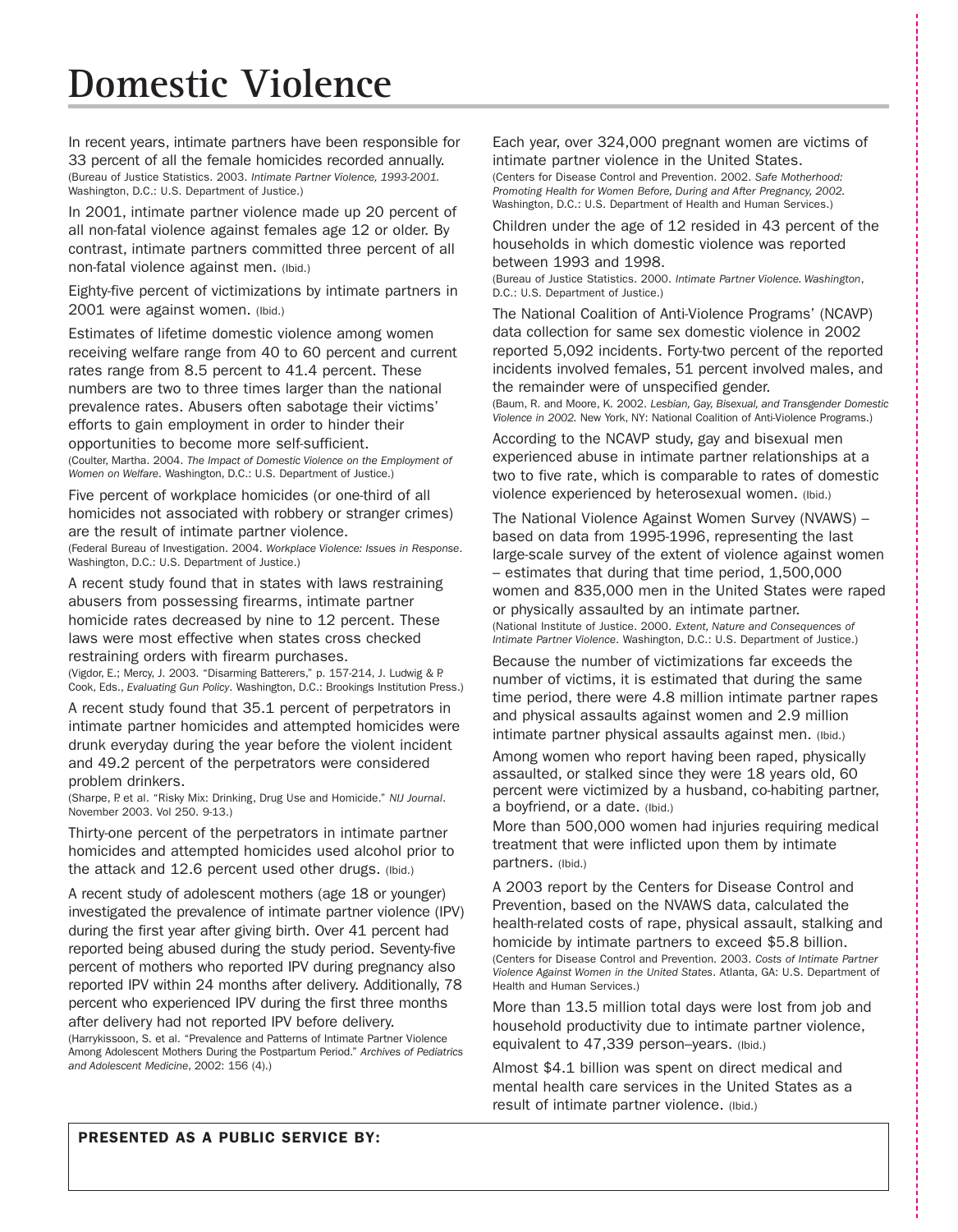# **Drunk and Drugged Driving**

Drivers impaired by drug and alcohol consumption kill someone every 30 minutes, nearly 50 people a day. (National Highway Traffic Safety Administration. 2004. *Stop Impaired Driving*. Washington, D.C.: U.S. Department of Transportation.)

Estimates for 2003 indicate that 17,401 people were killed in alcohol-related crashes, accounting for 40 percent of all fatalities in motor vehicle crashes. Estimates for 2003 also indicate that 292,000 people were injured in alcohol-related crashes.

(National Highway Traffic Safety Administration. 2004. *Early Assessment Estimates of Motor Vehicle Crashes*. Washington, D.C.: U.S. Department of Transportation.)

In 2001, there were 37,795 fatal motor vehicle traffic crashes in the United States, accounting for 42,116 fatalities. Of these, 41 percent were alcohol-related (at least one driver, pedestrian, or cyclist had a BAC 0.01 or higher). (National Highway Traffic Safety Administration. 2003. *Alcohol Involvement in Fatal Crashes, 2001*. Washington, D.C.: U.S. Department of Transportation.)

Approximately 21 percent of all drivers involved in fatal crashes had a BAC of 0.08 or higher. Of these, 33 percent were age 21 to 24. (Ibid.)

Crashes involving alcohol-impaired or intoxicated drivers with prior DWI convictions accounted for approximately 10 percent of all alcohol-related fatalities. (Ibid.)

During the 30 days preceding a recent survey by the Centers for Disease Control, 30.2 percent of 9th – 12th grade students interviewed nationwide had ridden in a vehicle one or more times with a driver who had been drinking alcohol and 12.1 percent of the students had driven a vehicle one or more times after drinking alcohol. (Centers for Disease Control and Prevention. 2004. *Youth Risk Behavior Surveillance – United States, 2003.* Atlanta, GA: U.S. Department of Health and Human Services.)

In 2002, more than half of children under the age of 15 killed in alcohol-related crashes were passengers in cars where the driver had been drinking.

(National Highway Traffic Safety Administration. 2003. *Traffic Safety Facts 2002: Children*. Washington, D.C.: U.S. Department of Transportation.)

Alcohol-related crashes cost the American public more than \$50 billion a year.

(National Highway Traffic Safety Administration. 2003. *Traffic Safety Facts: Laws*. Washington, D.C.: U.S. Department of Transportation.)

In 2001, 1.4 million people were arrested in the United States for driving under the influence of alcohol or narcotics.

(National Highway Traffic Safety Administration. 2004. *Traffic Safety Facts*. Washington, D.C.: U.S. Department of Transportation.)

On the average, annually during the years 1986 to 2002, 41 percent of motor vehicle deaths on the 4th of July and 51 percent of the deaths on the 1st of January were alcohol-related.

(Insurance Institute for Highway Safety. *Status Report*. Vol. 3.39, No. 6, July 3, 2004.)

Nearly 56 percent of Labor Day weekend traffic fatalities in 2002 involved alcohol. Three hundred people were killed. (Mothers Against Drunk Driving Press Release. August 25, 2004. Irving, TX.)

Over four out of five (83 percent) people of driving age have heard of blood alcohol concentration (BAC) levels, but only 27 percent can correctly identify the legal BAC limit in their state.

(National Highway Traffic Safety Administration. 2003. *2001 National Survey of Drinking and Driving*. Washington, D.C.: U.S. Department of Transportation.)

A boat operator with a blood alcohol concentration above .10 percent is estimated to be more than 10 times as likely to die in a boating accident than an operator with zero blood alcohol concentration.

(U.S. Coast Guard. 2004. *Safety: Boating Under the Influence*. Washington, D.C.: U.S. Coast Guard.)

In 2002, underage youth saw 45 percent more beer and ale advertising, 12 percent more distilled spirits advertising, and 65 percent more low-alcohol refresher advertising in magazines than persons 21 years of older. (Jernigan et al. "Sex Differences in Adolescent Exposure to Alcohol Advertising in Magazines." *Archives of Pediatrics and Adolescent Medicine*, 2004: 158: 629-634.)

Girls' exposure to low alcohol refresher advertising increased by 216 percent from 2001 to 2002, while boys' exposure increased 46 percent. (Ibid.)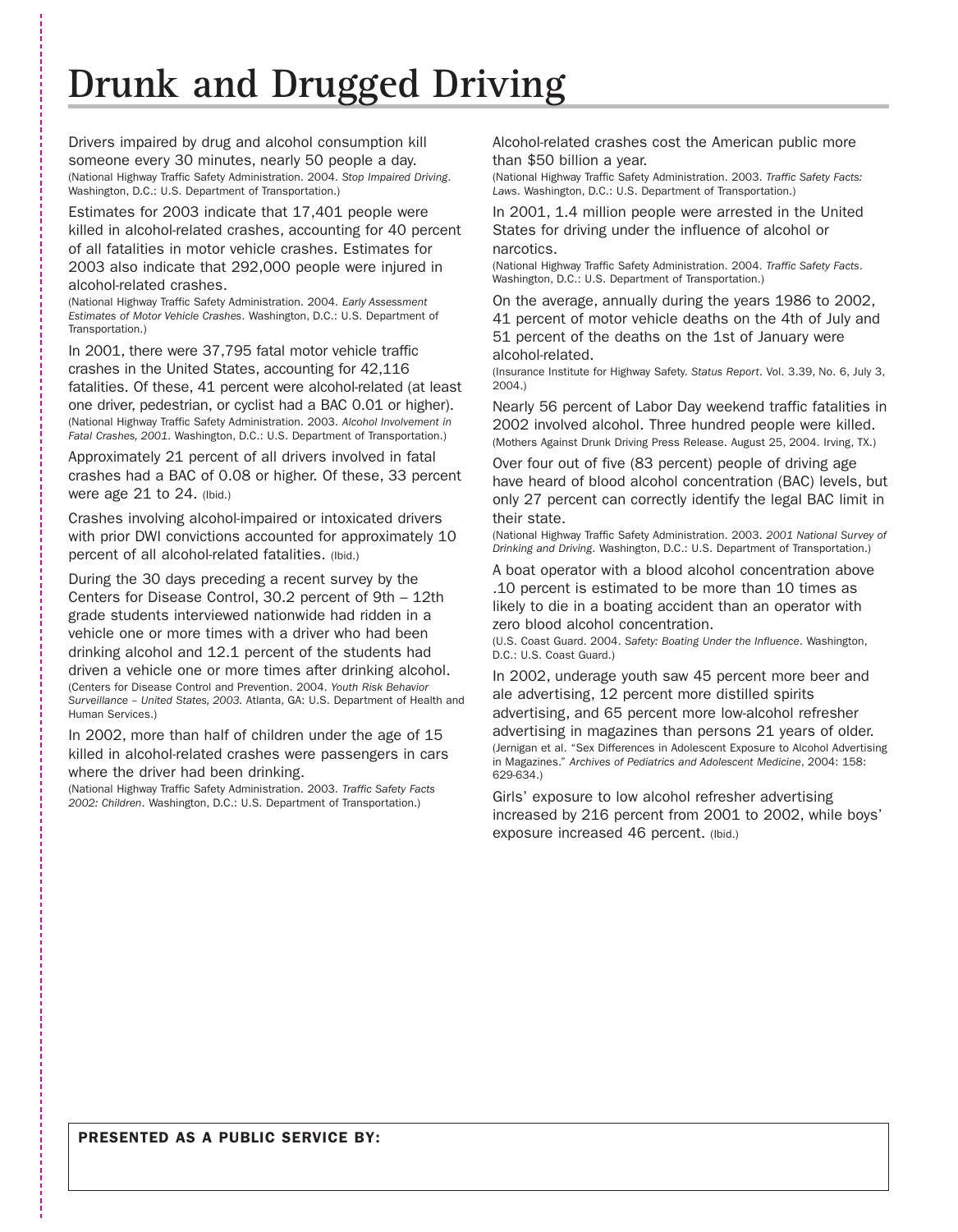# **Elder Crime and Victimization**

During the 2002-2003 period, there was a 22.6 percent decrease in violent crimes against persons age 65 or older. Victimization rates for violent crime were 2.7 per 1,000 persons age 65 or older, down from 3.5 per 1,000 persons in the 2000-2001 period.

(Bureau of Justice Statistics. 2004. *Criminal Victimization*, *2003*. Washington, D.C.: U.S. Department of Justice.)

On average, each year between 1992 to 1997, the elderly were victims of 2.7 million property and violent crimes; 2.5 million household burglaries, motor vehicle thefts, and household thefts; 46,000 purse snatchings and pocket pickings; and 165,000 non-lethal violent crimes including rape, robbery and aggravated and simple assault. (Bureau of Justice Statistics. 2000. *Crimes Against Persons Age 65 or Older, 1992-1997.* Washington, D.C.: U.S. Department of Justice.)

A 50-state survey found that Adult Protective Services received 472,813 reports of elder abuse in domestic and institutional settings in 2000. Eighty-four percent of the reports received were investigated and almost half were substantiated. Adults over 80 were the most frequent victims of abuse excluding self-neglect.

(The National Center on Elder Abuse. 2002. *A Response to Abuse of Vulnerable Adults: The 2000 Survey of State Adult Protective Services*. Washington, D.C.)

Self-neglect made up 39 percent of allegations investigated; caregiver neglect/abandonment made up 19 percent of cases; financial abuse/exploitation, 13 percent; physical abuse, 11 percent; emotional/verbal abuse, seven percent; and sexual abuse accounted for 1 percent of cases. (Ibid.)

Family members (e.g., spouse, parents, children, grandchildren, siblings, and other family members) accounted for 61.7 percent of perpetrators in substantiated reports. Spouse/intimate partners made up 30.2 percent of the perpetrators and facility and institution staff made up 4.4 percent of the perpetrators. (Ibid.)

More than 33,000 people 60 and older were treated for non-fatal assault-related injuries (not including sexual assault) in emergency room departments in 2001. Assaults happened almost equally at home (25.9 percent) and in public places (27.5 percent).

(Centers for Disease Control and Prevention. August 29, 2003. "Non-fatal Physical Assault-Related Injuries Among Persons Aged 60 Years Treated in Hospital Emergency Departments – United States, 2001." *Morbidity and Mortality Weekly Report*, 52(34): 812-816.)

Rates for persons aged 60 to 69 years were more than two times greater than those for the two older age categories (persons aged 70 to 79 and persons aged 80 and older). (Ibid.)

Compared with persons aged 20 to 59 years, a greater proportion of older assault victims were women, had fractures, and were hospitalized at the time of diagnosis. (Ibid.)

Older consumers – age 60 and over – reported a higher percentage of complaints for telemarketing frauds in 2003. Almost 34 percent of complaints were made by older victims compared to 27 percent in 2002. (National Fraud Information Center. 2004. *2003 Telemarketing Fraud Report*. Washington, D.C.: National Consumer League.)

Based on complaints to the National Fraud Information Center, older consumers are especially vulnerable to certain kinds of telemarketing fraud. In 2003, 66 percent of the reports of sweepstakes fraud, 59 percent of the lottery club scams, and 52 percent of magazine sales scams were made by individuals 60 or older. (Ibid.)

The proportion of individuals losing at least \$5,000 in Internet frauds is higher for victims 60 years and older than it is for any other age category.

(National White Collar Crime Center. 2003. *2002 Internet Fraud Report*. Washington, D.C.: Federal Bureau of Investigation.)

The National Aging Resource Center on Elder Abuse estimates that 20 percent of elder abuse victims experience financial exploitation.

(Office of Community-Oriented Policing Services. 2003. *The Problem of Financial Crimes Against the Elderly*. Washington, D.C.: U.S. Department of Justice.)

There were 852 homicides reported in 2002 of people 60 years of age and over.

(Federal Bureau of Investigation. 2003. *Crime in the United States*, 2002. Washington, D.C.: U.S. Department of Justice.)

Although the number of homicides of people age 65 and older has been decreasing, this age group still has the highest percentage of homicides that occur during the commission of a felony.

(Bureau of Justice Statistics. 2004. *Homicide Trends in the United States*. Washington, D.C.: U.S. Department of Justice.)

In a recent analysis of nursing home inspections and complaint investigations from 1999 to 2000, it was found that more than nine percent - 1,601 homes - were cited for causing actual harm or immediate jeopardy to residents. Over 30 percent (5,283 homes) were cited for an abuse violation that had the potential to cause harm.

(U.S. House of Representatives, Committee on Government Reform, Special Investigations Division, Minority Staff. July 2001. *Abuse of Residents Is a Major Problem in U.S. Nursing Homes.)*

Abuse violations cited during annual state inspections of nursing homes have almost tripled since 1996 – 5.9 percent in 1996 to 16 percent in 2000. (Ibid.)

Between one and two million Americans age 65 or older have been injured, exploited, or otherwise mistreated by someone on whom they depended for care or protection. (Bonnie, R. and Wallace, R. 2003. *Elder Mistreatment: Abuse, Neglect and Exploitation in an Aging America*. National Academy Press. Washington, D.C.)

There was an increase in older victims of lesbian, gay, bisexual, and transgender violence between 2002 - 2003. Victims over 50 years of age increased 20 percent overall, and victims 60 and over increased 33 percent. (Patton, C. 2004. Anti-Lesbian, Gay, Bisexual, and Transgender Violence in 2003. New York. National Coalition of Anti-Violence Programs.)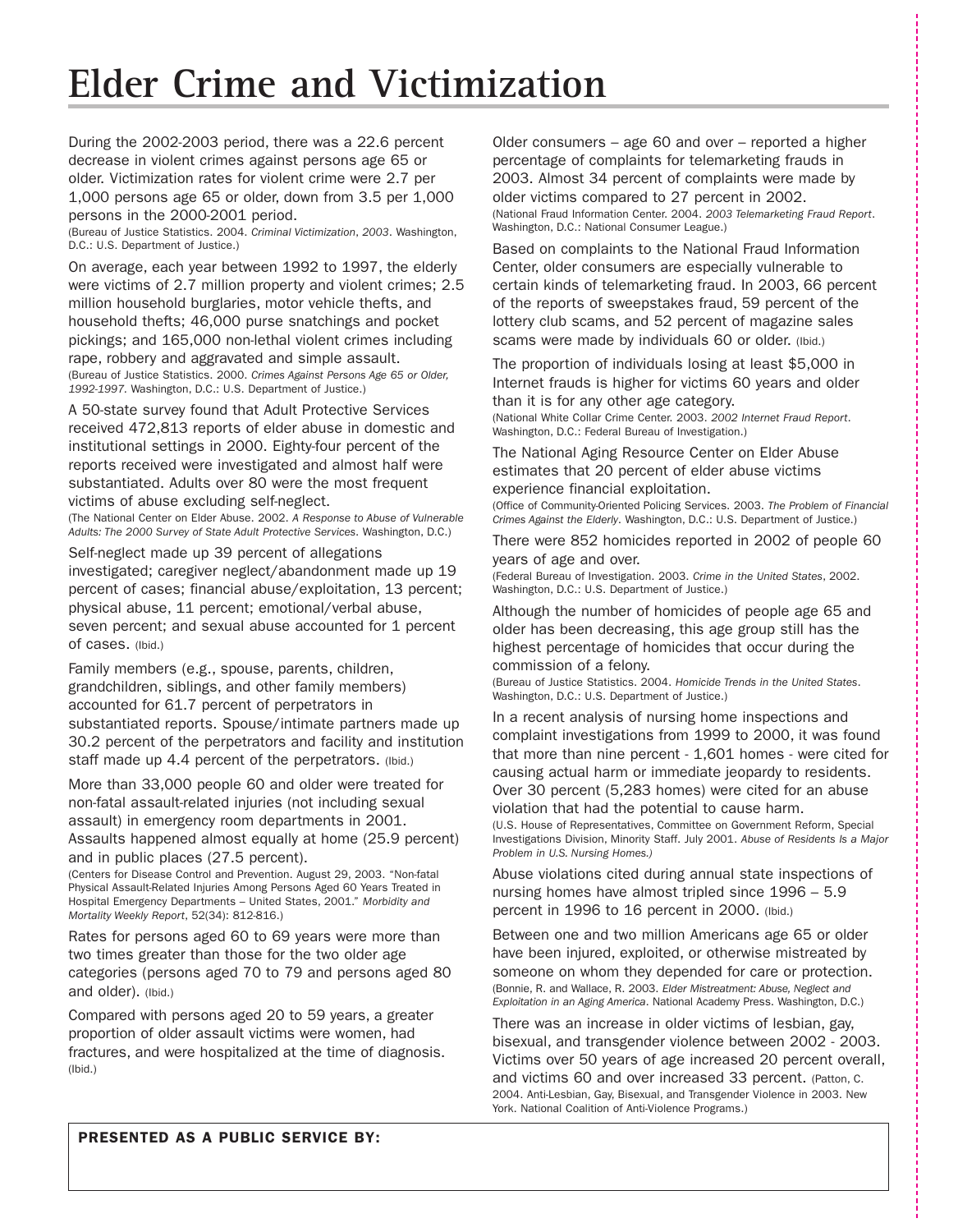# **Financial Crime and Identity Theft**

A 2003 survey of the experiences of consumers age 45 and over found that two percent had been victims of a major swindle that cost them more than \$1,000. Almost half said that the experience occurred in the past year. (American Association of Retired Persons. 2004. *2003 Consumer Experience Survey*. Washington, D.C.)

A 2003 survey sponsored by the Federal Trade Commission (FTC) found that in the past five years, 27.3 million Americans were victims of identity theft through misuse of their personal information, including nearly 10 million in the last year alone.

(Federal Trade Commission. 2003. *Identity Theft Survey Report*. Washington, D.C.: Federal Trade Commission.)

Results of the FTC survey indicate that the total cost of identity theft approaches \$50 billion per year. The average loss from the misuse of a victim's personal information is \$4,800. (Ibid.)

The fraudulent use of victims' personal information to obtain goods and services cost businesses and financial institutions \$33 billion in 2002. (Ibid.)

The average loss to consumers from telemarketing fraud in 2003 was \$1,504 per person, nearly double the amount lost in 2002. Phony credit card offers were the mostreported scam.

(National Fraud Information Center. 2004. *2003 Telemarketing Fraud Report*. Washington, D.C.: National Consumer League.)

Consumers age 60 and over reported a higher percentage of complaints for telemarketing fraud in 2003 than in 2002. Almost 34 percent of complaints were made by older victims. (Ibid.)

According to a 2003 Federal Trade Commission survey, 25 million adults in the United States were victims of one or more consumer frauds during the previous year.

(Federal Trade Commission. 2004. *Consumer Fraud in the United States: An FTC Survey*. Washington, D.C.)

Advanced fee scams for promised loans and credit cards were the most frequently reported consumer fraud, occurring at a rate of three incidents per 100 adults. (Ibid.)

Almost four million adults were unsuspectingly billed for buyer's club memberships. (Ibid.)

More than 13 million consumers were billed for unauthorized changes to their long distance telephone services. (Ibid.)

The average per consumer loss from online auction fraud in 2003 was \$527.

(National Fraud Information Center. 2004. *Internet Fraud Statistics*. Washington, D.C.: National Consumer League.)

Fraudulent charges resulting from identity theft average more than \$90,000 per name used. (Identity Theft Resource Center. 2003. *Identity Theft: The Aftermath 2003.* Sacramento, CA.)

Only 15 percent of victims find out their identity has been stolen due to proactive action taken by a business; nearly 85 percent find out due to a negative consequence. (Ibid.)

A recent survey of 172 victims of identity theft and/or identity cloning, revealed that 19 offenders continued to use their victims' information after arrest and 10 continued after being sentenced. (Ibid.)

According to the same report, approximately 41 percent of victims surveyed were still dealing with the identity theft more than two years after the crime was discovered, and 27 percent were dealing with it after three years. (Ibid.)

It is estimated by the National White Collar Crime Center that losses due to employee theft can range from \$20 to \$90 billion annually to upwards of \$240 billion a year, when accounting for losses due to intellectual property theft. (National White Collar Crime Center. 2003. *Embezzlement*. Richmond, VA.)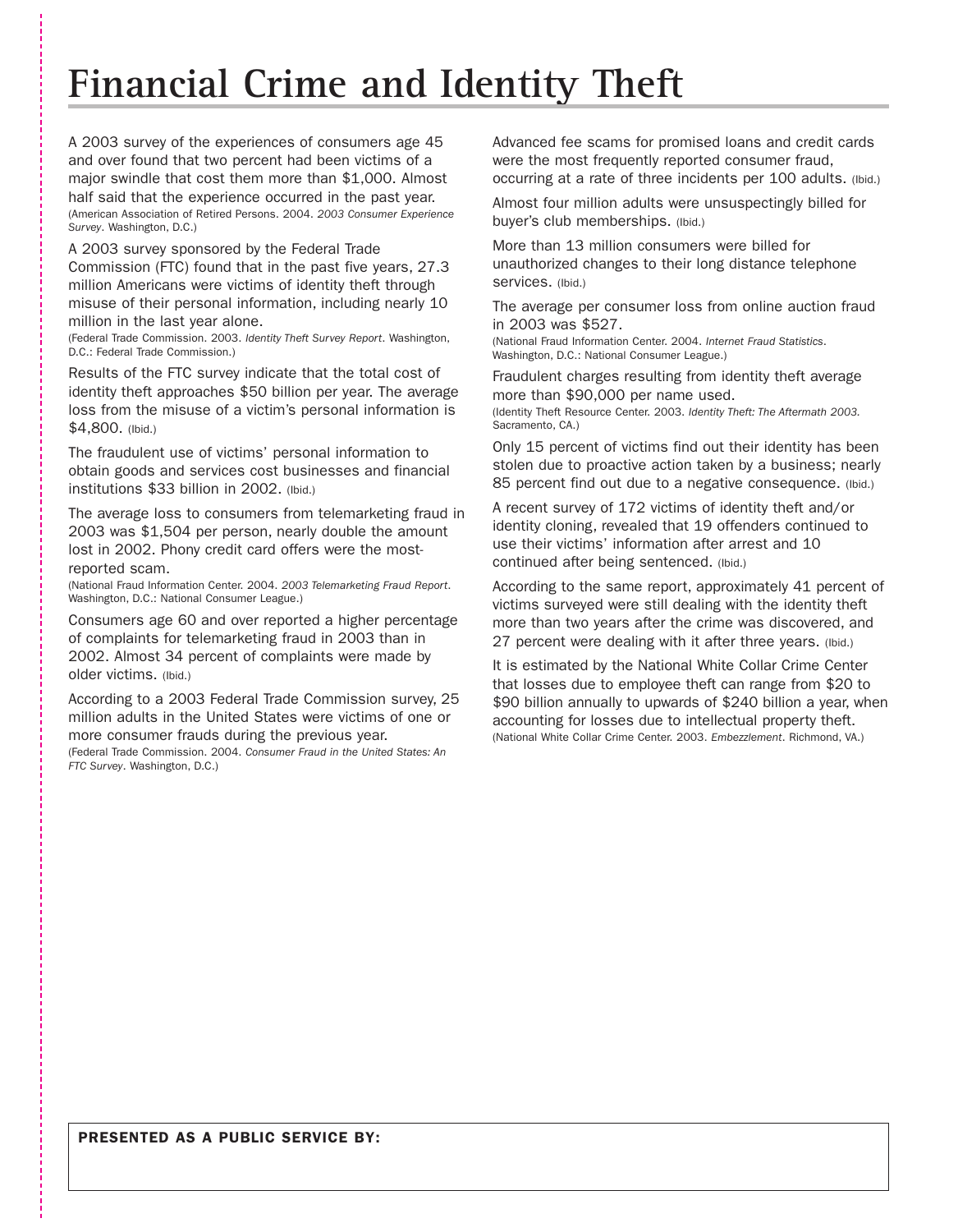# **Hate and Bias Crime Victimization**

In 2002, the Federal Bureau of Investigation (FBI) received 7,462 reports of incidents of hate and bias crime involving 8,832 separate offenses, 9,222 victims, and 7,314 known offenders.

(Federal Bureau of Investigation. 2003. *Crime in the United States, Uniform Crime Reports*, *2002*. Washington, D.C.: U.S. Department of Justice.)

Of the 7,462 incidents of hate and bias reported to the FBI, 48.8 percent involved racial bias; 19.1 percent involved bias based on religious preference; 16.7 percent involved bias based on sexual orientation; and 14.8 percent involved bias based on ethnicity or nationality. (Ibid.)

Of victims targeted because of race, 67.2 percent were motivated because of an anti-black bias. Of victims targeted because of religion, 65.3 percent were motivated by an anti-Jewish bias. Anti-male homosexual bias accounted for 65 percent of bias motivated by sexual orientation and anti-Hispanic bias accounted for 45.5 percent of ethnicity-based bias. (Ibid.)

Of campus hate crimes reported to the U.S. Department of Education in 2002 by security offices at colleges and universities around the country, there were 52 forcible sex offenses; 78 aggravated assaults; 362 simple assaults; one negligent manslaughter; and 16 arsons. (U.S. Department of Education. 2004. Summary Campus Crime and Security Statistics: Hate Crimes. Washington, D.C.: U.S. Department of Education.)

A disproportionately large percentage of youth are victims and perpetrators of hate and bias crime. Thirty percent of victims of bias-motivated aggravated assaults and 34 percent of victims of bias-motivated simple assaults are under 18 years of age. One-third all known hate crime offenders are under age 18, and 29 percent are between the ages of 18 and 24.

(Partners Against Hate. http://www.partnersagainsthate.org. Accessed September 22, 2004.)

According to the Anti-Defamation League, there were 1,557 anti-Semitic incidents reported in the United States in 2003 that included 628 acts of vandalism and 929 acts of harassment.

(Anti-Defamation League. 2004. *Audit of Anti-Semitic Incidents*. New York, NY.)

On college campuses in 2003, there were 68 incidents reported of anti-Semitism which included 40 acts of harassment and 28 acts of vandalism. (Ibid.)

In 2001, 12 percent of students age 12 to 18 reported that someone at school had used hate-related words against them. More than one-third of students (36 percent) saw hate-related graffiti at school.

(Bureau of Justice Statistics. 2003. *Indicators of School Crime and Safety: 2003*. Washington, D.C.: U.S. Department of Justice.)

Female students were more likely to report gender-related hate words than males (four percent of females versus one percent of males). Whites were less likely to report race-related hate words than students of other races/ethnicities (three percent of Whites compared to eight percent of Blacks, five percent of Hispanics, and 10 percent of students of other races). (Ibid.)

The National Coalition of Anti-Violence Programs (NCAVP) reported an eight percent increase in lesbian, gay, bisexual and transgender hate and bias crimes, up from 1,903 incidents in 2002 to 2,051 in 2003. The number of perpetrators rose from 2,793 to 3,282, and the number of victims rose from 2,183 to 2,384.

(Patton, C. 2004. *Anti-Lesbian, Gay, Bisexual, and Transgender Violence in 2003.* New York, NY. National Coalition of Anti-Violence Programs.)

The National Coalition of Anti-Violence Programs received reports of 18 lesbian, gay, bisexual and transgender hate and bias homicides in 2003, representing an 80 percent increase from 2002. (Ibid.)

In 2003, there was a three percent overall increase in the number of serious injuries as a result of anti-lesbian, gay, bisexual and transgender hate and bias crimes that resulted in a five percent increase from 2002 in victims requiring hospital care and an eight percent increase in victims requiring in-patient hospital care. (Ibid.)

Heterosexuals now comprise nine percent of the reported victims of anti-LGBT violence to NCAVP member agencies. Anecdotal information indicated that the majority of these victims are heterosexual men and women who are thought to be gay men or lesbians by their attackers. (Ibid.)

The homeless population is especially vulnerable to victimization. Between 1999 and 2003, 131 homeless people were murdered. There have been 281 documented violent acts and 150 non-lethal attacks during this same time period. The age range of victims was from four months to 74 years old.

(National Coalition for the Homeless. 2004. *Hate, Violence, and Death on Main Street USA: A Report on Hate Crimes and Violence Against People Experiencing Homelessness, 2003.* Washington, D.C.: National Coalition for the Homeless.)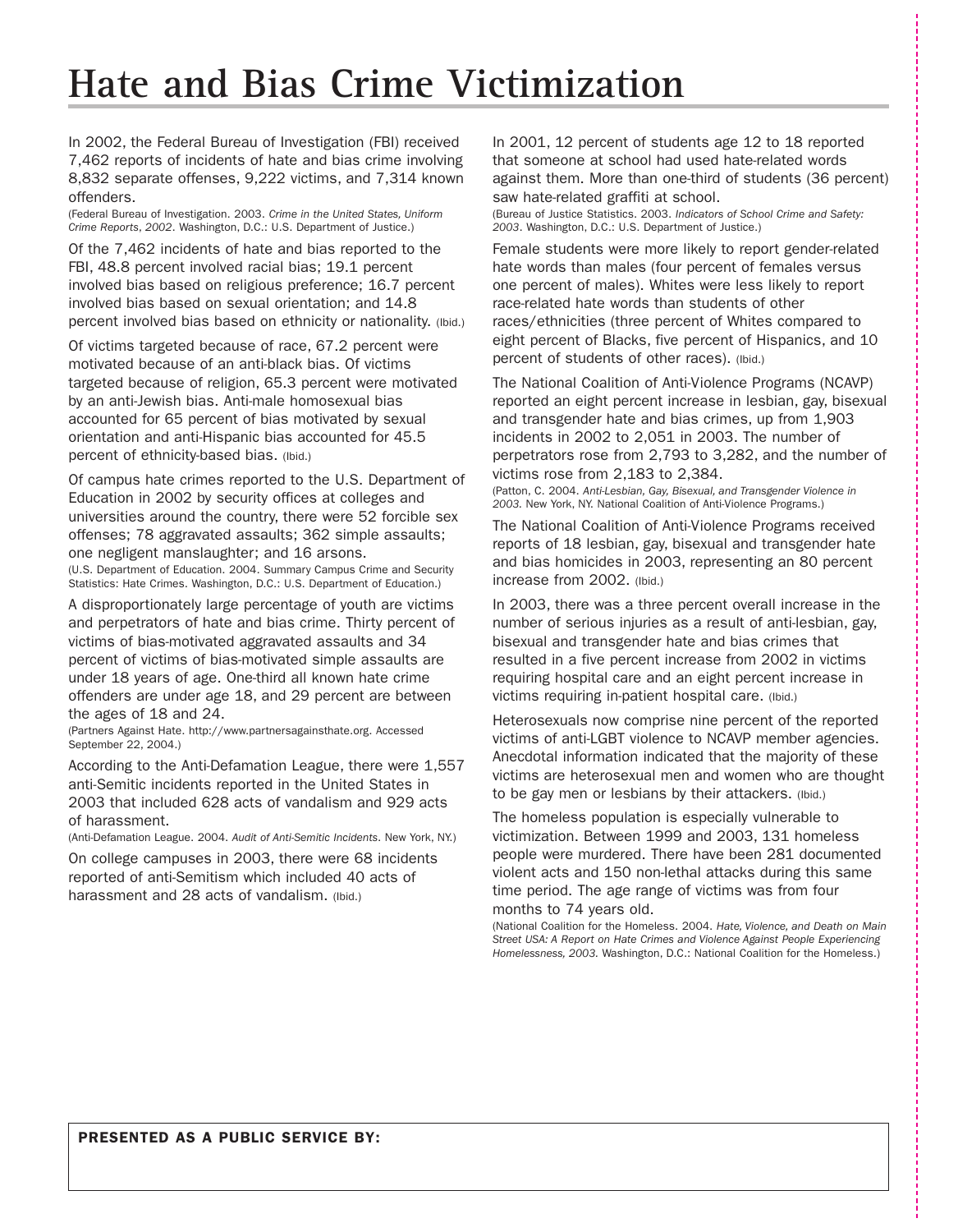# **Homicide**

While violent crime in general was down in 2003, according to the FBI's Uniform Crime Reports, there was a 1.7 percent increase in homicides from 2002. (Federal Bureau of Investigation. 2004. *Crime in the United States*, *2003*. Washington, D.C.: U.S. Department of Justice.)

The greatest percentage increase in the number of homicides occurred in Northeastern United States where it was up 4.6 percent, and the only decrease occurred in Midwestern United States where it was down 2.7 percent. (Ibid.)

According to FBI data, 77 percent of people murdered in 2002 were male.

(Bureau of Justice Statistics. 2004. *Criminal Victimization, 2003.* Washington, D.C.: U.S. Department of Justice.)

When the murder victim's race was known, about half (49 percent) were white, about half (49 percent) were black, and about three percent were of another race. Homicide is generally intraracial. (Ibid.)

When information on the relationship between the victim and the offender was available, 76 percent of the offenders were known to the victim and 24 percent were strangers. (Ibid.)

Firearms were used in 71 percent of the murders in 2001, the most recent year in which information on weapon use is available. (Ibid.)

Offenders were most often male (90 percent) and adults (92 percent). (Ibid.)

Seventeen percent of homicide incidents occurred in connection with another felony (e.g., rape, robbery, arson). (Ibid.)

Fifty-six law enforcement officers were killed in the line of duty in 2002 in the United states; 48 of the slain officers were male and eight were female.

(Federal Bureau of Investigation. 2004. *Uniform Crime Reports: Law Enforcement Officers Feloniously Killed, 2002.* Washington, D.C.: U.S. Department of Justice.)

Data from a 2003 survey of youth risk behavior indicate that between the years 1991 and 2003, 15.1 percent of the deaths among youth age 10 to 24 years were homicides. (Centers for Disease Control and Prevention. 2004. *Youth Risk Behavior Surveillance: United States, 2003. Surveillance Summaries*. Atlanta, GA: U.S. Department of Health and Human Services.)

The number of juvenile offenders who committed murder with a firearm tripled between 1981 and 1994, while the number of juveniles who committed murder by other means remained constant.

(Office of Juvenile Justice and Delinquency Prevention. 2004. *Juvenile Suicides, 1981 – 1998.* Washington, D.C.: U.S. Department of Justice.)

The National Coalition of Anti-Violence Programs reports that in 2003, 18 homicides were incidents of anti-lesbian, gay, bisexual, and transgender violence.

(Patton, C. 2004. *Anti-Lesbian, Gay, Bisexual, and Transgender Violence in 2003.* New York, NY: National Coalition of Anti-Violence Programs.)

Among youth in the United States between the ages of five and 19, there were 16 school-associated homicides in the years 1999-2000, and 2,124 homicides away from school during the same period.

(U.S. Departments of Education and Justice. 2003. *Indicators of School Crime and Safety: 2003.* Washington, D.C.)

Between 1993 and 2001, there were 160,396 murders and non-negligent manslaughters of persons age 12 or over reported to the FBI (this number excludes the terrorist crimes of September 11, 2001). A weapon was used in 91 percent of these crimes.

(Bureau of Justice Statistics. 2003. *Weapons Use and Violent Crime, 1993- 2001*. Washington, D.C.: U.S. Department of Justice.)

From 1993 through 2001, blacks accounted for 49 percent of homicide victims, 54 percent of victims of firearm homicide, but 12 percent of the U.S. population. Blacks are nine times more likely to be victims of gun-related homicides than whites. (Ibid.)

From 1994 through 1999, about seven in 10 murders at school involved some type of firearm, and approximately one in two murders at school involved a handgun. (Ibid.)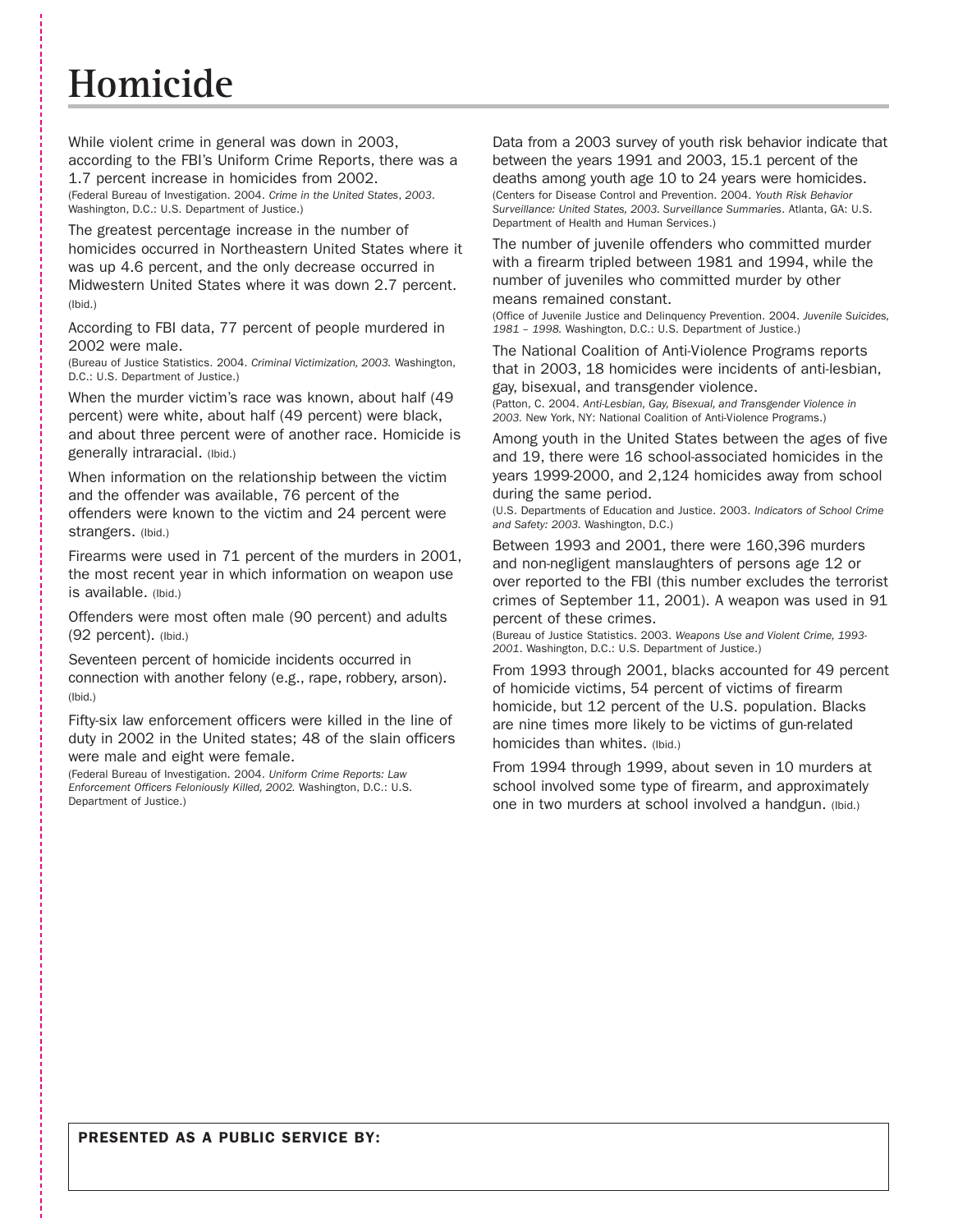Trafficking in persons is a heinous crime and human rights abuse. The most vulnerable members of the global community, those who have limited access to social services and protections, are targeted by traffickers for exploitation. Steps have been taken, however, to locate victims, reinstate their inherent rights, provide them with protection and services, and prosecute offenders.

No country is immune from human trafficking. Victims are forced into prostitution or to work in quarries and sweatshops, on farms, as domestics, as child soldiers, and in many forms of involuntary servitude. Traffickers often target children and young women. They routinely trick victims with promises of employment, educational opportunities, marriage, and a better life. (U.S. Department of State. 2004. *Trafficking in Persons Report*. Washington, D.C.: U.S. Department of State.)

Human trafficking is the third most profitable criminal activity, following only drug and arms trafficking. An estimated 9.5 billion is generated in annual revenue from all trafficking activities, with at least \$4 billion attributed to the worldwide brothel industry. (Ibid.)

### **Human Trafficking: Available Statistics**

Due to the "hidden" nature of trafficking activities, gathering statistics on the magnitude of the problem is a complex and difficult task. The following statistics are the most accurate available, given these complexities, but may represent an underestimation of trafficking on a global and national scale.

Each year, an estimated 600,000 to 800,000 men, women, and children are trafficked across international borders (some international and non-governmental organizations place the number far higher), and the trade is growing. (U.S. Department of State. 2004. *Trafficking in Persons Report*. Washington, D.C.: U.S. Department of State.)

Of the 600,000-800,000 people trafficked across international borders each year, 70 percent are female and 50 percent are children. The majority of these victims are forced into the commercial sex trade. (Ibid.)

Each year, an estimated 14,500 to 17,500 foreign nationals are trafficked into the United States. The number of U.S. citizens trafficked within the country each year is even higher, with an estimated 200,000 American children at risk for trafficking into the sex industry.

(U.S. Department of Justice. 2004. *Report to Congress from Attorney General John Ashcroft on U.S. Government Efforts to Combat Trafficking in Persons in Fiscal Year 2003.* Washington, D.C.: U.S. Department of Justice.)

The largest number of people trafficked into the United States come from East Asia and the Pacific (5,000 to 7,000 victims). The next highest numbers come from Latin America and from Europe and Eurasia, with between 3,500 and 5,500 victims from each.

(U.S. Departments of Justice, Health & Human Services, State, Labor, Homeland Security, Agriculture, and the U.S. Agency for International Development. 2004. *Assessment of U.S. Government Activities to Combat Trafficking in Persons*. Washington, D.C.: U.S. Department of Justice.)

### **The U.S. Response to Trafficking**

The United States government has taken steps to address trafficking both nationally and globally. The Victims of Trafficking and Violence Protection Act of 2000 (TVPA), and its reauthorization in 2003 (TVPRA), provides extensive protections and services for victims of trafficking found in the United States regardless of nationality. This statute defines "severe forms of trafficking in persons" as:

- Sex trafficking in which a commercial sex act is induced by force, fraud or coercion, or in which the person induced to perform such act has not attained 18 years of age; or
- The recruitment, harboring, transportation, provision, or obtaining of a person for labor or services, through the use of force, fraud, or coercion for the purpose of subjection to involuntary servitude, peonage, debt bondage, or slavery. (106 P.L. 386: 114 Stat. 1470, Sec. 103 (8))

Victims of trafficking are eligible for benefits through several government channels. In addition, nongovernmental, community, and faith-based organizations around the country continue to provide a wide range of social services for both U.S. - and foreign-born trafficking victims. American citizens who are victims of domestic trafficking are eligible for social services such as Medicaid, food stamps, and housing subsidies. Foreign-born victims can access similar services as they move through the "certification" process, which gives such victims legal immigrant status under the TVPA.

Foreign victims receive services from grantee organizations who receive funds from OVC and Health and Human Services. The services funded by these offices not only provide victims with the essentials for day to day living, but also the training and educational opportunities that will allow them to become self-sufficient in this country.

### **U.S Government Trafficking-Related Links**

THE VICTIMS OF TRAFFICKING AND VIOLENCE PROTECTION ACT OF 2000

www.state.gov/documents/organization/10492.pdf

THE VICTIMS OF TRAFFICKING AND VIOLENCE PROTECTION AND REAUTHORIZATION ACT OF 2003

www.state.gov/documents/organization/28255.pdf

ASSESSMENT OF U.S ACTIVITIES TO COMBAT TRAFFICKING IN PERSONS (AUGUST 2003)

www.state.gov/documents/organization/23598.pdf

OFFICE OF REFUGEE RESETTLEMENT TRAFFICKING EFFORTS http://www.acf.dhhs.gov/programs/orr/programs/ astvict.htm

OFFICE FOR VICTIMS OF CRIME TRAFFICKING EFFORTS http://www.ojp.usdoj.gov/ovc/help/tip.htm

### **PRESENTED AS A PUBLIC SERVICE BY:**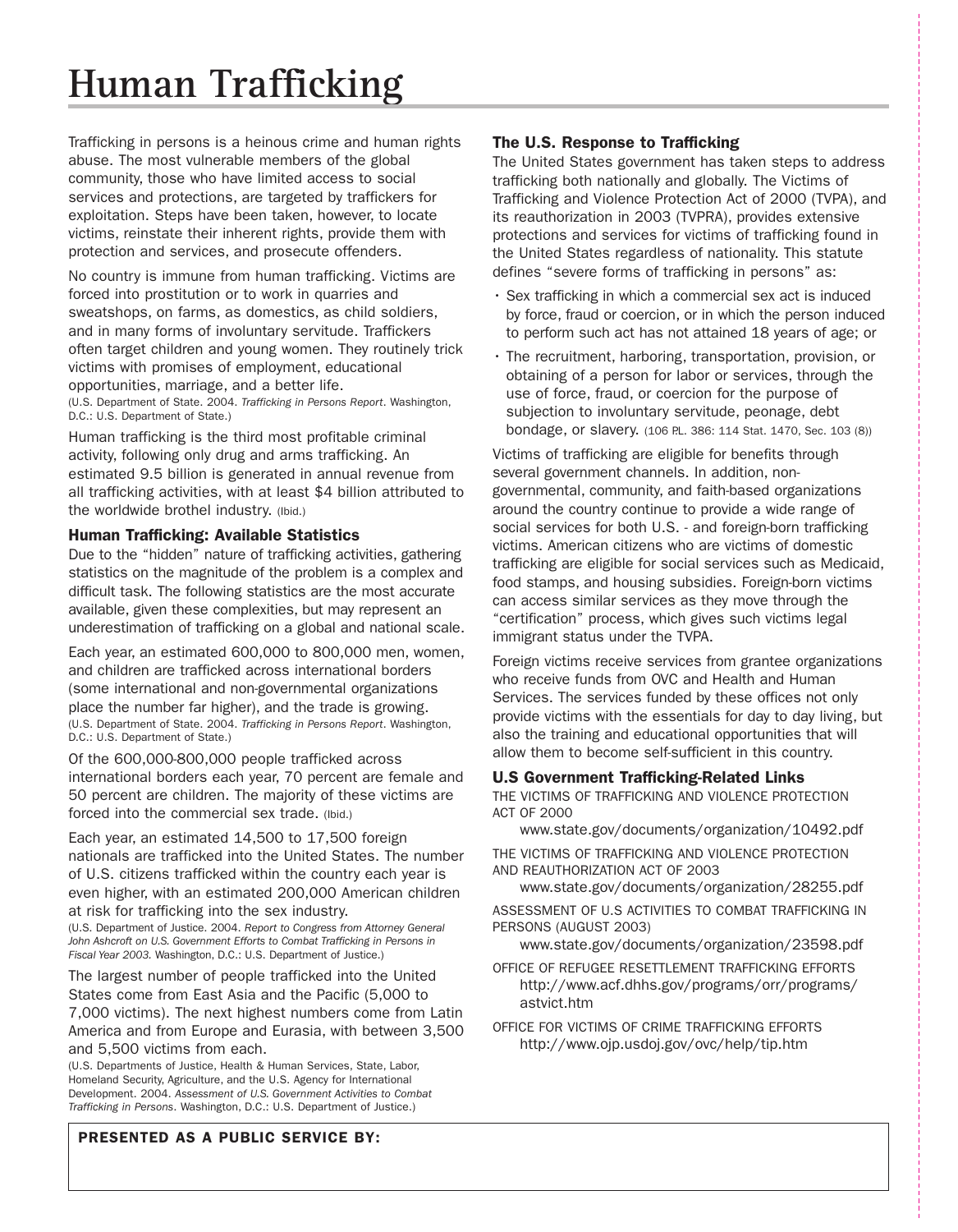# **Juvenile Crime and Victimization**

The National Crime Victimization Survey reported that the average annual rate of violent crime continues to be highest among youth between the ages of 16 and 19 who were victimized at a rate of 55.6 per 1,000 persons in the 2002-2003 time period.

(Bureau of Justice Statistics. 2004. *Criminal Victimization, 2003*. Washington, D.C.: U.S. Department of Justice.)

The rate of violent crime against youth between the ages of 16 and 19 fell 7.4 percent in 2002-2003, compared to the 2000-2001 average annual rate. The rate of violent crime against youth between the ages of 12 and 15 fell 16.6 percent. (Ibid.)

Children age 12 to 17 living in single-parent families have an overall risk for violent victimization that is about three times higher than the average American age 12 or older. (Office of Juvenile Justice and Delinquency Prevention. 2003. *How Families and Communities Influence Youth Victimization*. Washington, D.C.: U.S. Department of Justice.)

The 10 percent of youth who live in the most disadvantaged communities experience the highest risks of neighborhood violence in the country. Nearly 58 of every 1,000 youth surveyed reported at least one incident of violence during a six-month period – a level that is twice as high as that for adults living in the same areas and six times greater than the risk for neighborhood violence for all Americans. (Ibid.)

About half of serious violent incidents involving juvenile victimization are not reported to the police or other officials. (Ibid.)

Most violent crimes involving youth are simple assaults (approximately 72 percent), aggravated assault (17 percent), robberies (eight percent), and sexual assault and rapes (three percent). About 68 percent are attempted rather than completed incidents of violence. (Ibid.)

A 2002 survey found youth gangs to be active in more than 2,300 cities with populations of 2,500 or more in the United States.

(Office of Juvenile Justice and Delinquency Prevention. 2004. *Highlights of the 2002 National Youth Gang Survey*. Washington, D.C.: U.S. Department of Justice.)

All respondent cities with a population of 250,000 or more reported youth gang problems in 2002, as did 87 percent of cities with a population between 100,000 and 249,999. (Ibid.)

The more violent behavior a youth between 12 and 17 exhibits, the more likely it is that the youth has used alcohol or illicit drugs in the prior year. A 2001 national survey found that 39.1 percent who drank became violent and 52 percent who drank became violent at least twice. (Substance Abuse and Mental Health Services Administration. 2002. *NHSDA Report, Youth Violence and Substance Use: 2001 Update*. Rockville, MD.)

In 2001, more than four million youth participated in a serious fight at school or work, over three million took part in a group-against-group fight, and almost two million attacked others with the intent of seriously hurting them. (Ibid.)

An analysis of data on measured non-fatal violent crime committed by juveniles in 1997 and 1998 shows that about two-thirds of the victims were themselves juveniles: 95 percent of the victims of sexual assault, 43 percent of the victims of robberies, 53 percent of the victims of aggravated assault, and 61 percent of the victims of simple assaults were younger than age 18.

(Office of Juvenile Justice and Delinquency Prevention. 2004. *Victims of Violent Juvenile Crime*. Washington, D.C.: U.S. Department of Justice.)

About one in five non-fatal violent victimizations involves an offender perceived to be between the ages of 12-17, acting either alone or with others – adult or juvenile. (Ibid.)

Fifty-four percent of the reported sexual assaults committed by juveniles in 1997 and 1998 were crimes against acquaintances or family members younger than 12 years of age. Of the family victims of sexual assault, 36 percent were younger than age six and 84 percent were younger than age 12. The majority of the victims of sexual assault committed by juvenile acquaintances and strangers were 12 years of age or older. (Ibid.)

In 1998, 75 percent of homicides involving juvenile victims and 69 percent of homicides committed by juveniles involved a firearm.

(Office of Juvenile Justice and Delinquency Prevention. 2004. *Youth Violence Research Bulletin: Juvenile Suicides, 1991-1998.* Washington, D.C.: U.S. Department of Justice.)

In the United States between 1981 and 1998, the second leading cause of death for juveniles age seven to 17 was homicide. Juvenile death caused by homicide was less common than death caused by unintentional injury and more common than death caused by cancer or suicide. (Ibid.)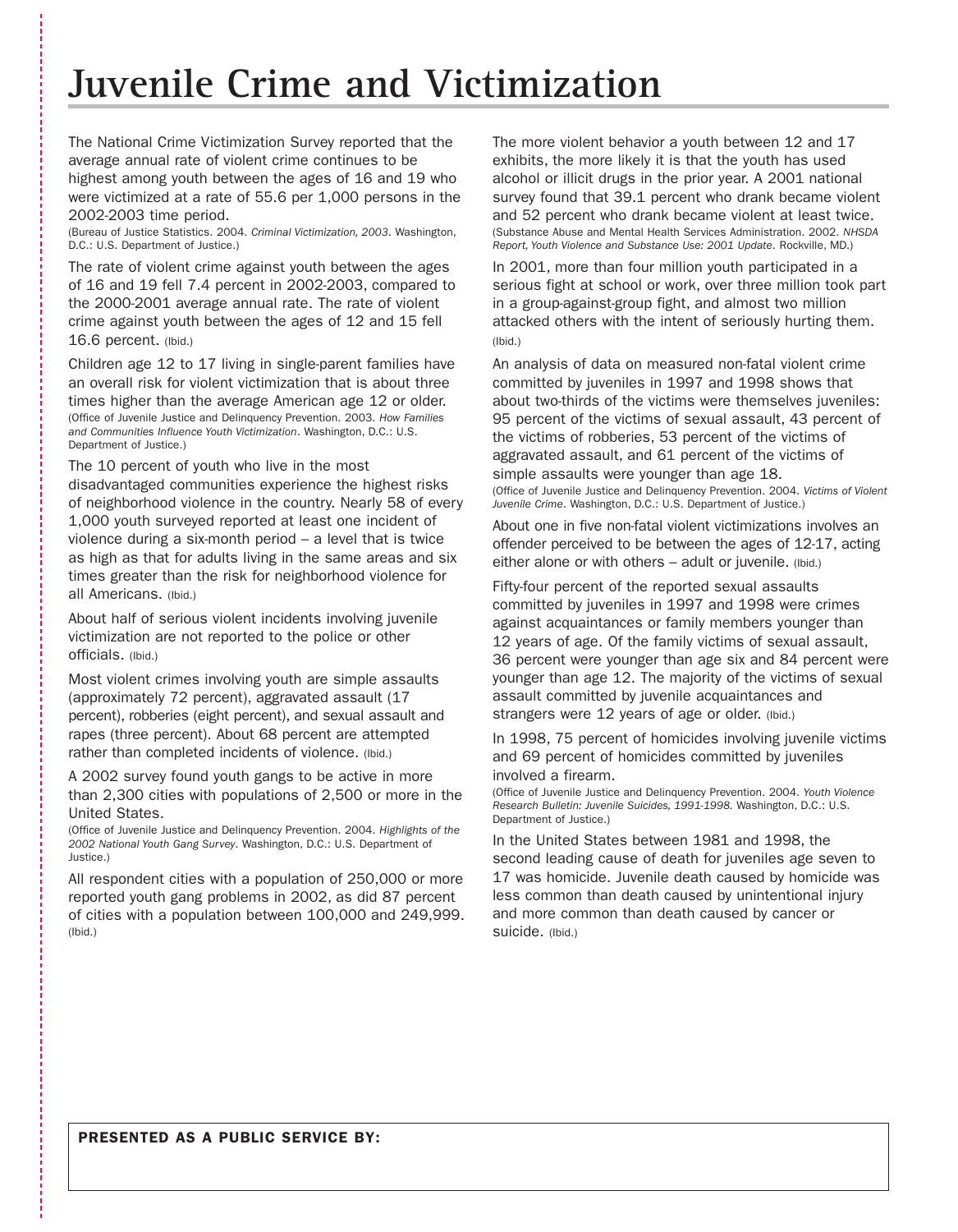# **Mental Health Issues**

Major Depressive Disorder (MDD) affects an estimated one-third of all rape victims, often for an extended period of time. One-third of women who are raped contemplate suicide and 17 percent attempt suicide.

(National Center for Post Traumatic Stress Disorder. 2004. *Sexual Assault against Females*. Washington, D.C.: Department of Veteran Affairs.)

A recent study indicates that 94 percent of women who were raped experienced symptoms of Post Traumatic Stress Disorder (PTSD) during the two weeks following the attack. After nine months, 30 percent of the women were reporting the same pattern of symptoms. (Ibid.)

In a study of the effects of 80 different natural and manmade disasters, involving over 50,000 survivors, researchers found that mass violence was by far the most psychologically disturbing type of disaster. Of the individuals who experienced mass violence, 67 percent of the survivors had severe psychological impairments compared to 34 percent of the survivors of technological disasters and 42 percent of the survivors of natural disasters. (The International Society for Traumatic Stress Studies. 2001. *50,000 Disaster Victims Speak*. Washington, D.C.: The National Center for PTSD and the Center for Mental Health Services.)

According to the PTSD Alliance, the estimated risks of developing PTSD after the following traumatic events are: rape (49 percent); severe beating or physical assault (31 percent); other sexual assault (23.7 percent); shooting or stabbing (15.4 percent): sudden unexpected death of a family member or loved one (14.3 percent); and witness to a murder or assault (7.3 percent).

(PTSD Alliance. "Post Traumatic Stress Disorder Fact Sheet. Sidran Institute. http://www.sidran.org/ptsdfacts.html. Accessed September 24, 2004.)

Studies of children at risk of violence show high rates of PTSD. As many as 100 percent of children who witness a parental homicide or sexual assault, 90 percent of sexually abused children, 77 percent of children exposed to school shootings, and 35 percent of children exposed to community violence develop PTSD.

(National Center for Post Traumatic Stress Disorder. 2004. *PTSD in Children and Adolescents*. Washington, D.C.: Department of Veteran Affairs.)

Crime victims show much higher incidences of PTSD than people not victimized by crime. Research shows that 25 percent of crime victims experienced lifetime PTSD and 9.7 percent had current PTSD (PTSD within six months of being surveyed), whereas 9.4 percent of people who had not been victims of crime had lifetime PTSD and 3.4 percent had current PTSD.

(Kilpatrick, D. and Acierno, R. "Mental Health Needs of Crime Victims: Epidemiology and Outcomes." Journal of Traumatic Stress, 2003:1612.)

Adolescents and young adults are at a higher risk of victimization and are more likely to develop PTSD after being victimized. (Ibid.)

Women who experienced a homicide of a family member or close friend had higher levels of PTSD than non-homicide survivors; 22 percent experienced lifetime PTSD, and 8.9 percent had current PTSD. (Ibid.)

Molestation victims also report high levels of PTSD as an effect of the victimization. The National Institute of Health's Co-morbidity Study found that 12.2 percent of men and 26.5 percent of women who were molested developed PTSD. (Ibid.)

Depression is a major factor in the mental health of crime victims; 36.6 percent of people diagnosed with PTSD also suffer from depression. (Ibid.)

Victims of rape are 13.4 times more likely to develop two or more alcohol-related problems and 26 times more likely to have two or more serious drug abuse-related problems. (Ibid.)

A recent report based on the 1995 National Survey of Adolescents (NSA) found that a history of sexual assault was associated with a four- to five-fold increase in the prevalence rate of PTSD. The report found that sexually assaulted boys had a lifetime PTSD rate of 28.2 percent, compared with 5.4 percent of boys who had not been sexually assaulted. Sexually assaulted girls had a lifetime PTSD rate of 29.8 percent, compared with 7.1 percent of girls who had not been assaulted.

(National Institute of Justice. 2003. *Youth Victimization: Prevalence and Implications*. Washington, D.C.: U.S. Department of Justice.)

Experiencing either a physical assault or physically abusive punishment was associated with a lifetime PTSD rate of 15.2 percent among boys, compared to a lifetime rate of 3.1 percent among boys who had not been physically assaulted or abused. The rate of lifetime PTSD was 27.4 percent among girls who had been physically assaulted or received physically abusive punishment, compared with six percent among girls who had not. (Ibid.)

Many boys (11.2 percent) and girls (20.2 percent) who witnessed violence had PTSD at some point in their lives, compared to 2.3 percent of boys and 4.2 percent of girls who had not witnessed violence. (Ibid.)

Of the estimated 5.3 million rapes, physical assaults, or stalking incidents by intimate partners each year, nearly 1.5 million result in some type of mental health counseling. The total number of mental health care visits by intimate partner victims each year is estimated to be more than 18.5 million.

(Centers for Disease Control and Prevention. 2003. *Costs of Intimate Partner Violence Against Women in the United States*. Atlanta, GA: U.S. Department of Health and Human Services.)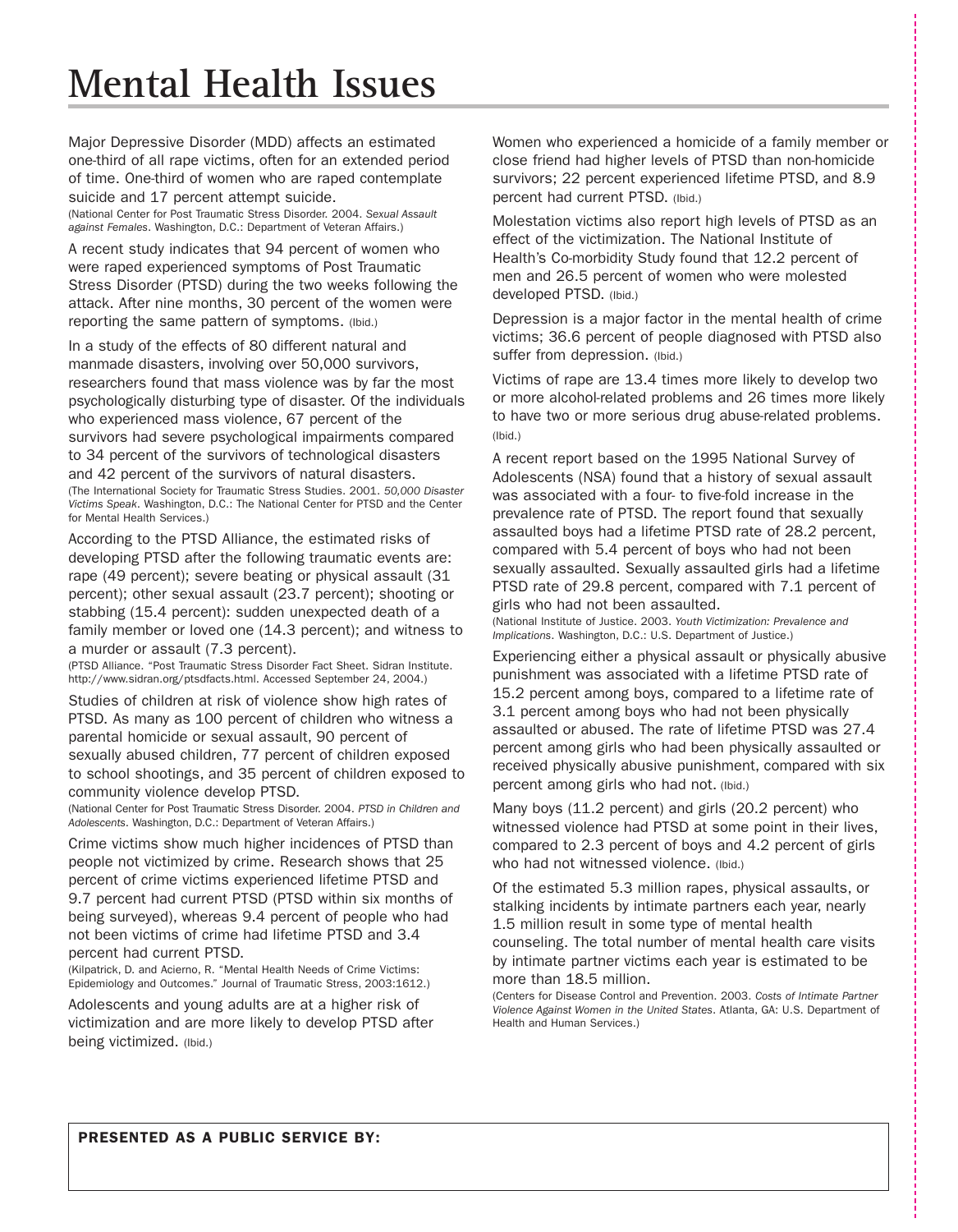# **Rape and Sexual Assault**

According to the National Crime Victimization Survey, there were 198,850 rapes and sexual assaults measured in 2003. (Bureau of Justice Statistics. 2004. *Criminal Victimization, 2003.* Washington, D.C.: U.S. Department of Justice.)

Among female victims of rape and sexual assault, 70 percent of the crimes were committed by intimates, other relatives, friends or acquaintances. (Ibid.)

According to the National Crime Victimization Survey, the average number of rapes and sexual assaults during 2002 and 2003 was 223,290 of which 81,310 crimes were rapes; 61,060 were attempted rapes, and 80,910 were sexual assaults. (Ibid.)

In 2003, weapons were present in rapes and sexual assaults 11 percent of the time. (Ibid.)

The annual rate of rapes and sexual assaults overall between 1993 and 2003 declined 68 percent. (Ibid.)

In 2003, 38.5 percent of rapes and sexual assaults were reported to the police. (Ibid.)

In 2002 and 2003 respectively, 69.1 and 70.0 alleged sexual assaults were reported per 100,000 uniformed service members. Across the Department of Defense, there were 901 cases reported of uniformed service victims in 2002 and 1,012 cases reported in 2003. (U.S. Department of Defense. 2004. *Task Force Report on Care for Victims of Sexual Assault*. Washington, D.C.: U.S. Department of Defense.)

Victims of sexual assault committed by juveniles are younger than 18 years of age approximately 96 percent of the time. (Office of Juvenile Justice and Delinquency Prevention. 2004. *Victims of Violent Juvenile Crime*. Washington, D.C.: U.S. Department of Justice.)

Adult victims of juvenile sex offenders were much less likely to be strangers than were adult victims of adult sex offenders. (Ibid.)

More than one in four victims of a juvenile or adult sex offender was a family member. (Ibid.)

Contrary to common belief that violent crime rates are notably lower in rural areas, a recent analysis of location data collected for the 1989 National Women's Study found that 10.1 percent of women living in rural areas had experienced a completed rape compared to 13.6 percent of women living in urban and suburban communities. (Lewis, S. 2003. *Unspoken Crimes: Sexual Assault in Rural America*. Enola, PA: National Sexual Violence Resource Center.)

According to the Federal Bureau of Investigation (FBI), the number of forcible rapes reported to law enforcement in 2003 declined in every population group in the nation with the exception of communities of 25,000 to 49,999 where reports increased by 3.2 percent and communities of under 10,000 where reports increased by 3.7 percent. (Federal Bureau of Investigation. 2004. *Crime in the United States, Preliminary Uniform Crime Reports, 2003.* Washington, D.C.: U.S. Department of Justice.)

Overall, forcible rapes reported to law enforcement in 2003 declined by 1.9 percent from 2002. (Ibid.)

According to FBI statistics, there were 95,136 forcible rapes of females in 2002, representing a 4.7 percent increase from the previous year.

(Federal Bureau of Investigation. 2003. *Crime in the United States, 2002.* Washington, D.C.: U.S. Department of Justice.)

Arrests for forcible rape in 2002 were estimated at 28,288. (Ibid.)

An average of 140,990 completed rapes, 109,230 attempted rapes, and 152,680 completed and attempted sexual assaults were committed against persons age 12 or older in the United States between the years 1992 and 2000.

(Bureau of Justice Statistics. 2002. *Rape and Sexual Assault: Reporting to Police and Medical Attention, 1992-2000.* Washington, D.C.: U.S. Department of Justice.)

Only 36 percent of completed rapes were reported to the police during the years 1992 to 2000. Thirty-four percent of the attempted rapes, and 26 percent of the completed and attempted sexual assaults were reported. (Ibid.)

A recently published eight-year study indicates that when perpetrators of completed rape are current or former husbands or boyfriends, the crimes go unreported to the police 77 percent of the time. When the perpetrators are friends or acquaintances, the rapes go unreported 61 percent of the time. When the perpetrators are strangers, the rapes go unreported 54 percent of the time. (Ibid.)

A recent report based on the 1995 National Survey of Adolescents (NSA) found that 13 percent of girls and 3.4 percent of boys surveyed had been sexually assaulted. (National Institute of Justice. 2003. *Youth Victimization: Prevalence and Implications*. Washington, D.C.: U.S. Department of Justice.)

Of the sexual assault victims in the NSA, 74 percent reported that the assault was committed by someone they knew well. Almost one-third (32.5 percent) of sexual assault cases involved perpetrators who were friends, 21.1 percent were committed by a family member, and 23.2 percent were committed by strangers. (Ibid.)

Slightly more than one in four sexual assault victims (28.1 percent) said they feared death or serious injury during the sexual assault. (Ibid.)

The majority of adolescent sexual assaults (86 percent) went unreported. (Ibid.)

Offenders perceived to be using drugs and/or alcohol committed about two in five rapes/sexual assaults against college students.

(Bureau of Justice Statistics. 2003. *Violent Victimization of College Students.* Washington, D.C.: U.S. Department of Justice.)

Between 1995 – 2000, 86 percent of all rapes/sexual assaults committed against college students were not reported to police, compared to 12 percent that were reported. (Ibid.)

### **PRESENTED AS A PUBLIC SERVICE BY:**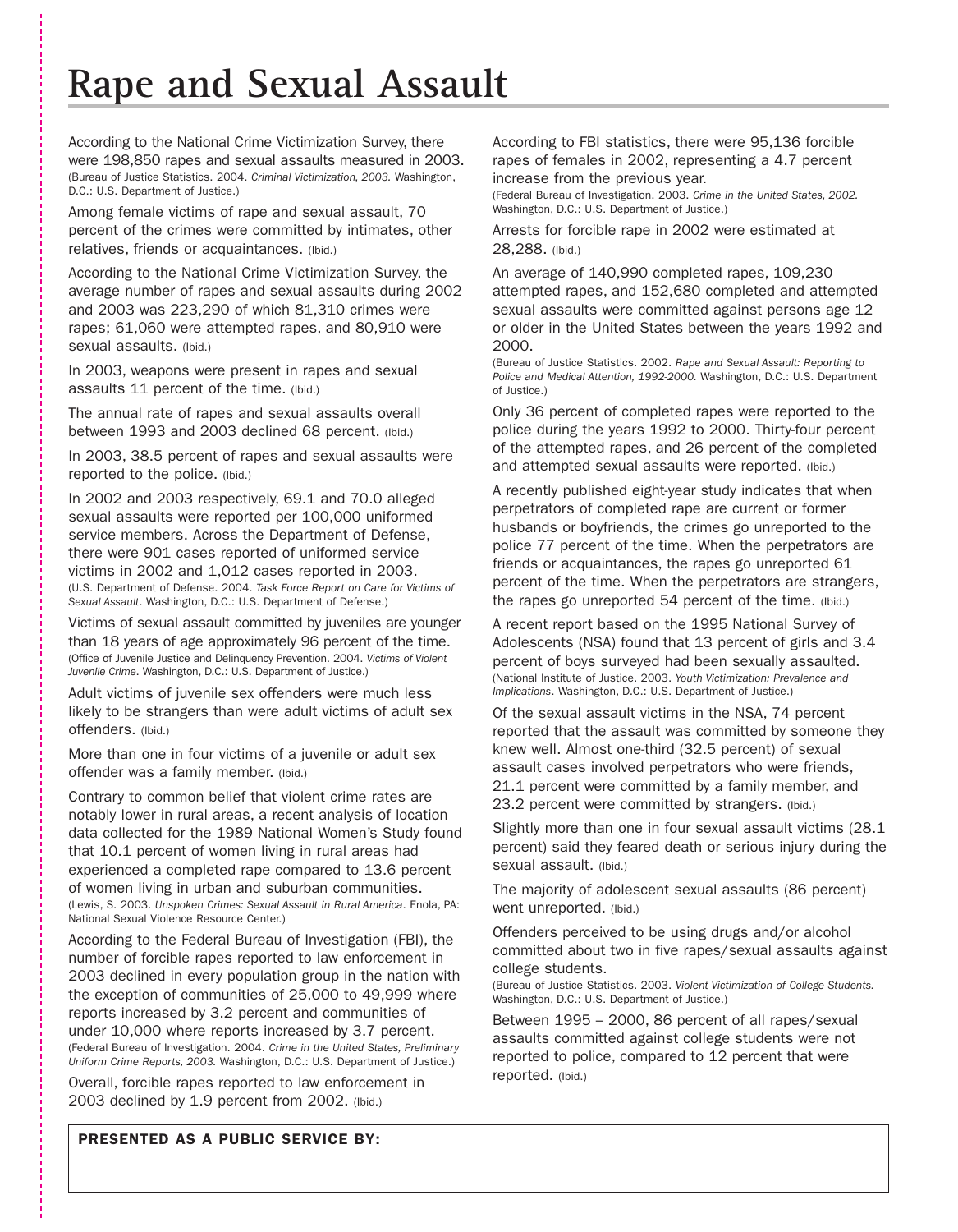# **School Crime and Victimization**

Non-fatal victimizations of youth between the ages of 12 and 18 on school property declined between 1995 and 2001 from 10 percent during the previous six months to six percent among 6th graders and from six percent to three percent among 12th graders.

(U.S. Departments of Justice and Education. 2003. *Indicators of School Crime and Safety, 2003.* Washington, D.C.)

Between 1992 and 2000, 390 school-associated violent deaths occurred on elementary and secondary school premises: 234 of the deaths were homicides and 43 were suicides of school-aged youth (ages five - 19). (Ibid.)

Students between the ages of 12 and 18 were victims of about 764,000 violent crimes and 1.2 million crimes of theft at school in 2001. (Ibid.)

In 2001, 13 percent of 9th graders reported that they were threatened or injured with a weapon on school property compared to five percent of 12th graders. (Ibid.)

In 2001, street gangs were reported present on school premises by 29 percent of students living in urban areas, 18 percent of students living in suburban areas, and 13 percent of students living in rural areas. (Ibid.)

From 1997 to 2001, teachers were victims of 817,000 thefts and 473,000 violent crimes at school. (Ibid.)

A 2003 study of youth found that 6.1 percent of students nationwide had carried a weapon (e.g., a gun, knife, or club) on school property one or more times during the 30 days prior to the survey. During the 12 months preceding the survey, 9.2 percent of the students had been threatened or injured with such a weapon on school property one or more times.

(Centers for Disease Control and Prevention. *Surveillance Summaries, May 21, 2004.* MMWR 2004: 53 (No. SS-02). Atlanta, GA.)

Among students nationwide, 5.4 percent felt unsafe and had stayed away from school on at least one of the 30 days prior to the 2003 survey. (Ibid.)

During the 12 months prior to the 2003 study, almost 30 percent of students had their personal property stolen or deliberately damaged on school premises one or more times. (Ibid.)

Each day, approximately 160,000 students between kindergarten and 12th grade don't attend school because they are afraid of bullying.

(Rowlette, Ronna and K. Wilson. Rowlette Research Associates, Inc. 2003. *Youth Development and Violence Prevention in K-12 Schools: The Who, What, Why, and What Next*. Tampa, FL: Rowlette Research Associates.)

In a national study, 46 percent of students said they were hit, kicked, shoved, or tripped at least once in the previous month, and 18 percent had experienced this five or more times. One in 12 students – eight percent - were forced to do sexual things at least once in the prior month; three percent were forced five or more times. (Ibid.)

One in fourteen students carries a weapon to school one or more days each month. (Ibid.)

A 2003 study of sexual harassment in secondary schools found that 27 percent of sexual harassment of students was conducted by adult school employees. Teachers comprised 81 percent of the offending group.

(Timmerman, G. 2003. "Sexual Harassment of Adolescents Perpetrated by Teachers and by Peers: An Exploration of the Dynamics of Power, Culture, and Gender in Secondary Schools." *Sex Roles: A Journal of Research*, 48(5/6), 231-244.)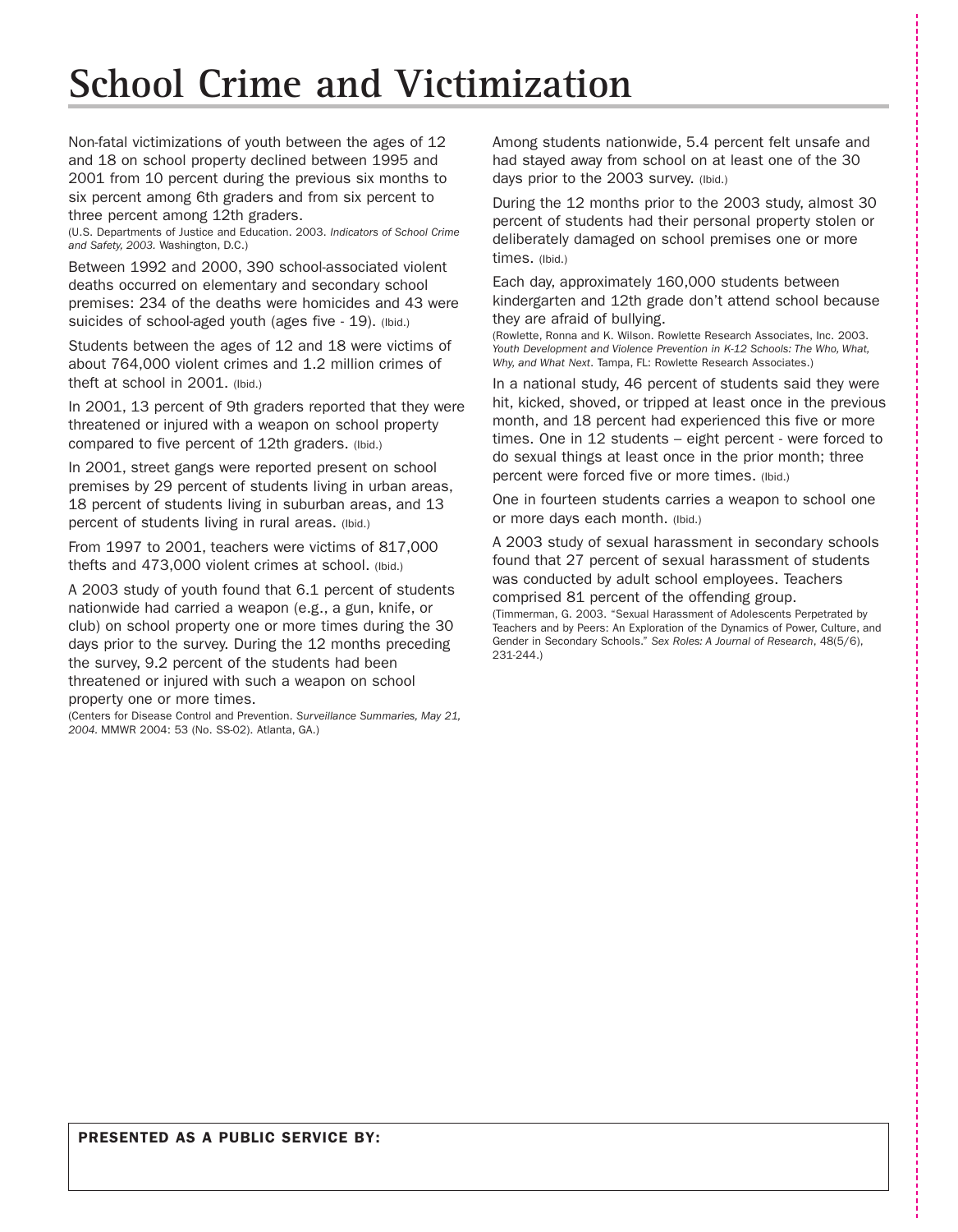# **Stalking**

According to findings from the National Violence Against Women Survey, eight percent of women and two percent of men in the United States have been stalked in their lifetime. (National Institute of Justice. 1998. *Stalking in America: Findings from the National Violence Against Women Survey*. Washington, D.C.: U.S. Department of Justice.)

Based on an analysis of 103 studies of stalking-related phenomena representing 70,000 participants, the prevalence across studies for women who have been stalked was 23.5 percent and for men was 10.5 percent. The stalking averaged a duration of nearly two years. (Spitzberg, B. 2002. "The Tactical Topography of Stalking Victimization and Management." *Trauma, Violence & Abuse*, 3(4).)

The average physical violence incidence rate in the abovementioned study was 33 percent and the incidence of sexual violence was over 10 percent. (Ibid.)

According to the above-mentioned analysis, restraining orders against stalkers were violated an average of 40 percent of the time. In almost 21 percent of the time, the victim perceived that the behavior following the implementation of the order worsened. (Ibid.)

A recent analysis of 13 published studies of 1,155 stalking cases found that the average overall rate of violence experienced by the victims was 38.7 percent. (Rosenfeld, B. 2004. "Violence Risk Factors in Stalking and Obsessional Harassment." *Criminal Justice and Behavior*, 31(1).)

Stalkers with a prior intimate relationship are more likely to verbally intimidate and physically harm their victims than stranger stalkers. Among six different studies, risk factors for violence ranged from 45 percent to as high as 89 percent among stalkers with prior intimate relations with victims compared to risk factors for stalkers who targeted strangers or acquaintances, which ranged from five percent to 14 percent. (Ibid.)

History of substance abuse proves to be one of the strongest predictors of increased rates of violence in stalking crimes. In combination, the strongest risk markers for assessing the likelihood of stalking violence are: 1) threats and intimidation; 2) the existence of prior intimate relationships; and 3) substance abuse. (Ibid.)

Stalking in the context of intimate partner violence often goes unreported as a crime. In an analysis of 1,731 domestic violence police reports, 16.5 percent included a narrative description of stalking behavior, yet the victim used the term "stalking" in only 2.9 percent of the cases and the officer used the term "stalking" in only 7.4 percent of the cases.

(Tjaden, P. and Thoennes, N. 2001. *Stalking: Its Role In Serious Domestic Violence Cases*. Washington, D.C.: U.S. Department of Justice.)

Stalking allegations are more prevalent in reports involving domestic violence victims and suspects when they are former rather than current intimates. Of domestic violence reports involving formerly dating couples and co-habitants, stalking was involved in 47.4 percent of the reported cases. Of reports involving separated or divorced couples, stalking occurred in 32.7 percent of the cases. When stalking was reported in domestic violence cases involving married couples the rate dropped to 9.6 percent; for cohabiting couples, it dropped to 6.7 percent; and for dating couples, it dropped to 19.7 percent. (Ibid.)

The prevalence of anxiety, insomnia, social dysfunction, and severe depression is much higher among stalking victims than the general population, especially if the stalking involves being followed or having one's property destroyed. (Blaauw, E., et al. 2002. "The Toll of Stalking." *Journal of Interpersonal Violence,* 17(1).)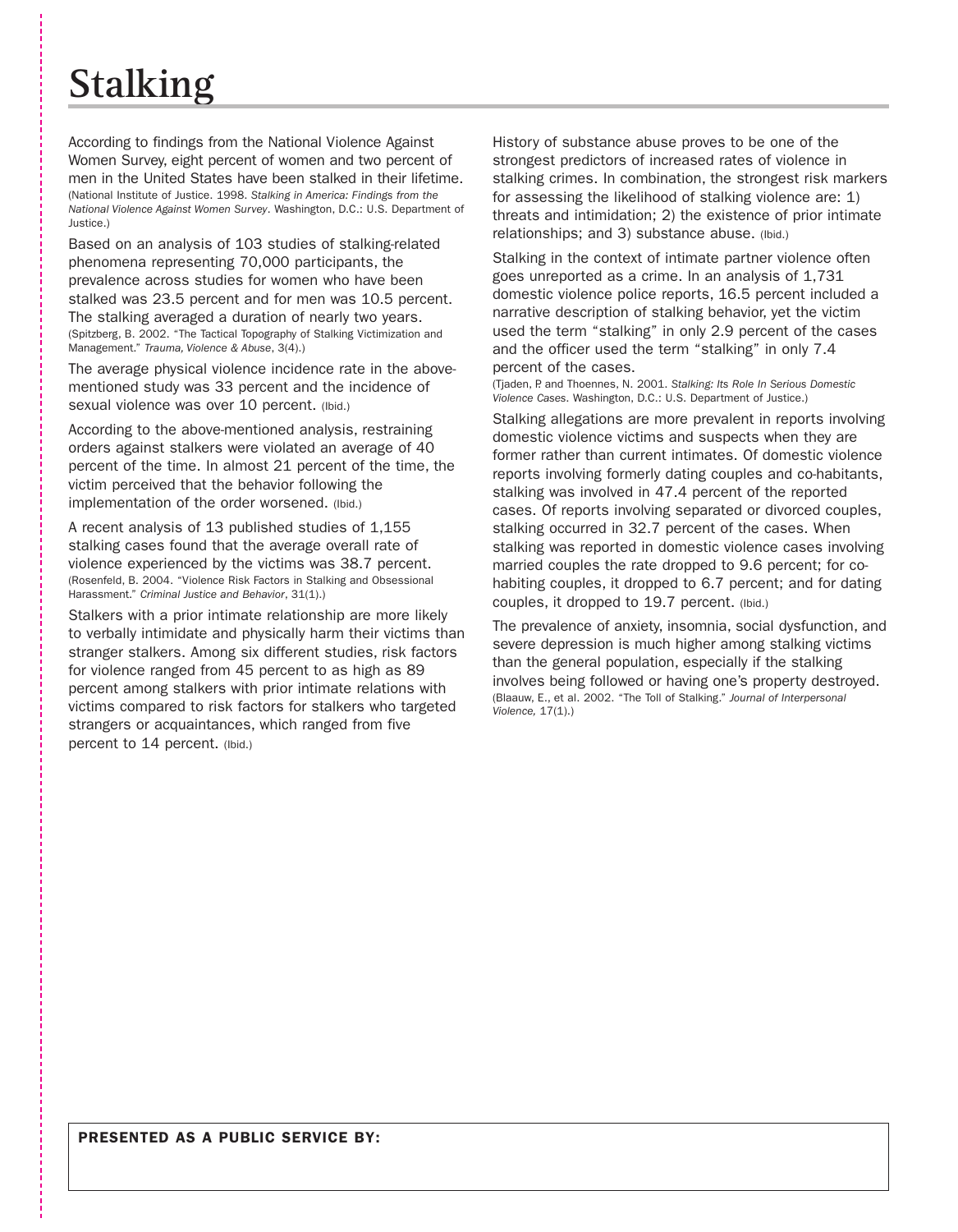# **Substance Abuse and Victimization**

A recent study found that girls who have been sexually or physically abused are twice as likely to smoke, drink and/or use drugs than girls who have not been abused. (The National Center on Addiction and Substance Abuse at Columbia University. 2003. *The Formative Years: Pathways to Substance Abuse Among Girls and Young Women Ages 8-22.* New York, NY.)

In the same study, more than twice as many girls in drug treatment who had been sexually abused reported use of alcohol before the age of 11 than girls who had not been sexually abused. (Ibid.)

Women who have been sexually abused as children are more than three times as likely to be alcohol dependent and two-and-one-half times as likely to be drug dependent than women who were not abused as children. (Ibid.)

Nearly half of the women seeking treatment for alcohol reported severe violence from their father during their childhood, compared to 13 percent of women in the general population. (Ibid.)

According to findings of the 1995 National Survey of Adolescents (NSA), more than one-third (34.4 percent) of boys age 12 to 17 who had been sexually assaulted demonstrated substance abuse or dependence at some point during their lifetimes, compared to a nine percent rate in non-sexually assaulted boys. The lifetime rate of substance abuse or dependence was 27.5 percent for girls who had been sexually assaulted, compared to only 5.4 percent of girls who had not.

(National Institute of Justice. 2003. *Youth Victimization: Prevalence and Implications*. Washington, D.C.: U.S. Department of Justice.)

This same study showed a rate of lifetime substance abuse or dependence at approximately 25 percent for adolescents who had been physically assaulted or abused. This compares to a rate of approximately six percent for adolescents who had not been physically assaulted or abused. (Ibid.)

The NSA study found that 17 percent of boys and 17.8 percent of girls who witnessed violence reported lifetime substance abuse or dependence, compared with 4.4 percent of boys and 3.1 percent of girls who did not witness violence. (Ibid.)

According to a 2002 study, 40 percent of youth aged 12 to 17 who used marijuana 300 days or more in the previous year reported that they also took part in serious fighting at school or work (42 percent) or in group-on-group fighting (41 percent).

(Substance Abuse Mental Health Services Administration. 2004. *The NSDUH Report: Marijuana Use and Delinquent Behaviors Among Youths*. Washington, D.C.: U.S. Department of Health and Human Services.)

In 2002, about one million violent crimes occurred where the victim perceived the offender had been drinking during the time of the offense.

(Bureau of Justice Statistics. "Drugs and Crime Facts: Drug Use and Crime." http://www.ojp.usdoj.gov/bjs/dcf/duc.htm. Accessed October 29, 2004.)

In about one in five violent victimizations where the victim perceived the offender to have been drinking, the victim also perceived the offender to have been using drugs. (Ibid.)

Offenders perceived to be using drugs and/or alcohol committed about two in five sexual assaults and about one in four robberies against college students. (Bureau of Justice Statistics. 2003. *Violent Victimization of College Students*. Washington, D.C.: U.S. Department of Justice.)

Each year, more than 600,000 college students are assaulted by other students who have been drinking. (Hingson, R.W.; Heeren, T.; Zakocs, R.C.; et al. "Magnitude of alcohol-related mortality and morbidity among U.S. college students ages 18–24." *Journal of Studies on Alcohol*, 63(2):136–144, 2002.)

Based on an analysis of published studies, the following percentages of violent offenders were drinking at the time of the crime: up to 86 percent of homicide offenders; 60 percent of sexual offenders; 57 percent of men and 27 percent of women involved in domestic violence; 37 percent of assault offenders; and 13 percent of child abusers.

(National Institute on Alcohol Abuse and Alcoholism. 1997. *Alcohol Alert (38*). Bethesda, MD: National Institute of Health.)

While reviewing marijuana and cocaine use in offenders in urban Arrestee Drug Abuse Monitoring sites, it was found that violent offenders were more likely to test positive for marijuana than cocaine, while property offenders were more likely to test positive for cocaine than marijuana. (Arrestee Drug Abuse Monitoring Program 2000. *1999 Annual Report on Drug Use Among Adult and Juvenile Arrestees*. Washington, D.C.: National Institute of Justice, U.S. Department of Justice.)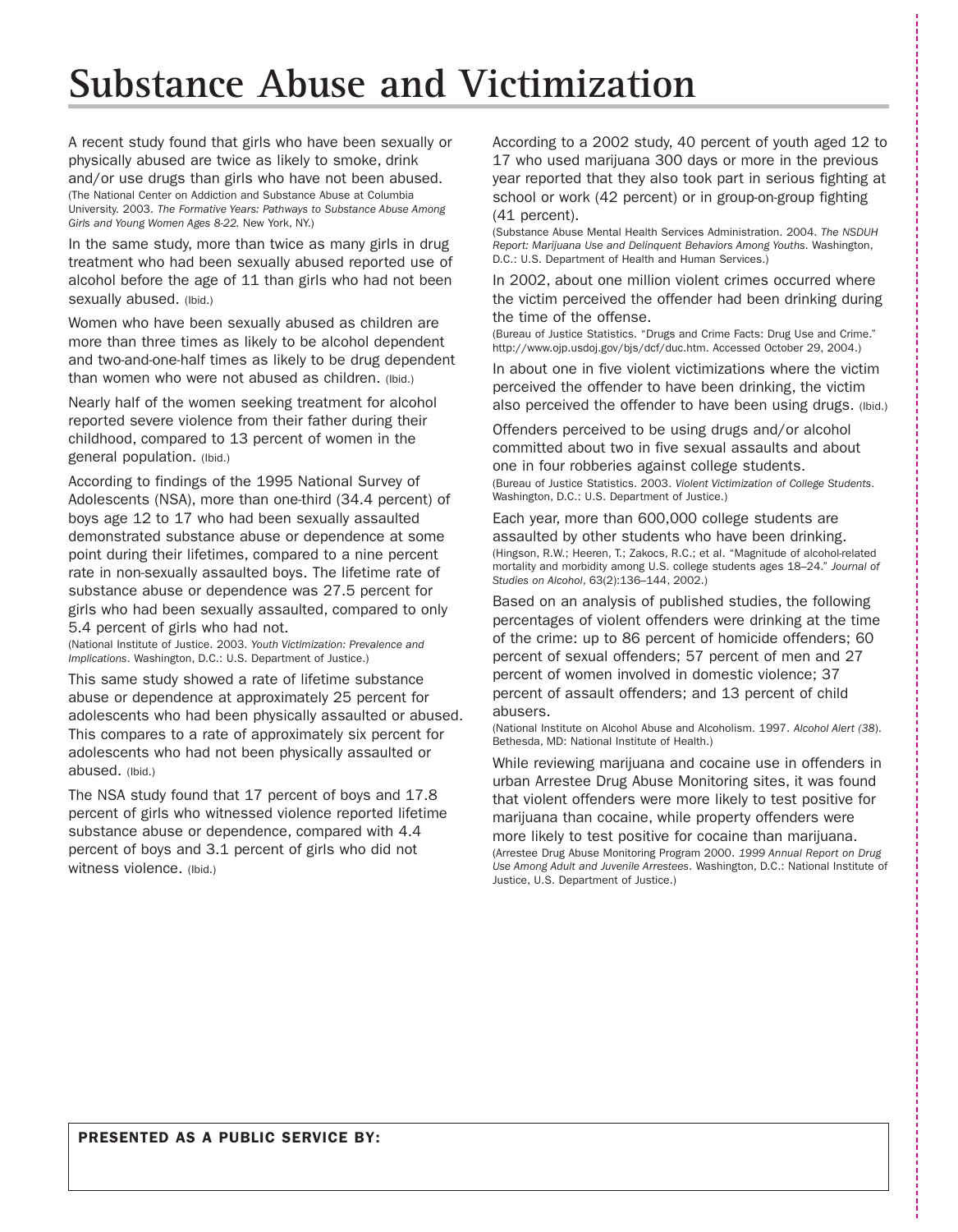## **Terrorism and Mass Violence**

According to the Department of State, there were 208 acts of international terrorism in 2003, which represents a 42 percent drop since 2001 when there were 355 attacks. (Bureau of Public Affairs. 2004. *Patterns of Global Terrorism*, 2003. Washington, D.C.: U.S. Department of State.)

Between 1998 and 2003 there were 4,465 casualties within North America as a result of international terrorism. (Ibid.)

In 2003, 625 persons were killed in acts of terrorism. Included in this figure were 35 United States citizens. A total of 3,646 persons were wounded during terrorist attacks in the same year. (Ibid.)

The greatest number (80) of terrorist attacks in 2003, leaving 222 persons dead and 1,205 persons wounded, occurred in Asia. There were 67 terrorist attacks in the Middle East in 2003, leaving 331 persons dead and 1,492 persons wounded. (Ibid.)

In the United States, most terrorist incidents have involved small extremist groups who use terrorism to achieve a designated objective.

(Federal Emergency Management Agency. *Backgrounder: Terrorism*. www.fema.gov/hazards/terrorism/terror.shtm. Accessed September 30, 2004.)

Between 1991 and 2001, 74 terrorist incidents were recorded in the United States. During this time period, an additional 62 terrorist acts being plotted in the U.S. were prevented by U.S. law enforcement.

(Federal Bureau of Investigation. 2004. *Terrorism 2000/2001.* Washington, D.C.: U.S. Department of Justice.)

For every successful terrorist attack mounted in the United States during this time period, nearly 20 (19.83) anti-U.S. attacks were carried out around the world. (Ibid.)

The FBI recorded eight terrorist incidents and one terrorist prevention in the United States and its territories in 2000. Each was perpetrated by domestic special-interest terrorists, specifically animal rights and environmental extremists. (Ibid.)

The FBI recorded 14 terrorist incidents and two terrorist preventions in the United States and its territories in 2001. Twelve of the 14 incidents were carried out by domestic terrorists. One incident, the attack on September 11, was perpetrated by international terrorists. The other incident, an unsolved series of anthrax-tainted letters sent through the U.S. postal system, has not been determined as domestic or international in nature. The two terrorist plots prevented by U.S. law enforcement in 2001 were being planned by domestic extremists. (Ibid.)

Two hundred and seventy people were killed in 1988 in the bombing of Pan Am 103 over Lockerbie, Scotland. (Centre for Defense and International Security. 1999. *CDISS Database: Terrorist Incidents*. Lancaster, England: University of Lancaster.)

The World Trade Center was bombed for the first time in 1993 killing six people and injuring over 1,000. (Ibid.)

Suicide bombers attacked United States Embassies in Tanzania and Kenya in 1998, killing 224 people including 12 Americans. (Ibid.)

The U.S.S. Cole was bombed in the port of Aden in Yemen in 2000, at which time 17 sailors were killed and 39 were injured. (Ibid.)

An investigation of the physical injuries directly associated with the blast in Oklahoma City found that of the 842 persons injured: 168 died; 442 people were treated in area hospitals, of which 83 were admitted and 359 were treated in emergency rooms and released; and 233 people were treated by private physicians.

(City of Oklahoma City. 1996. *Final Report: Alfred P. Murrah Federal Building Bombing, April 19, 1995.* Stillwater, OK. Fire Protection Publications. Oklahoma State University.)

Unofficial estimates place economic losses in the United States from the attacks on September 11th at \$2 trillion. (International Information Programs. 2002. *At-a-Glance: Global Terrorism*. Washington, D.C.: U.S. Department of State.)

There were 3,047 victims of the terrorist attacks on September 11, 2001: 2,175 males and 648 females died at the World Trade Center; 108 males, 71 females, and five unknown died at the Pentagon; and 20 males and 20 females died in the plane crash in Somerset County, PA. (Federal Bureau of Investigation. 2002. *Crime in the United States, 2001.* Washington, D.C.: U.S. Department of Justice.)

Since the attacks of September 11, 2001, the Antiterrorism Emergency Reserve at the Office for Victims of Crime has assisted nearly 22,000 victims, crisis responders, and family members through state agencies and local programs. (Office for Victims of Crime. 2003. *Meeting the Needs of the Victims of the September 11th Terrorist Attacks*. Washington, D.C.: U.S. Department of Justice.)

A national survey of stress reactions three-to-five days after the attacks of September 11th found that 44 percent of adults reported one or more substantial symptoms of stress. Thirty-five percent of children had one or more symptoms of stress and 47 percent were worried about their own safety and that of loved ones.

(Schuster M., Stein, B., Jaycox, L. et al. 2001. "A National Survey of Stress Reactions After the September 11, 2001 Terrorist Attacks." *New England Journal of Medicine*. 345(1507).)

A study of the psychological effects of the September 11th attack on New York City schoolchildren, conducted six months after the attacks, estimated that 10.5 percent of children in grades four through 12 suffered from PTSD. Estimates of other psychological disorders that developed include: 8.4 percent with major depression; 10.3 percent with generalized anxiety; 15 percent with agoraphobia; 12.3 percent with separation anxiety; 10.9 percent with conduct disorder; and 5.1 percent with alcohol abuse (grades nine through 12 only).

(Applied Research & Consulting LLC and Columbia University Mailman School of Public Health. 2002. *Effects of the World Trade Center Attack on NYC Public School Students*. New York, NY: The Board of Education of the City of New York.)

### **PRESENTED AS A PUBLIC SERVICE BY:**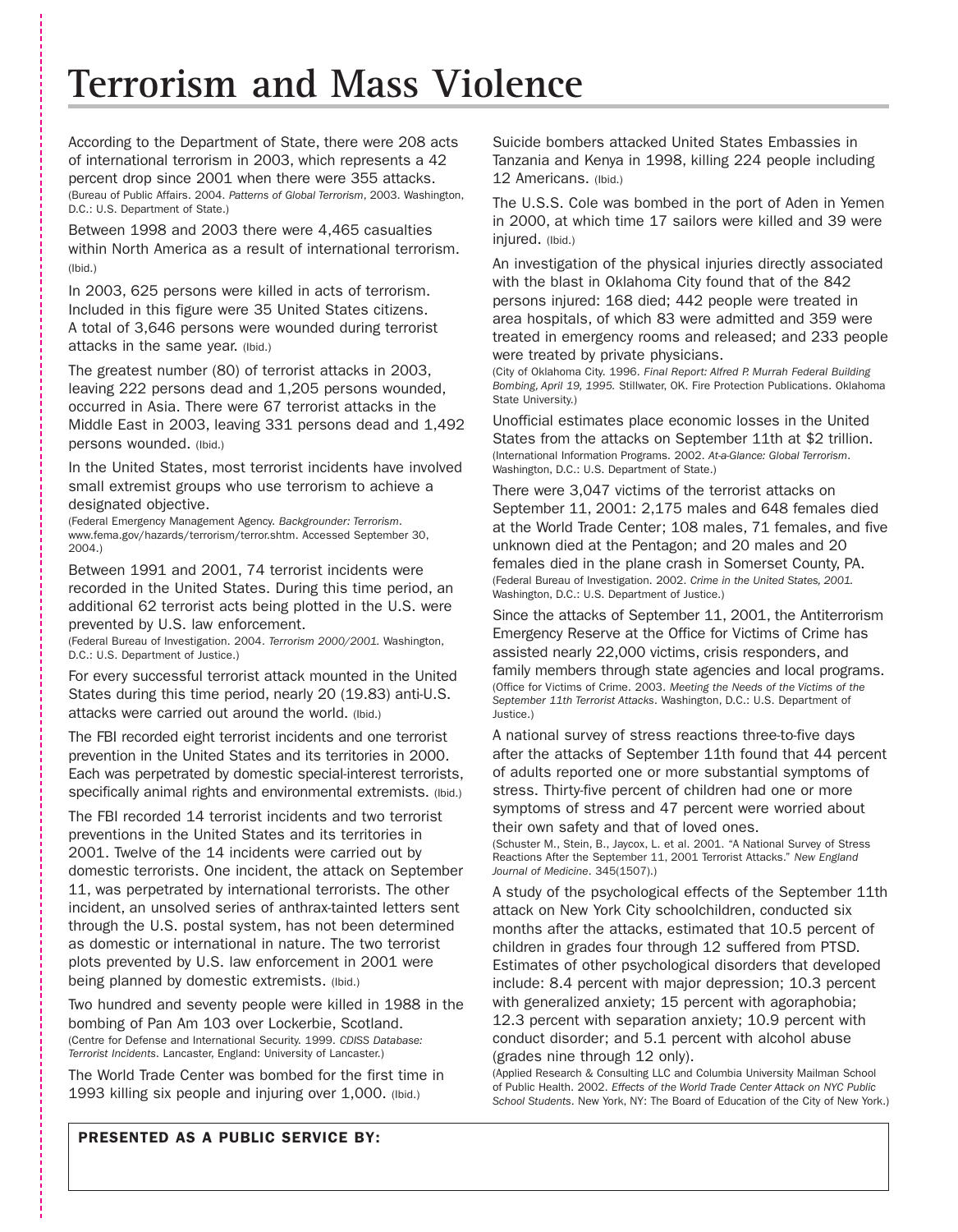# **Victims with Disabilities**

The Bureau of Justice Statistics (BJS), in response to the mandates of Public Law 105-301, the *Crime Victims with Disabilities Awareness Act* (CVDAA), is working to develop the capability to measure crimes against people with disabilities. The Act requires the enhancement of the National Crime Victimization Survey (NCVS) to collect these data.

Since 2000, BJS has initiated several activities to lay the foundation for developing such estimates. Consistent with the experience of other Federal agencies, there are a number of issues that must be addressed in order to design methodologies to meet the mandates of the legislation, including developing a reliable set of questions to identify people with developmental and other disabilities, and developing procedures to accommodate, as necessary, interviews with such people. BJS and the Census Bureau, which conducts NCVS interviewing, consulted and worked with staff from a number of Federal agencies to develop survey questions to identify people with disabilities.

In July 2000, BJS added to the NCVS Crime Incident Report a test of supplemental items designed to obtain information from victims of crime on any health conditions, impairments or disabilities affecting their everyday life. In fall 2001, BJS, together with the Census Bureau, fielded a test among known persons with development disabilities in California to further test questions related to disability and to determine what types of interview techniques work best with different types of populations with disabilities.

Based on the results of the tests, BJS and the Census Bureau developed a revised set of questions to address problems that were identified. The revised questions were implemented into the NCVS in January 2004, and will be evaluated to determine whether they obtain reliable information. Once finalized, the questions will produce estimates of the faction of victims who have disabilities. The survey will rely on population estimates from other sources to enable the production of victimization rates for people with disabilities.

People with developmental disabilities are four to 10 times more likely to be victims of crime than other people are. (Sobsey, D., Wells, D., Lucardie,R., and Mansell, S. 1995. *Violence and Disability: An Annotated Bibliography*. Baltimore, MD. Brookes Publishing.)

In response to a recent survey of women with physical disabilities, 56 percent reported abuse, a number consistent with other studies of this nature. Of this group, 87 percent reported physical abuse; 66 percent reported sexual abuse; 35 percent were refused help with a physical need; and 19 percent were prevented from using an assistive device.

(Wayne State University. 2004. *Michigan Study on Women with Physical Disabilities*. Washington, D.C.: National Institute of Justice, U.S. Department of Justice.)

In this same survey, 74 percent of the women reported abuse that was chronic in nature and 55 percent reported multiple abuse situations in their adult lives. The abuser was their male partner 80 percent of the time. (Ibid.)

Of the women with physical disabilities reporting abuse, their abusers were using drugs and/or alcohol 53 percent of the time. (Ibid.)

Only 33 percent of the abused women with physical disabilities who were surveyed sought assistance to address the abuse, and from this group, there were "mixed reactions" as to whether the assistance had been a positive experience. (Ibid.)

In a five-year retrospective study of 4,340 child patients with disabilities in a pediatric hospital, 68 percent were found to be victims of sexual abuse and 32 percent were victims of physical abuse.

(Willging, J.P., Bower, C.M., and Cotton, R.T. 1992. "Physical Abuse of Children: A Retrospective Review and an Otolaryngology Perspective." *Archives of Otolaryngology and Head and Neck Surgery* 118(6):584-590.)

The National Rehabilitation Information Center estimates that as many as 50 percent of patients who are long-term residents of hospitals and specialized rehabilitation centers are there due to crime-related injuries. In addition, it is estimated that at least six million serious injuries occur each year due to crime, resulting in either temporary or permanent disability.

(Office for Victims of Crime Bulletin. 1998. *Working with Victims of Crime with Disabilities*. Washington, D.C: U.S. Department of Justice.)

In a study of 946 women, 62 percent of women with and without disabilities reported that they had experienced emotional, physical, or sexual abuse. However, women with disabilities reported experiencing their abuse for longer periods of time (3.9 vs. 2.5 years respectively). In addition to the types of abuse experienced by the entire group, women with disabilities specifically reported that their perpetrators sometimes withheld needed orthotic equipment (e.g., wheelchairs, braces), medications, transportation, or essential assistance with personal tasks such as dressing or getting out of bed.

(Young, M.E., et al. 1997. "Prevalence of Abuse of Women with Physical Disabilities." *Archives of Physical Medicine and Rehabilitation Special Issue*. 78 (12, Suppl. 5) S34-S38.) For more information visit, www.bcm.tmc.edu/crowd/national\_study/national\_study.html.

Sobsey and Doe estimate that more than half of abuse of people with disabilities is generally perpetrated by family members and peers with disabilities and that disability professionals (i.e., paid or unpaid caregivers, doctors, nurses) are generally believed responsible for the other half. It is estimated that approximately 67 percent of perpetrators who abused individuals with severe cognitive disabilities accessed them through their work in disability services.

(Sobsey, D., & Doe, T. 1991. "Patterns of sexual abuse and assault." *Journal of Sexuality and Disability*, 9(3): 243-259.)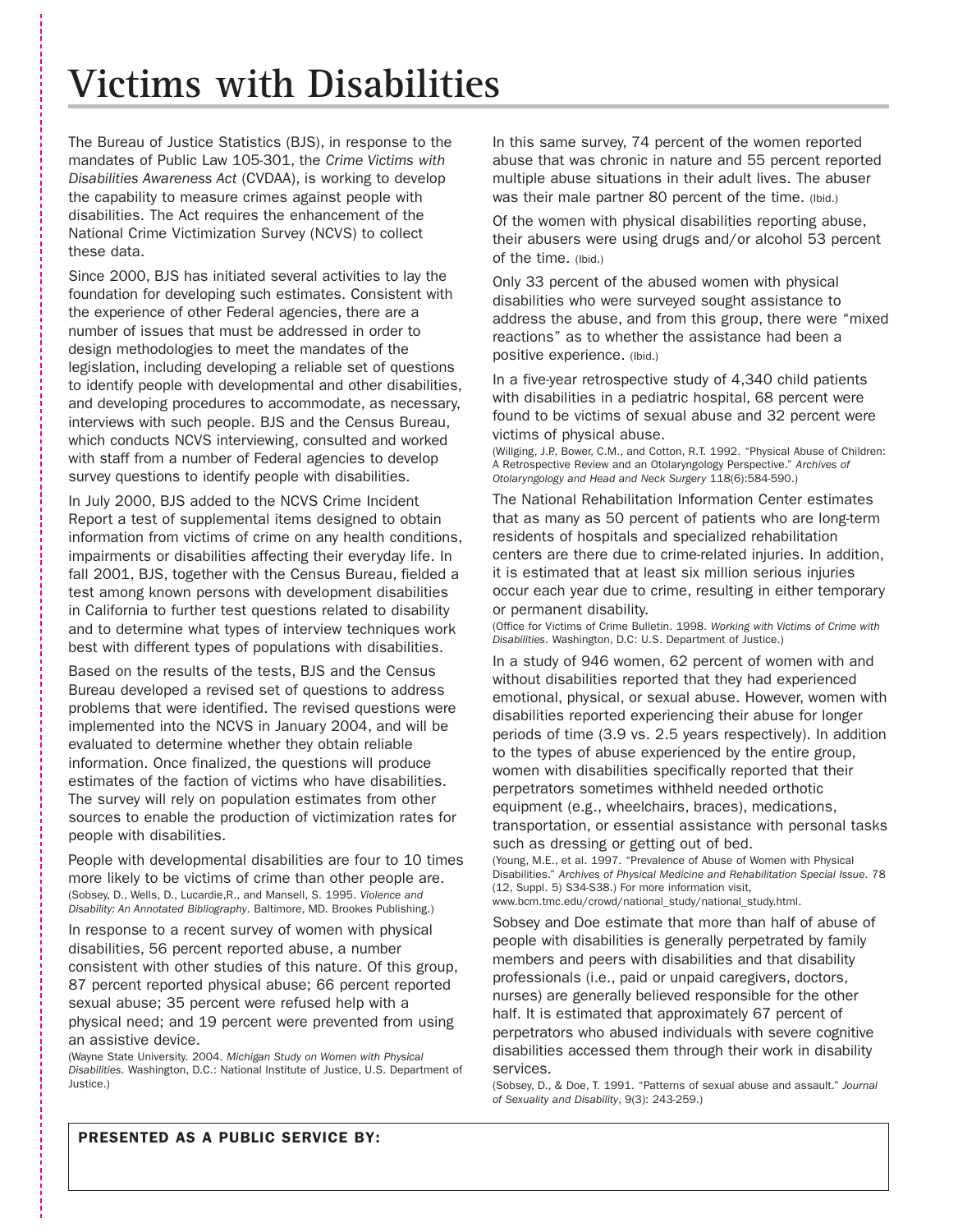# **Victims with Disabilities**

Sixty-one percent of sexual assault survivors with disabilities who received counseling services at SafePlace in Austin, Texas, between 1996-2002, reported multiple perpetrators of violence. Approximately 90 percent of the sexual violence perpetrators were not strangers to their victims.

(SafePlace. 2003. *Stop the Violence, Break the Silence*. Austin, TX.)

In a national survey of domestic violence and rape-crisis agencies, 67 percent of the survey participants reported that their center had served people with mental illness labels over the past year. Despite the high incidence of violence against people with disabilities, few participants reported that their center served people with cognitive disabilities (seven percent), physical disabilities (six percent), or who are blind, deaf or have hearing loss (one percent).

(Schwartz, M., Abramson, W., & Kamper, H. 2004. "A National Survey on the Accessibility of Domestic Violence and Sexual Assault Services to Women with Disabilities." Unpublished raw data. Austin, TX. SafePlace.) *Note: Given the small size/scope of some of these studies, results cannot be extrapolated to the nation as a whole.*

With funding from the Department of Justice (Office for Victims of Crime), SafePlace's Disability Services ASAP (A Safety Awareness Program), in Austin, Texas, is working with 10 victim assistance organizations from across the country to enhance and expand services for crime victims who have disabilities. The organizations include: The Southern Arizona Center Against Sexual Assault, Tucson, AZ; The Chadwick Center for Children & Families at

Children's Hospital and Health Center, San Diego, CA; Ability 1st, Tallahassee, FL; Partnership Against Domestic Violence, Atlanta, GA; Carbondale Illinois Police Department, Carbondale, IL; The Lafourche Parish Sheriff's Office, Thidodaux, LA; Safe Passage, Northhampton, MA; Rape Crisis Center of Central Massachusetts, Worcester, MA; Ulster County Crime Victims Assistance Program, Kingston, NY; and the Network of Victim Assistance, Doylestown, PA. SafePlace is administering grant funding and providing expert training and technical assistance to the 10 organizations to foster innovative practices, principles and community partnerships for delivering accessible services to crime victims with a wide range of disabilities. Each of the 10 victim assistance organizations has conducted a community needs assessment and developed a strategic plan to determine the best way to address the identified gaps and barriers to victim services for people with disabilities. Additionally, each organization has developed a programmatic evaluation plan to identify performance measures for determining progress and success and a sustainability plan to ensure that activities continue beyond the grant period. The organizations will continue to implement their strategic plan during the second and third years of the project. This venture takes the lessons and achievements of SafePlace's model Disability Services program (begun in 1996) to communities across the country. For more information about the Disability Services ASAP project, visit www.austin-safeplace.org.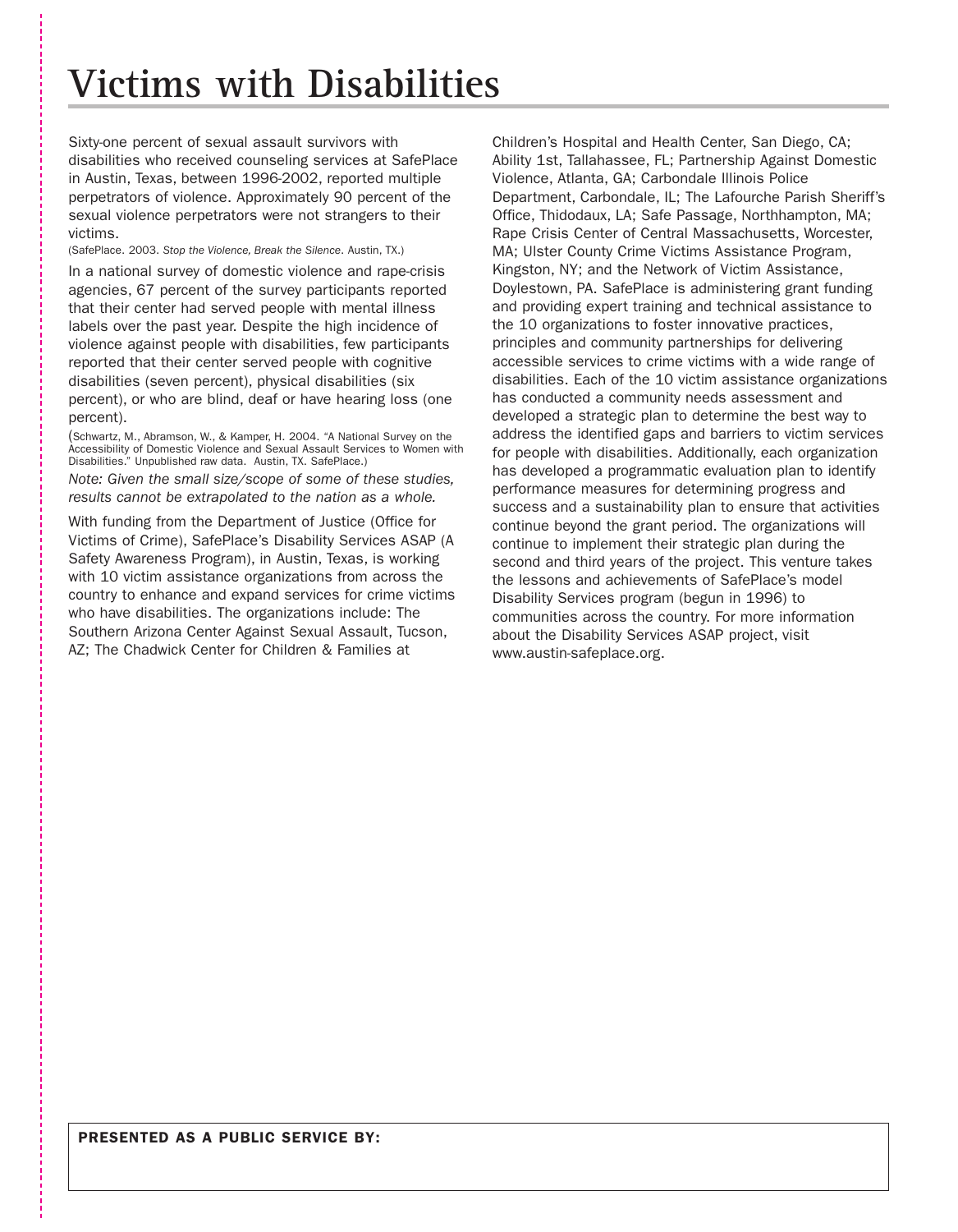# **Workplace Violence and Victimization**

There were 609 workplace homicides in 2002 in the United States, down from 643 in 2001.

(Bureau of Labor Statistics. 2003. *National Census of Fatal Occupational Injuries in 2002.* Washington, D.C.: U.S. Department of Labor.)

Assaults and violent acts accounted for 22 percent of the workplace fatalities in government between 1992 - 2001. Of these 1,425 deaths from assaults and violent acts, 1,058 were homicides.

(Bureau of Labor Statistics. 2004. *Fatal Occupational Injuries to Government Workers*, *1992 to 2001.* Washington, D.C.: U.S. Department of Labor.)

In 2000, 128 fatalities occurred in the grocery store industry. The majority (91 percent) of these resulted from assaults or violent acts, mostly homicide. In 78 percent of the homicide cases, robbery was the motive.

(Bureau of Labor Statistics. 2003. *Workplace Injuries and Illnesses in Grocery Stores*. Washington, D.C.: U.S. Department of Labor.)

Nearly one in five on-the-job fatalities result from homicides. Almost half occur in the South. (Bureau of Labor Statistics. 2003. *Regional Variations in Workplace Homicide Rates*. Washington, D.C.: U.S. Department of Labor.)

Five percent of workplace homicides (or one-third of all homicides not associated with robbery or stranger crimes) are the result of intimate partner violence.

(University of Iowa Injury Prevention Research Center. February 2001. *Workplace Violence: A Report to the Nation*. Iowa City, IA.)

Risks of assault on employees in the health care industry is particularly high. On some psychiatric units, assault rates against staff are as high as 100 cases per 100 workers per year. (Ibid.)

Sensational multiple homicides represent a small number of violent incidents in the workplace. The majority of incidents are lesser cases of assaults, domestic violence, stalking, threats, harassment, and physical and/or emotional abuse.

(Federal Bureau of Investigation. 2004. *Workplace Violence: Issues in Response*. Washington, D.C.: U.S. Department of Justice.)

Violence in the workplace accounted for 18 percent of all violent crime between 1993 and 1999.

(Bureau of Justice Statistics. 2001. *Violence in the Workplace, 1993-1999.* Washington, D.C.: U.S. Department of Justice.)

Workplace homicide is primarily robbery-related. (Ibid.)

The rates of workplace assaults are higher for males than females. (Ibid.)

On average, between 1993 and 1999, 1.7 million violent victimizations per year were committed against people in the workplace, including: 1.3 million simple assaults, 325,000 aggravated assaults, 36,500 rapes and sexual assaults, 70,000 robberies, and 900 homicides. (Ibid.)

Of the occupations measured, police officers are at the greatest risk to be victims of workplace violence. Other occupations at risk are private security workers, correctional officers, bartenders, and taxicab drivers. (Ibid.)

Simple assaults account for 75 percent (or 1.3 million victimizations) of the crimes committed against people while working. Aggravated assaults account for 19 percent of workplace violence. (Ibid.)

In 1999, there were 2,637 non-fatal assaults committed against on-duty hospital workers. This rate of 8.3 assaults per 10,000 is significantly higher than the rate of non-fatal assaults for all public sector industries – two per 10,000. (Centers for Disease Control. National Institute for Occupational Safety and Health. 2002. *Violence, Occupational Hazards in Hospitals*. Atlanta, GA: U.S. Department of Health and Human Services.)

Homicide is the leading cause of injury death for women in the workplace.

(National Institute for Occupational Safety and Health. "Women's Safety and Health Issues at Work." www.cdc.gov/niosh/injury/traumaviolence.html. Accessed September 14, 2004.)

Each year, victims of intimate partner violence lose nearly eight million days of paid work because of the violence the equivalent of over 32,000 full-time jobs.

(Centers for Disease Control. 2003. *Costs of Intimate Partner Violence Against Women in the United States*. Atlanta, GA: U.S. Department of Health and Human Services.)

One-fifth of women raped by an intimate and one-third of stalking victims lost time at work because of the victimization. (Ibid.)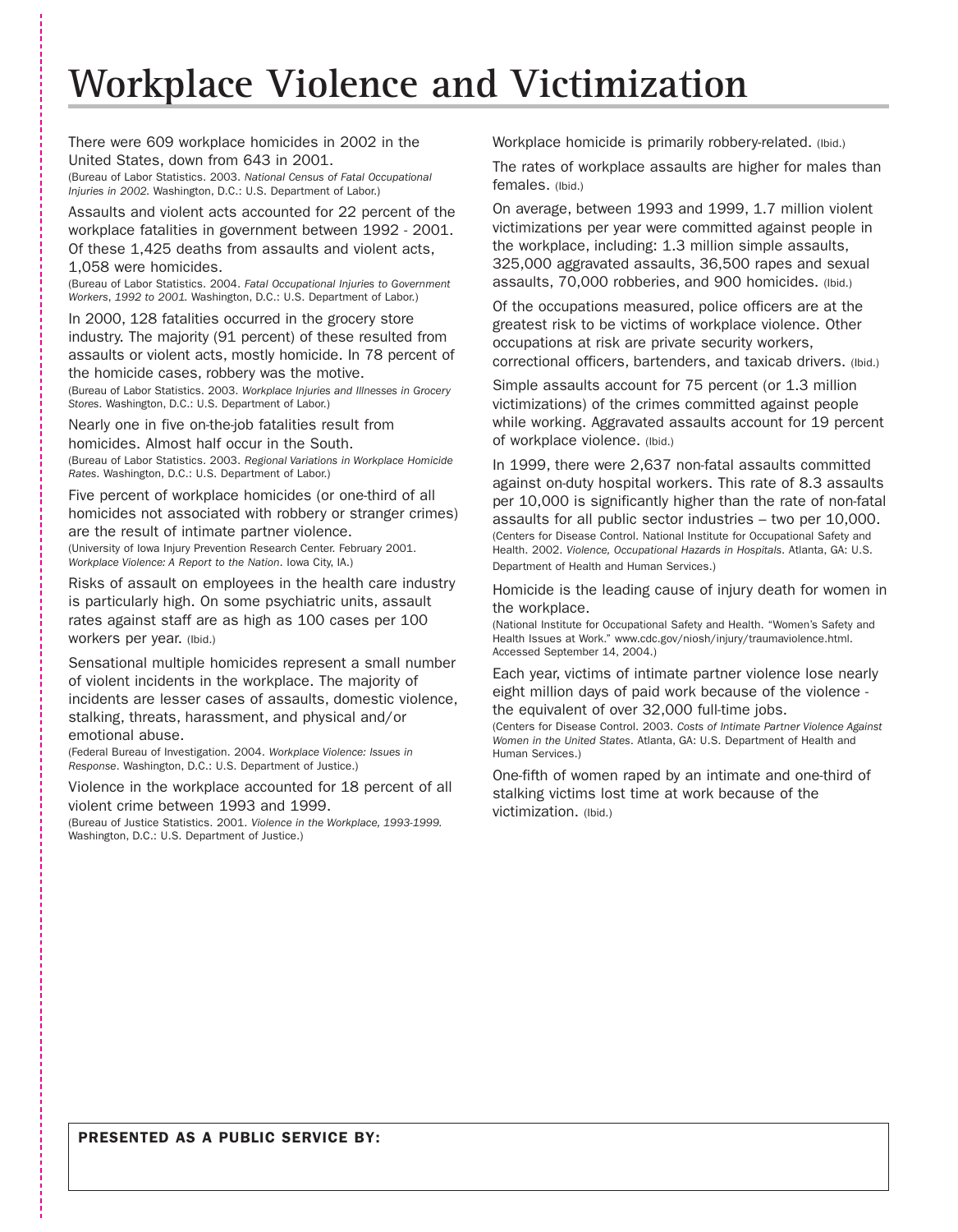# **Accessing Information: OVC Resource Center and Other Services**

### **VICTIMS' RESOURCES IN THE INFORMATION AGE**

The enormous growth of the Web and the advent of information technologies have changed the way in which information about crime victims' issues is made available to victims and survivors, researchers, advocates, and practitioners. Today, victims and victim service providers can instantly access an enormous amount of information specific to their needs, including the latest research findings, statistical reports, program descriptions, grant and funding sources, evaluations on victim issues, promising practices, and referrals to professional organizations in the victim-serving community.

For victims and victim service providers, information access begins with the Office for Victims of Crime Resource Center (OVCRC) at the National Criminal Justice Reference Service (NCJRS), administered by the Office of Justice Programs (OJP), U.S. Department of Justice (DOJ).

OVCRC is your primary source for crime victim information with services accessible 24-hours-a-day through the Web. Information and publications from all OJP agencies: Office for Victims of Crime (OVC), National Institute of Justice, Office of Juvenile Justice and Delinquency Prevention, Bureau of Justice Statistics, and Bureau of Justice Assistance, as well as the Office on Violence Against Women (OVW) and the Office of National Drug Control Policy (ONDCP). Other online services include the Justice Information (*JUSTINFO*) Electronic Newsletter, e-mail inquiries, the Calendar of Events Database, and the Online Ordering Store. NCJRS also has highly trained information specialists to personally answer questions and direct individuals to the best available resources. Furthermore, NCJRS offers allied professionals an opportunity to be placed on its mailing list to receive up-to-date information via the *Justice Resource Update*. Through online services and personal assistance, NCJRS can help advocates *know more* to better serve the needs of crime victims.

### **Accessing Resources**

*NCJRS Web site.* Through www.ncjrs.org, customers can access publications; learn about funding opportunities; search an online library, abstracts database, and calendar of events; order publications; and post requests for assistance.

### *Justice Information (JUSTINFO) Electronic Newsletter.*

Stay informed about news and resources from all OJP agencies, including OVC, OVW, and ONDCP. This free, online newsletter is distributed to you via e-mail on the 1st and 15th of each month. Subscribe to JUSTINFO through the NCJRS Web site. Select customer services at www.ncjrs.org.

**Information and Help.** Customers who require technical assistance or have questions about victimization, criminal and juvenile justice, or other topics can post their requests at http://askncjrs.ncjrs.org/.

#### **Other Online Victim-Related Resources**

To present the most comprehensive and timely information available through this vast medium, OVC has substantially enhanced its online resources. For example, OVC launched its award-winning Directory of Crime Victim Services in July 2004 as an online tool to help victims of crime find national and international assistance services quickly and easily, and to help victim service providers make appropriate referrals. OVC encourages victims and victim service providers to visit this resource at http://ovc.ncjrs.org/findvictimservices/. In addition, OVC's Web Forum allows you to tap into a national network of people facing the same challenges and experiences that you are. It's the perfect place for victim service providers and allied professionals to gain peer insight and support related to best practices in victim services. Make connections. Share ideas. Change lives. Visit OVC's Web Forum at

http://ovc.ncjrs.org/ovcproviderforum/.

Many other agencies and organizations are now providing victim-related information through the Web. Below is a list of sites that offer information about selected crime and victimization topics. Please note that this list is intended only to provide a sample of available resources, and does not constitute an endorsement of opinions, resources, or statements made therein. Further, neither OVC nor Justice Solutions endorses any commercial products that may be advertised or available on any site. For more information about NCJRS, please call (800) 851-3420.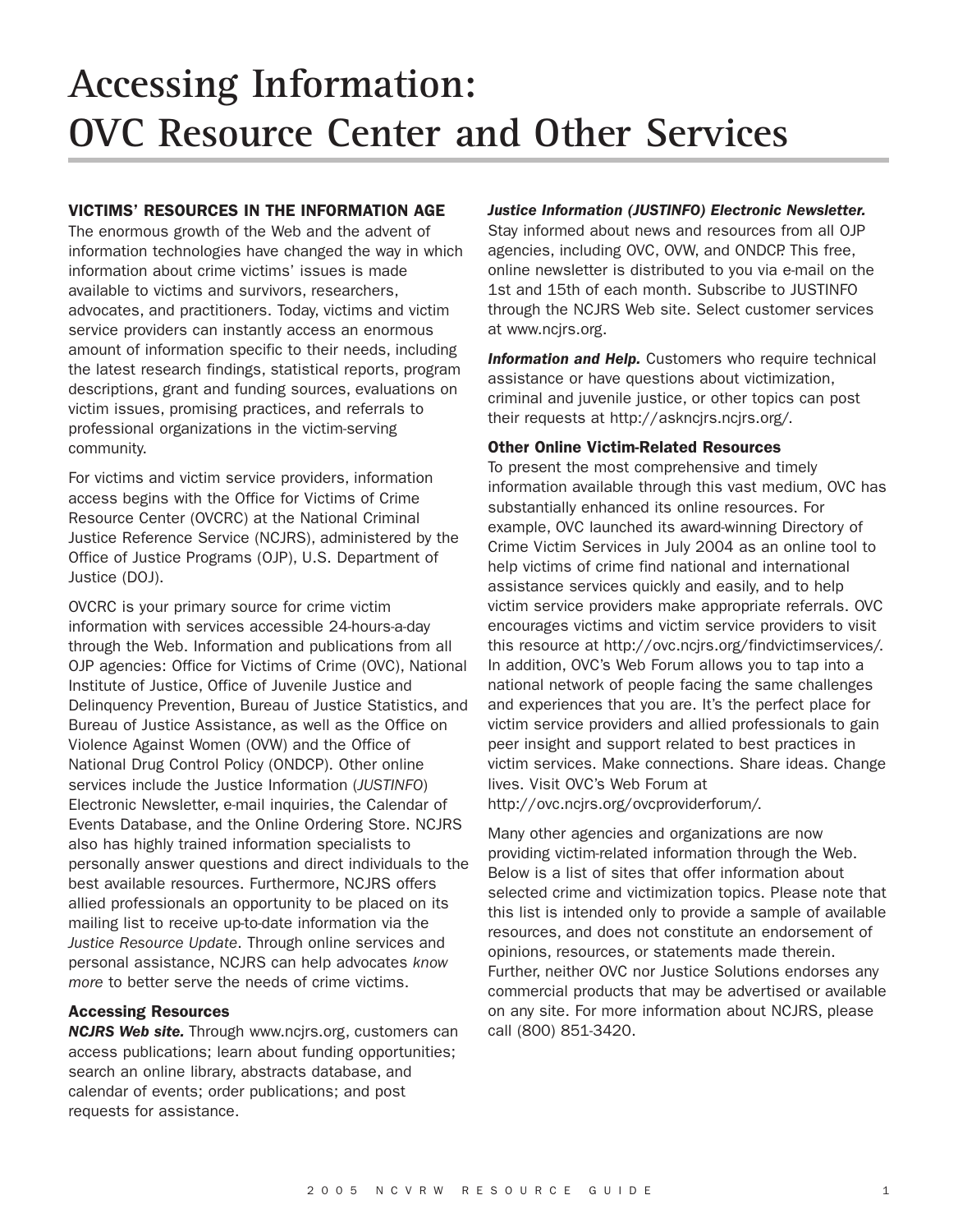### **Federal Agencies/Resources**

| <b>Bureau of Justice Assistance</b>                   | www.ojp.usdoj.gov/BJA                                          |
|-------------------------------------------------------|----------------------------------------------------------------|
| <b>Bureau of Justice Statistics</b>                   | www.ojp.usdoj.gov/bjs                                          |
| Center for Substance Abuse Prevention                 | http://prevention.samhsa.gov                                   |
| Center for Substance Abuse Treatment                  | http://csat.samhsa.gov                                         |
| Centers for Disease Control and Prevention            | www.cdc.gov                                                    |
| Federal Bureau of Investigation -                     | www.fbi.gov/ucr/ucr.htm                                        |
| Uniform Crime Reports                                 |                                                                |
| <b>Federal Judicial Center</b>                        | www.fjc.gov                                                    |
| FirstGov                                              | www.firstgov.gov                                               |
| National Archive of Criminal Justice Data             | www.icpsr.umich.edu/NACJD/index.html                           |
| National Clearinghouse for                            | www.healthfinder.gov/orgs/HR0027.htm                           |
| Alcohol and Drug Information                          |                                                                |
| National Criminal Justice Reference Service           | www.ncjrs.org                                                  |
| National Highway Traffic Safety Administration        | www.nhtsa.dot.gov                                              |
| National Institute of Corrections                     | www.nicic.org                                                  |
| National Institute of Justice                         | www.ojp.usdoj.gov/nij                                          |
| National Institute on Alcohol Abuse and Alcoholism    | www.niaaa.nih.gov                                              |
| National Institute on Drug Abuse                      | www.drugabuse.gov                                              |
| Office for Victims of Crime (OVC)                     | www.ojp.usdoj.gov/ovc                                          |
| Office of Community Oriented                          | www.cops.usdoj.gov                                             |
| Policing Services (COPS)                              |                                                                |
| Office of Justice Programs                            | www.ojp.usdoj.gov                                              |
| Office of Juvenile Justice and Delinquency Prevention | www.ojjdp.ncjrs.org                                            |
| Office of National Drug Control Policy                | www.whitehousedrugpolicy.gov                                   |
| Office on Violence Against Women                      | www.ojp.gov/vawo                                               |
| Supreme Court of the United States                    | www.supremecourtus.gov                                         |
| THOMAS: Federal Legislation                           | http://thomas.loc.gov                                          |
| U.S. Department of Education, Higher Education        | www.edc.org/hec                                                |
| Center for Alcohol and Other Drug Prevention          |                                                                |
| U.S. Department of Education                          | www.ed.gov/about/offices/list/osdfs                            |
| Office of Safe and Drug-Free Schools                  |                                                                |
| U.S. Department of Health and Human Services          | www.hhs.gov/grantsnet                                          |
| Grantsnet                                             |                                                                |
| U.S. Department of Health and Human Services          | www.hhs.gov/grants/index.shtml                                 |
| Grants Information                                    |                                                                |
| U.S. Department of Health and Human Services          | www.hrsa.gov/grants/default.htm                                |
| <b>HRSA Funding Opportunities</b>                     |                                                                |
| U.S. Department of Justice                            | www.usdoj.gov                                                  |
| U.S. Department of State                              | http://travel.state.gov/travel/brochure_victim_assistance.html |
| Bureau of Consular Affairs, Overseas Citizens         |                                                                |
| Services Victim Assistance                            |                                                                |
| U.S. Department of Veterans Affairs                   | www.ncptsd.org                                                 |
| National Center on PTSD                               |                                                                |
| U.S. Parole Commission                                | www.usdoj.gov/uspc                                             |
|                                                       |                                                                |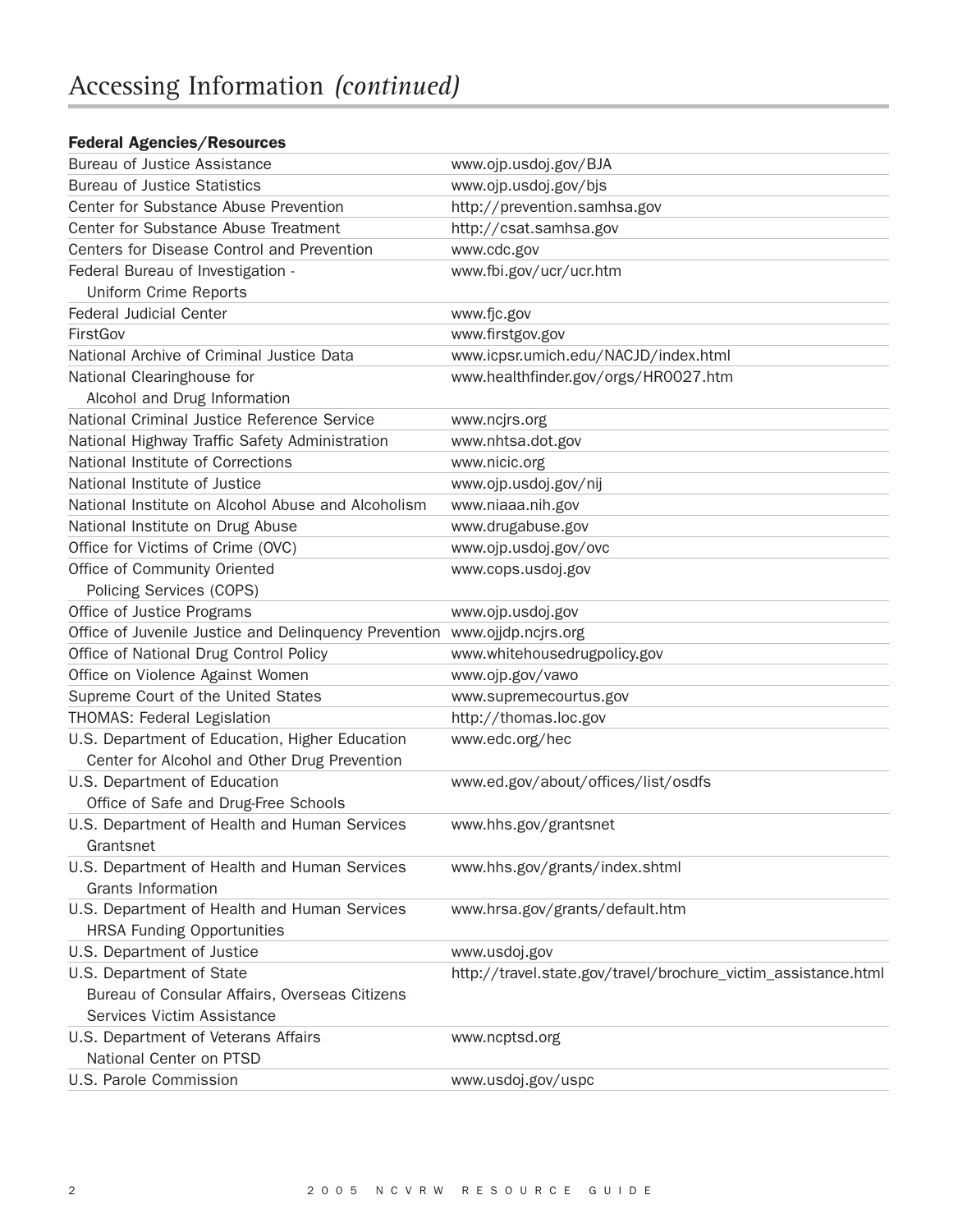### **National Victim-Related Organizations**

| American Bar Association                                                  |                                      |
|---------------------------------------------------------------------------|--------------------------------------|
| Center on Children and the Law                                            | www.abanet.org/child                 |
| <b>Commission on Domestic Violence</b>                                    | www.abanet.org/domviol               |
| Commission on Law and Aging                                               | www.abanet.org/aging                 |
| American Humane Association                                               | www.americanhumane.org               |
| American Professional Society on the Abuse of Children                    | www.apsac.org                        |
| Anti-Defamation League                                                    | www.adl.org/hate-patrol/main.asp     |
| Asian Task Force Against Domestic Violence                                | www.atask.org                        |
| Battered Women's Justice Project                                          | www.bwjp.org                         |
| <b>Child Abuse Prevention Network</b>                                     | http://child-abuse.com               |
| Childhelp USA                                                             | www.childhelpusa.org                 |
| Child Quest International                                                 | www.childquest.org                   |
| Child Welfare League of America                                           | www.cwla.org                         |
| Concerns of Police Survivors (COPS)                                       | www.nationalcops.org                 |
| Family Violence & Sexual Assault Institute                                | www.fvsai.org                        |
| Family Violence Prevention Fund                                           | http://endabuse.org                  |
| Institute on Domestic Violence in the                                     |                                      |
| African American Community                                                | www.dvinstitute.org                  |
| Mothers Against Drunk Driving                                             | www.madd.org                         |
| National Association of Crime Victim Compensation Boards                  | www.nacvcb.org                       |
| National Association of Social Workers                                    | www.naswdc.org                       |
| National Association of VOCA Assistance Administrators                    | www.navaa.org                        |
| National Center for Missing & Exploited Children                          | www.missingkids.org                  |
| National Center for Victims of Crime                                      | www.ncvc.org                         |
| National Center on Elder Abuse                                            | www.elderabusecenter.org             |
| National Children's Alliance                                              | www.nca-online.org                   |
| National Clearinghouse on Child Abuse                                     |                                      |
| and Neglect Information                                                   | http://nccanch.acf.hhs.gov           |
| National Coalition Against Domestic Violence                              | www.ncadv.org                        |
| National Coalition of Homicide Survivors                                  | www.mivictims.org/nchs               |
| National Commission Against Drunk Driving                                 | www.ncadd.com                        |
| National Court Appointed Special Advocates                                | www.nationalcasa.org                 |
| (CASA) Association                                                        |                                      |
| National Crime Victims Research and Treatment Center                      | www.musc.edu/cvc                     |
| National Fraud Information Center                                         | www.fraud.org                        |
| National Insurance Crime Bureau                                           | www.nicb.org                         |
| National MultiCultural Institute                                          | www.nmci.org                         |
| National Organization Against Male Sexual Victimization                   | www.malesurvivor.org                 |
| National Organization for Victim Assistance                               | www.trynova.org                      |
| National Organization of Parents Of Murdered Children, Inc.               | www.pomc.com                         |
| National Resource Center on Domestic Violence                             |                                      |
|                                                                           | www.nrcdv.org                        |
| National School Safety Center<br>National Sexual Violence Resource Center | www.nssc1.org                        |
|                                                                           | www.nsvrc.org                        |
| National Victim Assistance Academy (OVC)                                  | www.ojp.usdoj.gov/ovc/assist/vaa.htm |
| National Victim Assistance Academy (VALOR)                                | www.nvaa.org                         |
| National Victims' Rights Constitutional Amendment Network                 | www.nvcan.org                        |
| National Violence Against Women                                           | www.vawprevention.org                |
| <b>Prevention Research Center</b>                                         |                                      |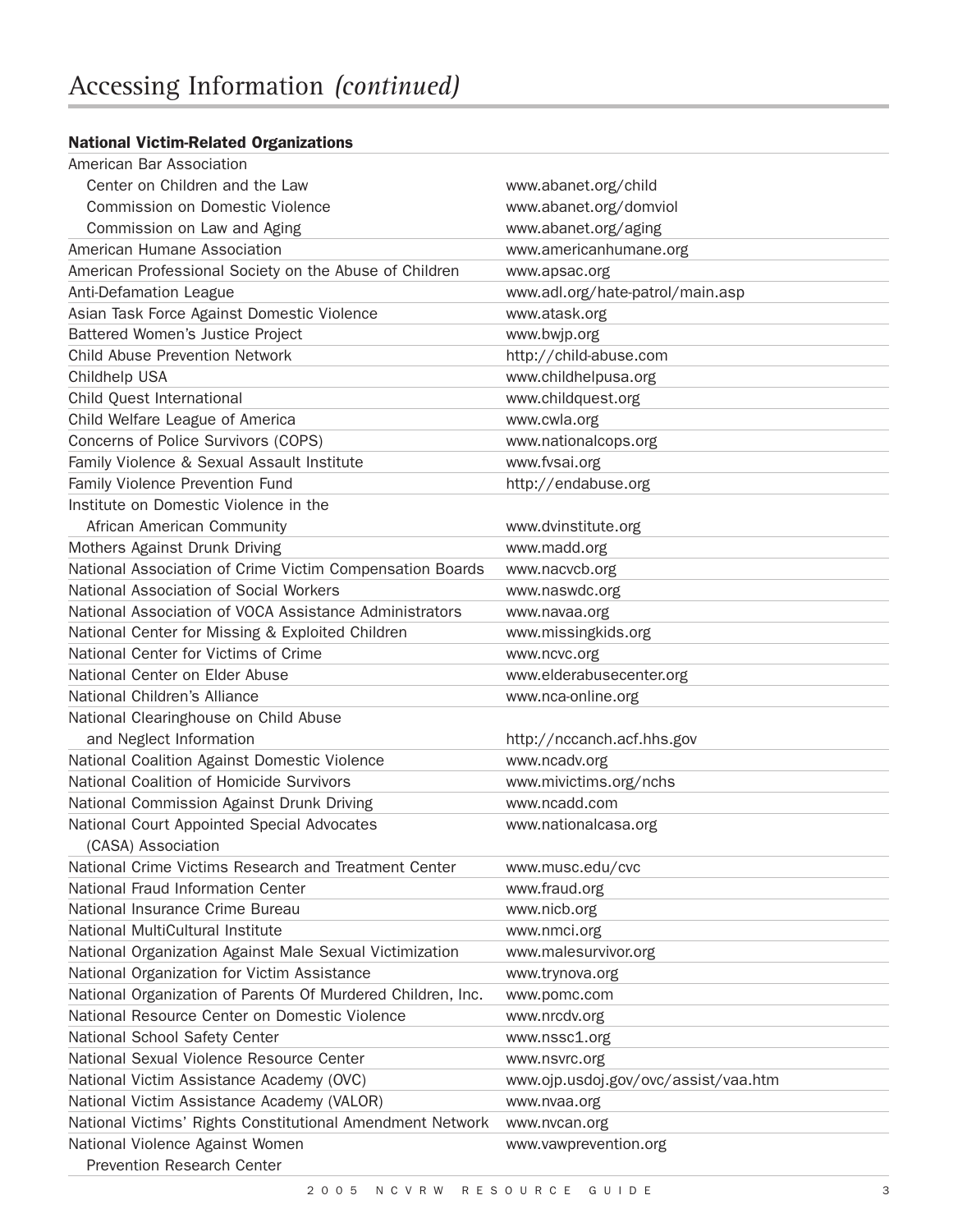| Parents for Megan's Law               | www.parentsformeganslaw.com |
|---------------------------------------|-----------------------------|
| Prevent Child Abuse America           | www.preventchildabuse.org   |
| Rape, Abuse & Incest National Network | www.rainn.org               |
| Safe Campuses Now                     | www.safecampusesnow.org     |
| Security on Campus, Inc.              | www.securityoncampus.org    |
| <b>Stalking Resource Center</b>       | www.ncvc.org/src            |
| Voices for America's Children         | www.childadvocacy.org       |
| Witness Justice                       | www.witnessjustice.org      |

| National Criminal and Juvenile Justice- and Public Policy-Related Associations |                            |
|--------------------------------------------------------------------------------|----------------------------|
| American Center for Law and Justice                                            | www.aclj.org               |
| American Correctional Association                                              | www.aca.org                |
| American Correctional Health Services Association                              | www.corrections.com/achsa  |
| American Council for Drug Education                                            | www.acde.org               |
| American Jail Association                                                      | www.corrections.com/aja    |
| American Probation and Parole Association                                      | www.appa-net.org           |
| Association of Paroling Authorities International                              | www.apaintl.org            |
| <b>Association for Conflict Resolution</b>                                     | www.acrnet.org             |
| American Youth Policy Forum                                                    | www.aypf.org               |
| Association of State Correctional Administrators                               | www.asca.net               |
| Balanced and Restorative Justice Project                                       | www.barjproject.org        |
| Center for Restorative Justice & Peacemaking                                   | http://ssw.che.umn.edu/rjp |
| Center for Sex Offender Management                                             | www.csom.org               |
| Center on Juvenile & Criminal Justice                                          | www.cjcj.org               |
| Coalition for Juvenile Justice                                                 | www.juvjustice.org         |
| <b>Community Anti-Drug Coalition Institute</b>                                 | http://cadca.org           |
| <b>Community Justice Exchange</b>                                              | www.communityjustice.org   |
| <b>Community Policing Consortium</b>                                           | www.communitypolicing.org  |
| <b>Correctional Education Association</b>                                      | www.ceanational.org        |
| <b>Council of State Governments</b>                                            | www.csg.org                |
| Governors Highway Safety Association                                           | www.ghsa.org               |
| Higher Education Center for Alcohol and                                        | www.edc.org/hec            |
| Other Drug Prevention                                                          |                            |
| Institute for Law and Justice                                                  | www.ilj.org                |
| International Association of Campus Law                                        | www.iaclea.org             |
| <b>Enforcement Administrators</b>                                              |                            |
| International Association of Chiefs of Police                                  | www.theiacp.org            |
| Join Together                                                                  | www.jointogether.org       |
| National Association for Community Mediation                                   | www.nafcm.org              |
| National Association for Native American                                       | www.whitebison.org/nanacoa |
| <b>Children of Alcoholics</b>                                                  |                            |
| National Association of Attorneys General                                      | www.naag.org               |
| National Association of Counties                                               | www.naco.org               |
| National Association of Drug Court Professionals                               | www.nadcp.org              |
| National Association of Police Organizations                                   | www.napo.org               |
| National Association of State Alcohol & Drug Abuse Directors www.nasadad.org   |                            |
| National Association of Women Judges                                           | www.nawj.org               |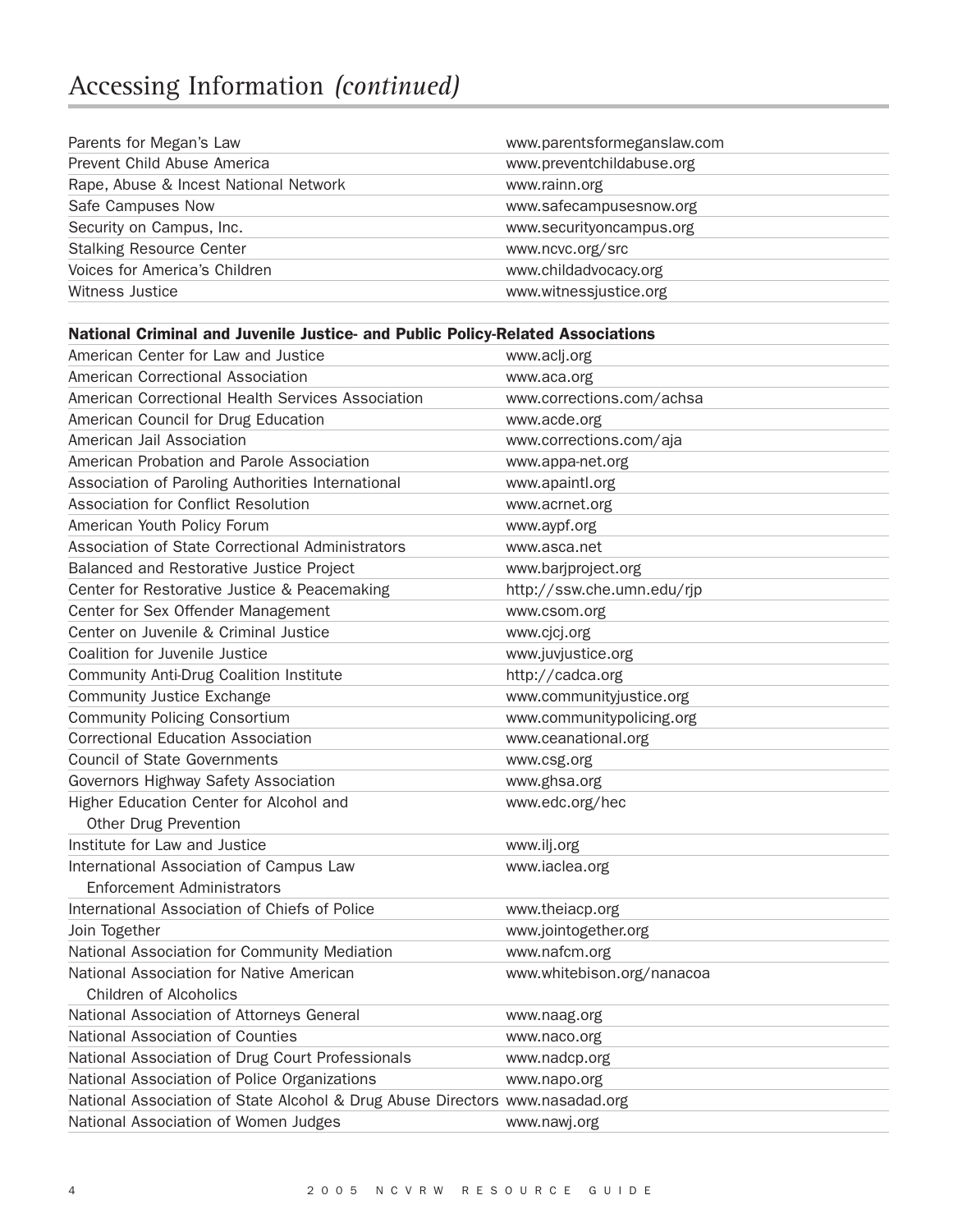| www.casacolumbia.org                                                      |
|---------------------------------------------------------------------------|
| www.ncne.com                                                              |
| www.ncsconline.org                                                        |
| www.ncsl.org                                                              |
| www.search.org                                                            |
| www.ncjfcj.org                                                            |
| www.ncja.org                                                              |
| www.ndaa-apri.org                                                         |
| www.nga.org                                                               |
| www.nijc.indian.com                                                       |
| www.judges.org                                                            |
| www.njda.com                                                              |
| National Law Enforcement and Corrections Technology Center www.nlectc.org |
| www.nlc.org                                                               |
| www.nmha.org                                                              |
| www.noblenatl.org                                                         |
| www.sheriffs.org                                                          |
| www.drugfreeamerica.org                                                   |
| www.policeforum.org                                                       |
| www.policefoundation.org                                                  |
| www.restorativejustice.org                                                |
| www.fresno.edu/pacs/rjp                                                   |
| www.splcenter.org                                                         |
| www.statejustice.org                                                      |
| www.voma.org                                                              |
|                                                                           |

### **State Crime Victim Compensation Programs**

| Alabama              | www.acvcc.state.al.us                              |
|----------------------|----------------------------------------------------|
| Alaska               | www.state.ak.us/admin/vccb                         |
| Arizona              | www.acjc.state.az.us                               |
| Arkansas             | www.ag.state.ar.us/outreach/cvictims/outreach4.htm |
| California           | http://www.boc.ca.gov/Victims.htm                  |
| Colorado             | http://dcj.state.co.us/ovp/comp.htm                |
| Connecticut          | www.jud.state.ct.us/faq/crime.html                 |
| Delaware             | www.state.de.us/cjc                                |
| District of Columbia | http://mpdc.dc.gov/serv/victims/cvcp.shtm          |
| Florida              | www.myfloridalegal.com/victims                     |
| Georgia              | www.ganet.org/cjcc/victimscomp.html                |
| Hawaii               | www.ehawaiigov.org/cvcc                            |
| Idaho                | www2.state.id.us/iic/crimevictims.htm              |
| <b>Illinois</b>      | www.ag.state.il.us/victims/victimcomp.html         |
| Indiana              | www.state.in.us/cji/victim/comp.html               |
| lowa                 | www.state.ia.us/government/ag/cva.html             |
| Kansas               | www.ksag.org                                       |
| Kentucky             | http://cvcb.ppr.ky.gov                             |
| Louisiana            | www.cole.state.la.us/cvr.htm                       |
| Maine                | www.state.me.us/ag/crime/victimscomp.html          |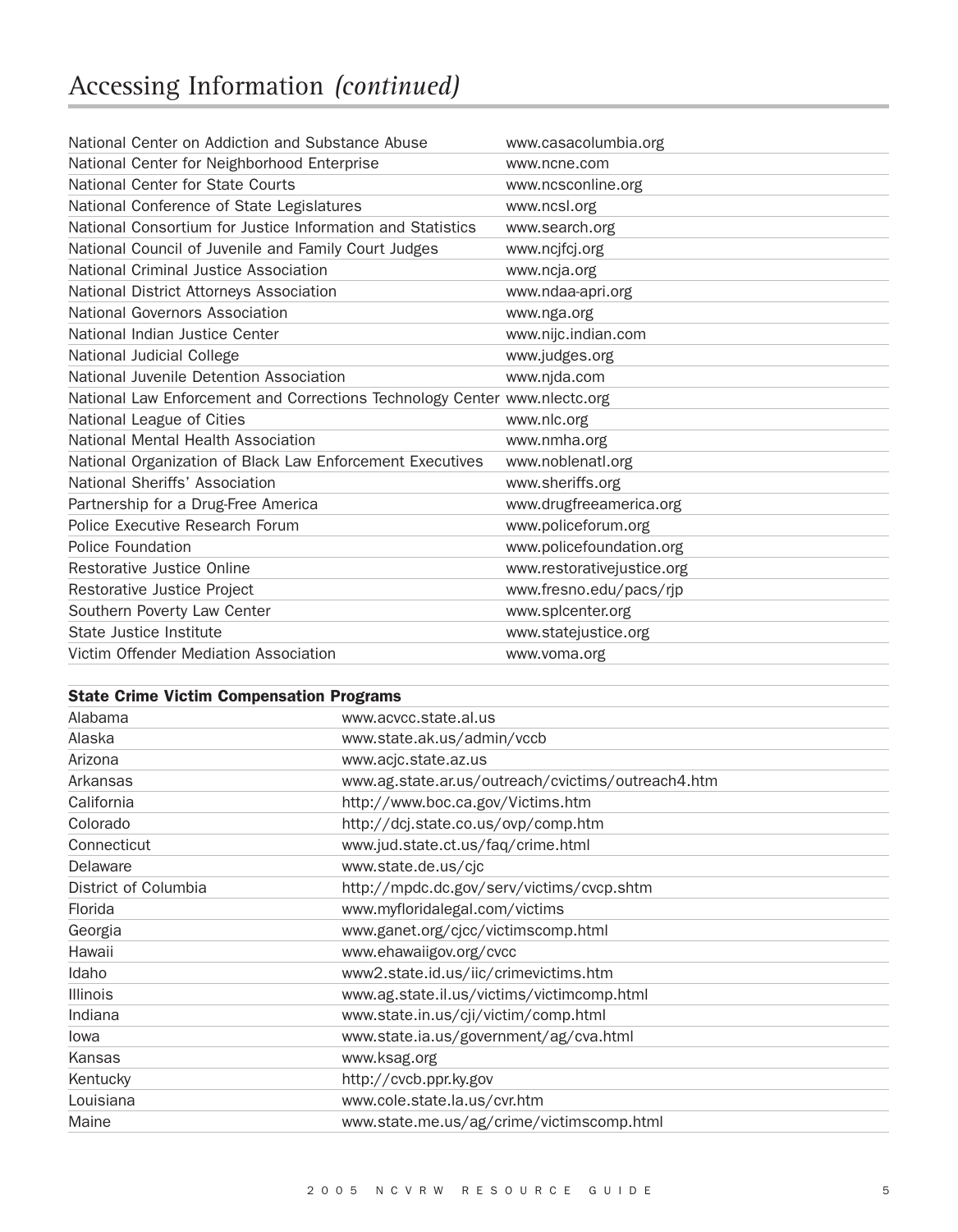| Maryland             | www.dpscs.state.md.us/cicb                                                |
|----------------------|---------------------------------------------------------------------------|
| <b>Massachusetts</b> | www.ago.state.ma.us/sp.cfm?pageid=1037                                    |
| Michigan             | www.michigan.gov/mdch/0,1607,7-132-2940_3184-,00.html                     |
| Minnesota            | www.ojp.state.mn.us/MCCVS/FinancialHelp                                   |
| Mississippi          | www.dfa.state.ms.us/cvcompx.html                                          |
| Missouri             | www.dolir.state.mo.us/wc/cv_help.htm                                      |
| Montana              | www.doj.state.mt.us/victims/default.asp                                   |
| Nebraska             | http://nol.org/home/crimecom                                              |
| Nevada               | http://hearings.state.nv.us/Victims.htm                                   |
| New Hampshire        | http://doj.nh.gov/victim/compensation.html                                |
| New Jersey           | www.state.nj.us/victims                                                   |
| New Mexico           | www.state.nm.us/cvrc                                                      |
| New York             | www.cvb.state.ny.us                                                       |
| North Carolina       | www.nccrimecontrol.org/vjs                                                |
| North Dakota         | www.state.nd.us/docr/parole/victim_comp.htm                               |
| Ohio                 | www.ag.state.oh.us                                                        |
| Oklahoma             | www.odawan.net/victim/victimcomp.asp?A=5&B=4                              |
| Oregon               | http://www.doj.state.or.us/CrimeV/comp.htm                                |
| Pennsylvania         | www.pccd.state.pa.us                                                      |
| Rhode Island         | www.state.ri.us/treas/vcfund.htm                                          |
| South Carolina       | www.govoepp.state.sc.us/sova/vcfund.htm                                   |
| South Dakota         | www.state.sd.us/social/cvc/index.htm                                      |
| Tennessee            | www.treasury.state.tn.us/injury.htm                                       |
| <b>Texas</b>         | www.oag.state.tx.us/victims/cvc.shtml                                     |
| Utah                 | www.crimevictim.utah.gov                                                  |
| Vermont              | www.ccvs.state.vt.us/victcomp.html                                        |
| Virginia             | www.vwc.state.va.us/cicf/crime_intro.htm                                  |
| Washington           | www.lni.wa.gov/ClaimsInsurance/CrimeVictims/default.asp                   |
| West Virginia        | www.legis.state.wv.us/Joint/Court/victims/main.html                       |
| Wisconsin            | www.doj.state.wi.us/cvs                                                   |
| Wyoming              | http://vssi.state.wy.us/cvcHome.asp?heading=Crime%20Victim%20Compensation |

| <b>State VOCA Victim Assistance Agencies</b> |                                                                        |  |
|----------------------------------------------|------------------------------------------------------------------------|--|
| Alabama                                      | www.adeca.alabama.gov/content/lts/lts_victims_of_crime.aspx            |  |
| Alaska                                       | www.dps.state.ak.us/Cdvsa                                              |  |
| Arizona                                      | www.azvictims.com                                                      |  |
| Arkansas                                     | www.accessarkansas.org/dfa/intergovernmental/index.html                |  |
| California                                   | www.ocjp.ca.gov                                                        |  |
| Colorado                                     | http://dcj.state.co.us/ovp/ovp.htm                                     |  |
| Connecticut                                  | www.jud.state.ct.us/faq/crime.html                                     |  |
| Delaware                                     | www.state.de.us/cjc/victim.htm                                         |  |
| District of Columbia                         | http://dc.gov/agencies/detail.asp?id=1026                              |  |
| Florida                                      | http://myfloridalegal.com/victims                                      |  |
| Georgia                                      | www.ganet.org/cjcc/voca.html                                           |  |
| Hawaii                                       | www.cpja.ag.state.hi.us/gr/index.shtml                                 |  |
| Idaho                                        | www2.state.id.us/crimevictim                                           |  |
| <b>Illinois</b>                              | www.icjia.org/public/index.cfm?metaSection=Grants&metaPage=ICJIAGrants |  |
| Indiana                                      | www.in.gov/cji/victim/                                                 |  |
|                                              |                                                                        |  |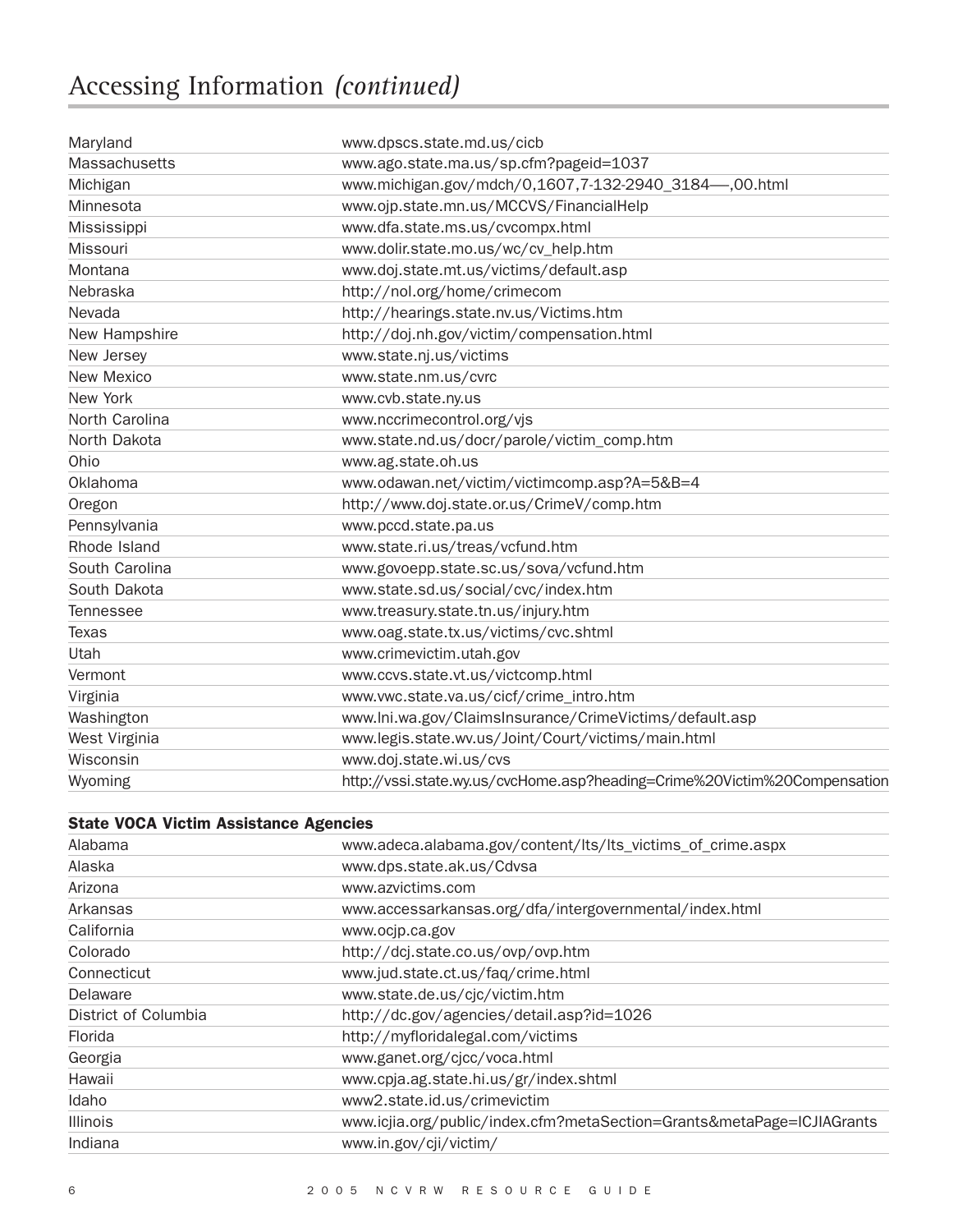| lowa                                                    | www.state.ia.us/government/ag/cva.html                                    |
|---------------------------------------------------------|---------------------------------------------------------------------------|
| Kansas                                                  | www.ksgovernor.org/grants_vocapp.html                                     |
| Kentucky                                                | www.justice.ky.gov                                                        |
| Louisiana                                               | www.cole.state.la.us                                                      |
| Maine                                                   | www.state.me.us/dhs                                                       |
| Maryland                                                | www.dhr.state.md.us/victim                                                |
| Massachusetts                                           | www.state.ma.us/mova                                                      |
| Michigan                                                | www.michigan.gov/mdch/0,1607,7-132-2940_3184-00.html                      |
| Minnesota                                               | www.ojp.state.mn.us/grants/crime_victim_grants/index.htm                  |
| Mississippi                                             | www.dps.state.ms.us/dps/dps.nsf/divpages/ps2ojp?OpenDocument              |
| Missouri                                                | www.dps.state.mo.us/dps/DPS2002/victimservices/victimsservices.htm        |
| Montana                                                 | http://bccdoj.doj.state.mt.us                                             |
| Nebraska                                                | www.nol.org/home/crimecom/grantannouce.htm                                |
| Nevada (Dept. of Human Resources)                       | http://www.hr.state.nv.us/                                                |
| New Hampshire                                           | www.doj.nh.gov/grants/application.html                                    |
| New Jersey                                              | www.state.nj.us/lps/dcj/victimwitness/home.htm                            |
| New Mexico                                              | www.state.nm.us/cvrc/voca.html                                            |
| New York                                                | www.cvb.state.ny.us/grants.htm                                            |
| North Carolina                                          | www.gcc.state.nc.us/ForPreApp/victims.htm                                 |
| North Dakota                                            | www.state.nd.us/docr/parole/voca_grant.htm                                |
| Ohio                                                    | www.ag.state.oh.us/sections/crime_victims_services/assistance_program.htm |
| Oklahoma                                                | www.odawan.net                                                            |
| Oregon                                                  | http://www.doj.state.or.us/CrimeV/voca_publications.htm                   |
| Pennsylvania                                            | www.pccd.state.pa.us/pccd/cwp/view.asp?a=3&Q=571196                       |
| Rhode Island                                            | www.rijustice.state.ri.us/voca                                            |
| South Carolina                                          | www.scdps.org/ojp/voca/voca_grant.html                                    |
| South Dakota                                            | www.state.sd.us/social/ASA/domesticabuse/indes.htm                        |
| Tennessee                                               | www.state.tn.us/finance/rds/ocjp.htm                                      |
| <b>Texas</b>                                            | www.governor.state.tx.us/divisions/cjd                                    |
| Utah                                                    | www.crimevictim.utah.gov                                                  |
| Vermont                                                 | www.ccvs.state.vt.us                                                      |
| Virginia                                                | www.dcjs.virginia.gov/victims                                             |
| Washington                                              | www1.dshs.wa.gov/ca/victimservices/crimevic.asp                           |
| West Virginia                                           | www.wvdcjs.com/justiceprograms/victimsofcrime.html                        |
| Wisconsin                                               | www.doj.state.wi.us/cvs/programs/voca.asp                                 |
| Wyoming                                                 | http://vssi.state.wy.us                                                   |
|                                                         |                                                                           |
| <b>State Attorneys General Victim Services Programs</b> |                                                                           |

| <u>UMU AMUHUJU UCHUM TIUMHI UCHIUCU I IULIMHU</u> |                                                                |
|---------------------------------------------------|----------------------------------------------------------------|
| Alabama                                           | www.ago.state.al.us/victim.cfm                                 |
| Alaska                                            | www.law.state.ak.us/department/criminal/victims_assist.html    |
| Arizona                                           | www.ag.state.az.us/victims_rights/index.html                   |
| Arkansas                                          | www.ag.state.ar.us                                             |
| California                                        | http://ag.ca.gov/victimservices/index.htm                      |
| Colorado                                          | www.ago.state.co.us                                            |
| Connecticut                                       | www.cslib.org/attygenl/index.htm                               |
| Delaware                                          | www.state.de.us/attgen/main_page/victims/victims_guide.htm     |
| District of Columbia                              | http://occ.dc.gov/occ/cwp/view,a,3,q,530974,occNav, 31692, asp |
|                                                   |                                                                |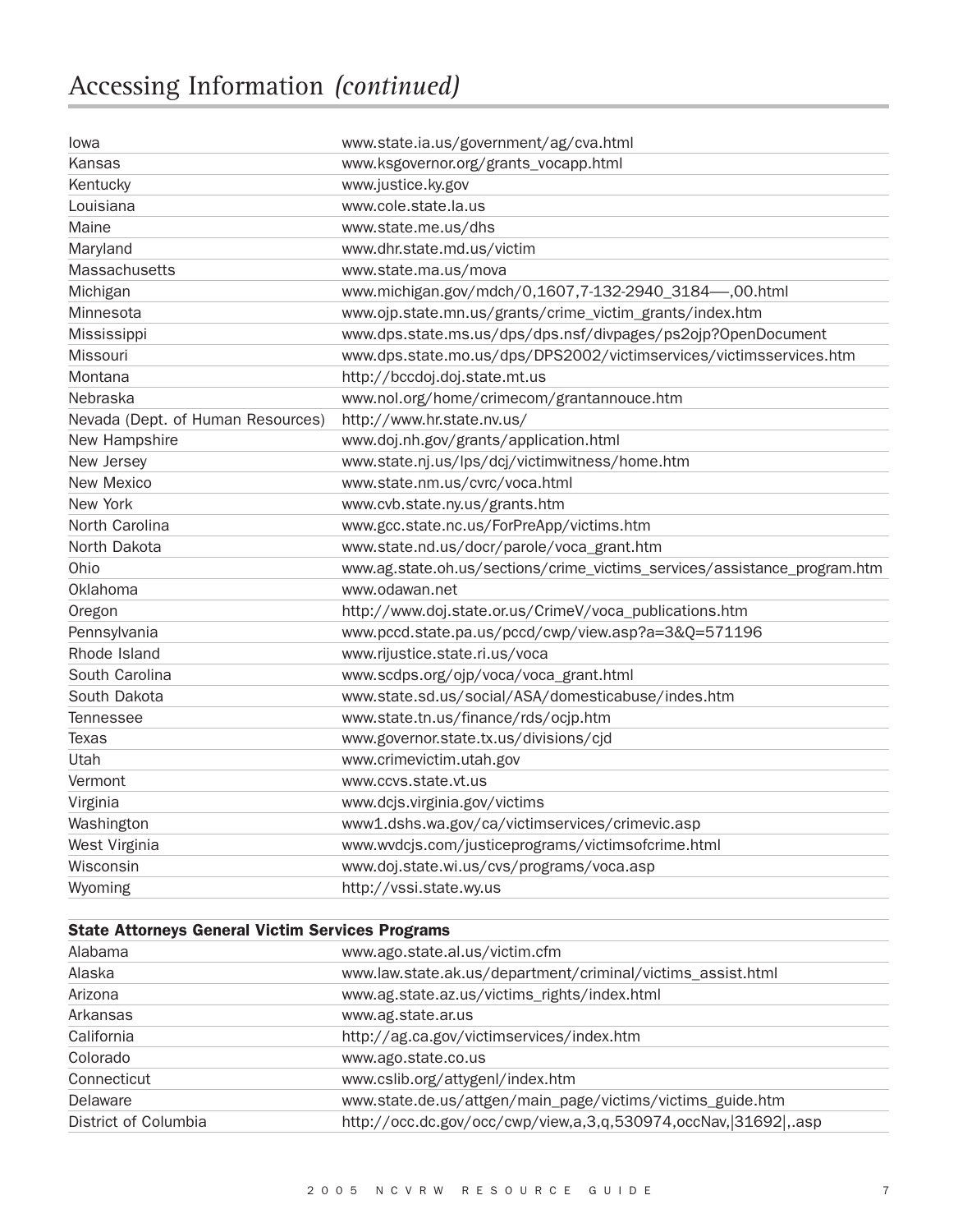| Florida          | http://myfloridalegal.com/victims                                         |
|------------------|---------------------------------------------------------------------------|
| Georgia          | www.law.state.ga.us/victim_not.html                                       |
| Hawaii           | http://cpja.ag.state.hi.us/victims/                                       |
| Idaho            | www2.state.id.us/ag/                                                      |
| Illinois         | www.ag.state.il.us/victims/index.html                                     |
| Indiana          | www.in.gov/attorneygeneral/consumer/victimassistance.html                 |
| lowa             | www.iowaattorneygeneral.org/CVAD/index.html                               |
| Kansas           | www.ksag.org                                                              |
| Kentucky         | http://ag.ky.gov/victims/                                                 |
| Louisiana        | www.ag.state.la.us/VictimRights.aspx                                      |
| Maine            | www.maine.gov/ag/?r=crimeandvictims                                       |
| Maryland         | www.oag.state.md.us/victim.htm                                            |
| Massachusetts    | www.ago.state.ma.us/sp.cfm?pageid=1037                                    |
| Michigan         | www.michigan.gov/ag/                                                      |
| Minnesota        | www.ag.state.mn.us                                                        |
| Mississippi      | www.ago.state.ms.us/divisions/crime_victim/dva.php                        |
| Missouri         | www.ago.mo.gov/crimevictims/crimevictims.htm                              |
| Montana          | http://doj.state.mt.us/victims/default.asp                                |
| Nebraska         | www.ago.state.ne.us                                                       |
| Nevada           | www.ag.state.nv.us                                                        |
| New Hampshire    | www.doj.nh.gov/victim/index.html                                          |
| New Jersey       | www.state.nj.us/lps/                                                      |
| New Mexico       | www.ago.state.nm.us/divs/vawomen/vaw.htm                                  |
| New York         | www.oag.state.ny.us/crime/crime.html                                      |
| North Carolina   | www.ncdoj.com/victimscitizensservices/vscs_about.jsp                      |
| North Dakota     | www.ag.state.nd.us/                                                       |
| Ohio             | www.ag.state.oh.us/sections/crime_victims_services/assistance_program.htm |
| Oklahoma         | www.oag.state.ok.us/oagweb.nsf/VServices!OpenPage                         |
| Oregon           | www.doj.state.or.us                                                       |
| Pennsylvania     | www.attorneygeneral.gov/                                                  |
| Rhode Island     | www.riag.state.ri.us/criminal/victim.php                                  |
| South Carolina   | www.scattorneygeneral.org/public/victimassist.html                        |
| South Dakota     | http://dci.sd.gov/victimservices/index.htm                                |
| <b>Tennessee</b> | www.attorneygeneral.state.tn.us/victim/victim.htm                         |
| <b>Texas</b>     | www.oag.state.tx.us/victims/victims.shtml                                 |
| Utah             | http://attorneygeneral.utah.gov/victimsassist.html                        |
| Vermont          | www.atg.state.vt.us/display.php?smod=165                                  |
| Virginia         | www.oag.state.va.us/Special%20Projects/Victim%20Notification/default.htm  |
| Washington       | www.atg.wa.gov                                                            |
| West Virginia    | www.wvs.state.wv.us/wvag/                                                 |
| Wisconsin        | www.doj.state.wi.us/cvs                                                   |
| Wyoming          | http://vssi.state.wy.us                                                   |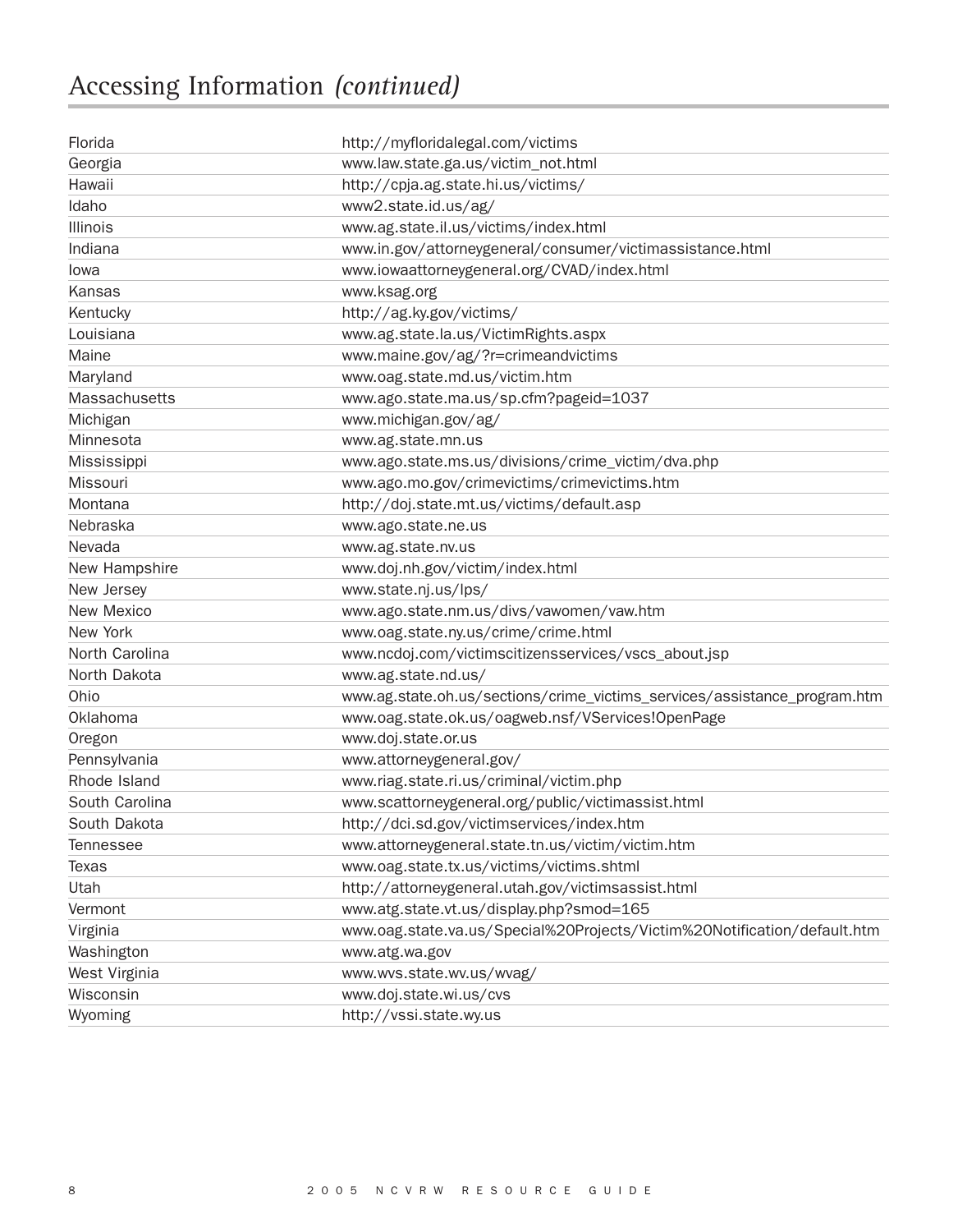### **Federal and State Corrections (Adult)**

| <b>Federal Bureau of Prisons</b>                          | www.bop.gov                            |
|-----------------------------------------------------------|----------------------------------------|
| Alabama Department of Corrections                         | www.doc.state.al.us                    |
| Alaska Department of Corrections                          | www.correct.state.ak.us                |
| Arizona Department of Corrections                         | www.adc.state.az.us                    |
| Arkansas Department of Corrections                        | www.state.ar.us/doc                    |
| California Department of Corrections                      | www.corr.ca.gov                        |
| <b>Colorado Department of Corrections</b>                 | www.doc.state.co.us                    |
| <b>Connecticut Department of Correction</b>               | www.ct.gov/doc                         |
| Delaware Department of Correction                         | www.state.de.us/correct                |
| District of Columbia Department of Corrections            | http://doc.dc.gov/doc/site/default.asp |
| Florida Department of Corrections                         | www.dc.state.fl.us                     |
| Georgia Department of Corrections                         | www.dcor.state.ga.us                   |
| Hawaii Department of Public Safety                        | www.hawaii.gov/psd                     |
| Idaho Department of Correction                            | www.corr.state.id.us                   |
| Illinois Department of Corrections                        | www.idoc.state.il.us                   |
| Indiana Department of Correction                          | www.ai.org/indcorrection               |
| Iowa Department of Corrections                            | www.doc.state.ia.us                    |
| Kansas Department of Corrections                          | www.ink.org/public/kdoc                |
| Kentucky Department of Correction                         | www.corrections.ky.gov                 |
| Louisiana Commission on Law Enforcement &                 | www.cole.state.la.us                   |
| Administration of Criminal Justice                        |                                        |
| Maine Department of Corrections                           | www.state.me.us/corrections            |
| Maryland Department of Public Safety and                  | www.dpscs.state.md.us/doc              |
| <b>Correctional Services</b>                              |                                        |
| Massachusetts Department of Correction                    | www.mass.gov/doc                       |
| Michigan Department of Corrections                        | www.michigan.gov/corrections           |
| Minnesota Department of Corrections                       | www.corr.state.mn.us                   |
| Mississippi Department of Corrections                     | www.mdoc.state.ms.us                   |
| Missouri Department of Corrections                        | www.corrections.state.mo.us            |
| Montana Department of Corrections                         | www.cor.state.mt.us                    |
| Nebraska Department of Correctional Services              | www.corrections.state.ne.us            |
| Nevada Department of Corrections                          | www.ndoc.state.nv.us                   |
| New Hampshire Department of Corrections                   | www.nh.gov/doc                         |
| New Jersey Department of Corrections                      | www.state.nj.us/corrections            |
| New Mexico Corrections Department                         | http://corrections.state.nm.us         |
| New York State Department of Correctional Services        | www.docs.state.ny.us                   |
| New York City Department of Correction                    | www.ci.nyc.ny.us/html/doc              |
| North Carolina Department of Correction                   | www.doc.state.nc.us                    |
| North Dakota Department of Corrections and Rehabilitation | www.state.nd.us/docr                   |
| Ohio Department of Rehabilitation and Correction          | www.drc.state.oh.us                    |
| Oklahoma Department of Corrections                        | www.doc.state.ok.us                    |
| Oregon Department of Corrections                          | www.doc.state.or.us                    |
| Pennsylvania Department of Corrections                    | www.cor.state.pa.us                    |
| Rhode Island and Providence Plantations                   | www.doc.state.ri.us                    |
| Department of Corrections                                 |                                        |
| South Carolina Department of Corrections                  | www.state.sc.us/scdc                   |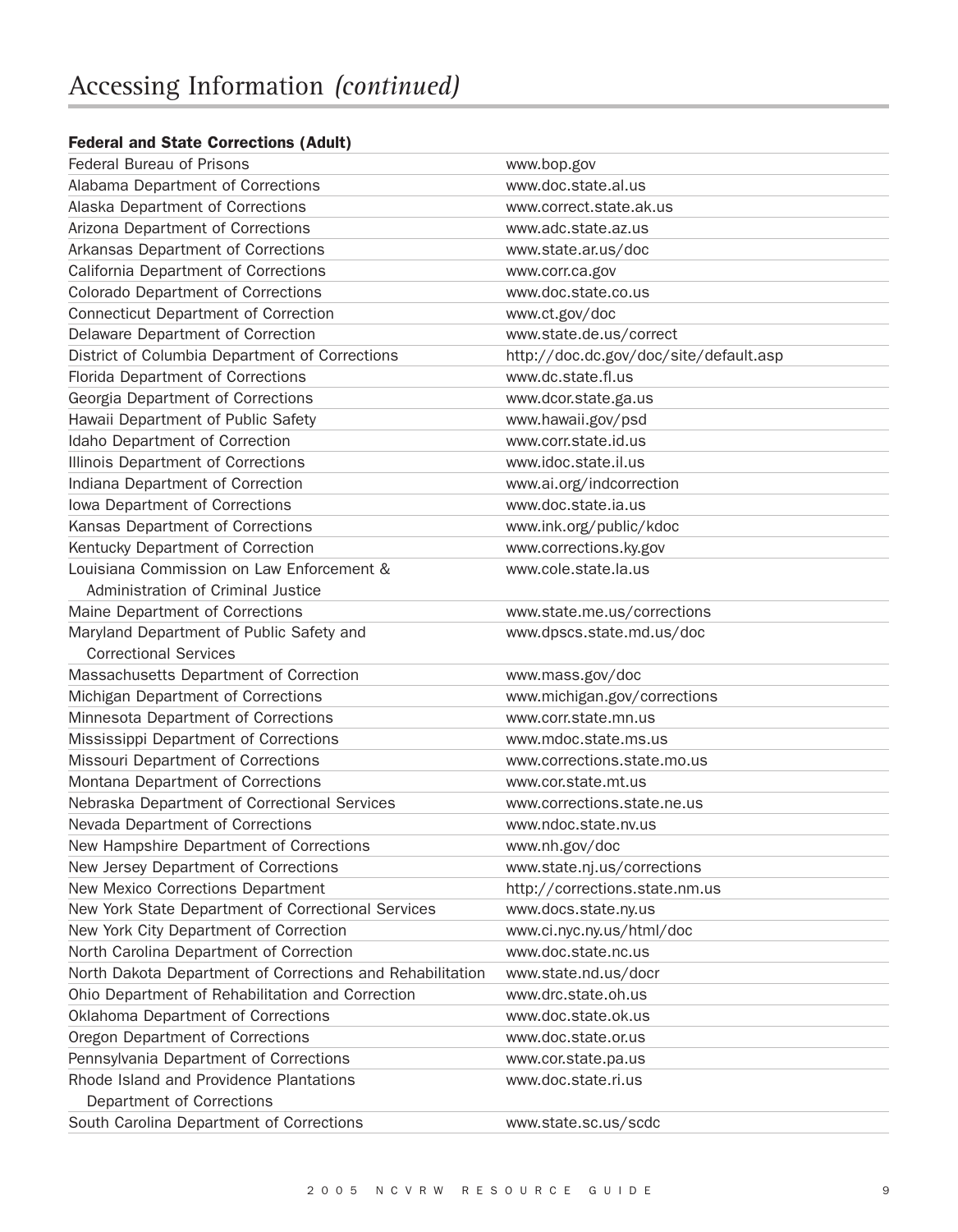| South Dakota Department of Corrections                     | www.state.sd.us/corrections/corrections.html                                    |  |
|------------------------------------------------------------|---------------------------------------------------------------------------------|--|
| Tennessee Department of Correction                         | www.state.tn.us/correction                                                      |  |
| Texas Department of Criminal Justice                       | www.tdcj.state.tx.us                                                            |  |
| Utah Department of Corrections                             | www.cr.ex.state.ut.us                                                           |  |
| Vermont Department of Corrections                          | www.doc.state.vt.us                                                             |  |
| Virginia Department of Corrections                         | www.vadoc.state.va.us                                                           |  |
| Washington State Department of Corrections                 | www.doc.wa.gov                                                                  |  |
| West Virginia Division of Corrections                      | www.wvf.state.wv.us/wvdoc                                                       |  |
| <b>Wisconsin Department of Corrections</b>                 | www.wi-doc.com                                                                  |  |
| Wyoming Department of Corrections                          | http://doc.state.wy.us/corrections.asp                                          |  |
| <b>State Corrections (Juvenile)</b>                        |                                                                                 |  |
| Alabama Department of Youth Services                       | www.dys.state.al.us                                                             |  |
| Alaska Division of Juvenile Justice                        | www.hss.state.ak.us/djj                                                         |  |
| Arizona Department of Juvenile Corrections                 | www.juvenile.state.az.us/Offices/Victims/                                       |  |
|                                                            | VictimsHome.htm                                                                 |  |
| Arkansas Division of Youth Services                        | www.arkansas.gov/dhs/dys/index.htm                                              |  |
| California Youth Authority                                 | www.cya.ca.gov/victim/victimintro.html                                          |  |
| Colorado Division of Youth Corrections                     | www.cdhs.state.co.us/dyc/home.htm                                               |  |
| Connecticut Bureau of Juvenile Justice                     | www.state.ct.us/dcf                                                             |  |
| Delaware Youth Rehabilitative Services                     | www.state.de.us/kids/yrs.htm                                                    |  |
| District of Columbia Youth Services                        | www.dhs.dc.gov/dhs/cwp/                                                         |  |
|                                                            | view, a, 3, q, 492460, dhs Nav, [30989]. asp                                    |  |
| Florida Department of Juvenile Justice                     | www.djj.state.fl.us/djjservices/prevention/                                     |  |
|                                                            | victimservices/index.shtml                                                      |  |
| Georgia Department of Juvenile Justice                     | www.djj.state.ga.us                                                             |  |
| Hawaii Office of Youth Services                            | www.hawaii.gov/dhs                                                              |  |
| Idaho Department of Juvenile Corrections                   | http://www.djc.state.id.us                                                      |  |
| Illinois Department of Corrections Juvenile Division       | www.idoc.state.il.us/subsections/dept_overview/<br>2002/juvenile_division.shtml |  |
| Indiana Juvenile Facilities                                | www.in.gov/indcorrection/facts/facility.html                                    |  |
| Iowa Juvenile Institutions                                 | www.dhs.state.ia.us/ACFS/ACFS.asp                                               |  |
| Kansas Juvenile Justice Authority                          | http://jja.state.ks.us/index.htm                                                |  |
| Kentucky Department of Juvenile Justice                    | http://djj.state.ky.us/                                                         |  |
| Louisiana Office of Youth Development                      | www.corrections.state.la.us/offices/oydoff.htm                                  |  |
| Maine Department of Corrections Juvenile Services Division | www.state.me.us/corrections/                                                    |  |
| Maryland Department of Juvenile Services                   | www.djs.state.md.us/victim.html                                                 |  |
| Massachusetts Department of Youth Services                 | www.state.ma.us/dys                                                             |  |
| Michigan Bureau of Juvenile Justice                        | www.michigan.gov/fia/0,1607,7-124-<br>5452_30426-15630-,00.html                 |  |
| Minnesota Department of Corrections Juvenile Facilities    | www.doc.state.mn.us                                                             |  |
| Mississippi Division of Youth Services                     | www.mdhs.state.ms.us/dys.html                                                   |  |
| Missouri Division of Youth Services                        | www.dss.mo.gov/dys/index.htm                                                    |  |
| Montana Department of Corrections Juvenile Division        | www.cor.state.mt.us/About/JuvenileCorrections.asp                               |  |
| Nebraska Juvenile Services                                 | www.hhs.state.ne.us/jus/jusindex.htm                                            |  |
| Nevada Juvenile Justice Services                           | http://dcfs.state.nv.us/page22.html                                             |  |
| New Hampshire Division for Juvenile Justice Services       | http://www.dhhs.nh.gov/DHHS/DJJS/default.htm                                    |  |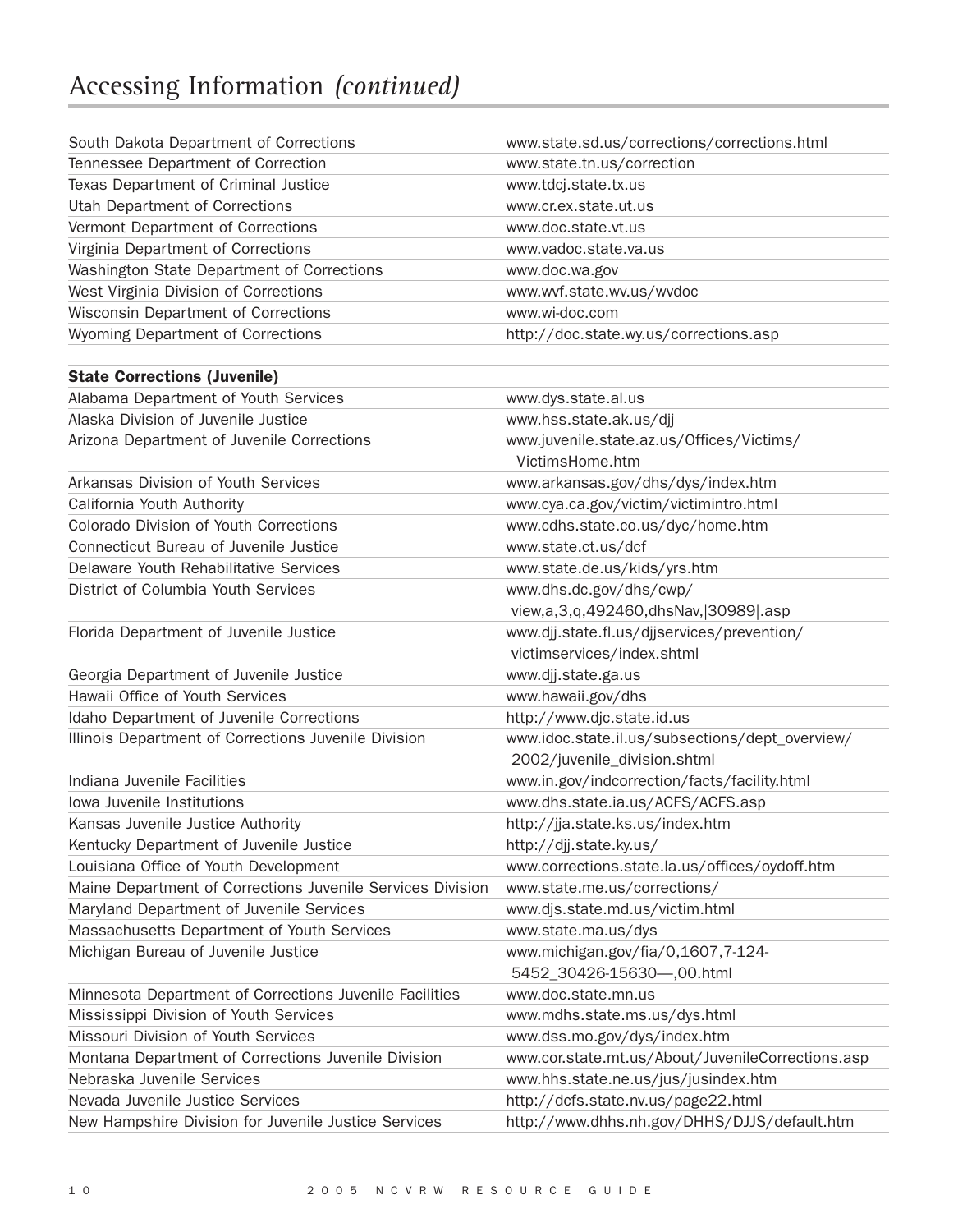| New Jersey Juvenile Justice Commission                                          | www.state.nj.us/lps/jjc/jjchome.html                 |  |  |
|---------------------------------------------------------------------------------|------------------------------------------------------|--|--|
| New Mexico Juvenile Justice Division                                            | www.cyfd.org/index.htm                               |  |  |
| New York Office of Children & Family Services<br><b>Rehabilitative Services</b> | www.ocfs.state.ny.us/main/rehab/                     |  |  |
| North Carolina Department of Juvenile Justice &                                 | www.ncdjjdp.org                                      |  |  |
| <b>Delinquency Prevention</b>                                                   |                                                      |  |  |
| North Dakota Juvenile Justice Services                                          | www.ndaco.org/jj/default.asp                         |  |  |
| Ohio Department of Youth Services                                               | www.dys.ohio.gov/Victimservices.html                 |  |  |
| Oklahoma Office of Juvenile Affairs                                             | www.state.ok.us/~oja                                 |  |  |
| Oregon Youth Authority                                                          | www.oya.state.or.us                                  |  |  |
| Pennsylvania Juvenile Justice                                                   |                                                      |  |  |
| Rhode Island Juvenile Corrections                                               | www.dpw.state.pa.us/child/juveniledelinq/default.htm |  |  |
|                                                                                 | www.dcyf.state.ri.us/juvcorrectns.htm                |  |  |
| South Carolina Department of Juvenile Justice                                   | www.state.sc.us/djj                                  |  |  |
| South Dakota Juvenile Corrections                                               | www.state.sd.us/corrections/juvenile_corrections.htm |  |  |
| Tennessee Department of Children's Services                                     | www.state.tn.us/youth                                |  |  |
| <b>Texas Youth Commission</b>                                                   | www.tyc.state.tx.us                                  |  |  |
| Utah Division of Juvenile Justice Services                                      | www.hsdyc.state.ut.us                                |  |  |
| Vermont Department of Social and Rehabilitation Services                        | www.state.vt.us/srs                                  |  |  |
| Virginia Department of Juvenile Justice                                         | www.djj.state.va.us                                  |  |  |
| Washington Juvenile Rehabilitation Administration                               | www1.dshs.wa.gov/jra                                 |  |  |
| West Virginia Division of Juvenile Services                                     | www.wvdjs.state.wv.us                                |  |  |
| Wisconsin Division of Juvenile Corrections                                      | www.wi-doc.com/index_juvenile.htm                    |  |  |
| Wyoming Juvenile Services                                                       | www.wyjuvenilejustice.com                            |  |  |
| <b>Victims' Rights Compliance Programs</b>                                      |                                                      |  |  |
| Arizona Voice for Crime Victims                                                 | www.voiceforvictims.org                              |  |  |
| Connecticut: Office of the Victim Advocate                                      | www.ova.state.ct.us/                                 |  |  |
| Maryland Crime Victims Resource Center                                          | www.mdcrimevictims.org                               |  |  |
| Minnesota: Crime Victim Justice Unit                                            | www.dps.state.mn.us/OJP/MCCVS/CVJU/index.htm         |  |  |
| South Carolina: Crime Victims' Ombudsman                                        | www.govoepp.state.sc.us/cvolinks.htm                 |  |  |
| Wisconsin: Victim Resource Center                                               | www.doj.state.wi.us/cvs/programs/vrc.asp             |  |  |
| Crime Victim Rights Board                                                       | www.doj.state.wi.us/cvs/programs/cvrb.asp            |  |  |
|                                                                                 |                                                      |  |  |
| <b>Other Victim Resources</b>                                                   |                                                      |  |  |
| Action Without Borders - Nonprofit Directory                                    | www.idealist.org                                     |  |  |
| Alliance for Justice                                                            | www.afj.org                                          |  |  |
| American Psychological Association                                              | www.apa.org                                          |  |  |
| Boys & Girls Clubs of America                                                   | www.bgca.org                                         |  |  |
| Children's Institute International                                              | www.childrensinstitute.org                           |  |  |
| Communities Against Violence Network (CAVNET)                                   | www.cavnet.org                                       |  |  |
| <b>Compassionate Friends</b>                                                    | www.compassionatefriends.com                         |  |  |
| Corporate Alliance to End Partner Violence                                      | www.caepv.org                                        |  |  |

Elder Abuse Prevention www.oaktrees.org/elder

International Society for Traumatic Stress Studies www.istss.org International Victimology Website **www.victimology.nl** Jewish Women International **With an International** www.jewishwomen.org

Justice for All www.jfa.net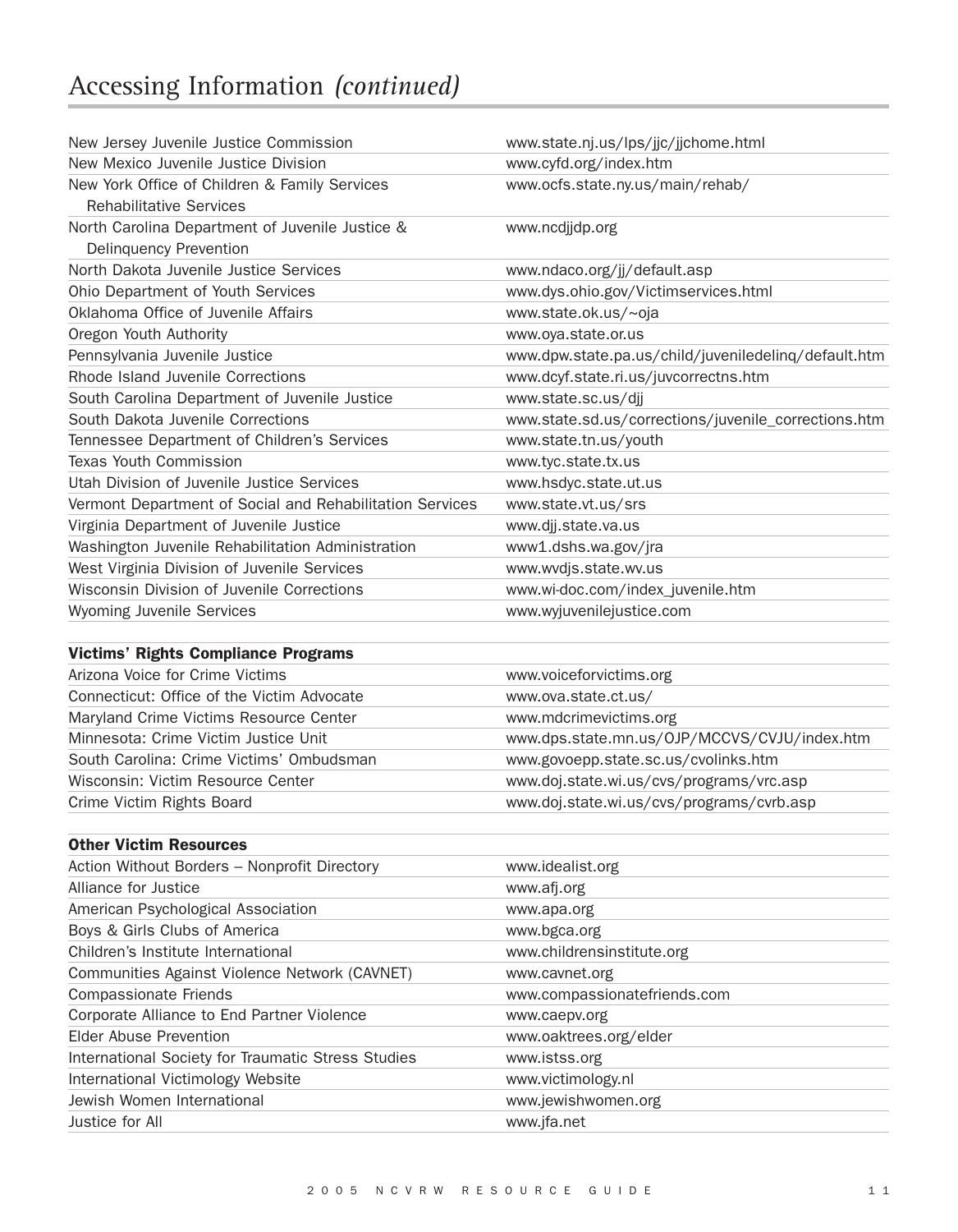| Michigan State University Victims and the Media Program | http://victims.jrn.msu.edu                    |
|---------------------------------------------------------|-----------------------------------------------|
| Post Trauma Resources                                   | www.posttrauma.com                            |
| Rape Recovery Help and Information                      | www.geocities.com/HotSprings/2402             |
| Safe Horizon (New York City region)                     | www.safehorizon.org                           |
| Sexual Assault Nurse Examiner                           | www.sane-sart.com                             |
| Sexual Assault Response Team                            | www.sane-sart.com                             |
| The Stalking Victim's Sanctuary                         | www.stalkingvictims.com                       |
| Survivors of Stalking                                   | www.soshelp.org                               |
| Victim Assistance Online                                | www.vaonline.org                              |
| Violence Policy Center                                  | www.vpc.org                                   |
| Women's Justice Center                                  | www.law.pace.edu/bwjc                         |
| Workplace Violence Research Institute                   | www.noworkviolence.com                        |
|                                                         |                                               |
| <b>Legal Research/Resources</b>                         |                                               |
| Findlaw                                                 | www.findlaw.com                               |
| National Crime Victim Law Institute                     | www.lclark.edu/org/ncvli                      |
| State Law and Legislative Information                   | www.washlaw.edu                               |
| U.S. Supreme Court Decisions                            | http://supct.law.cornell.edu/supct/index.html |
|                                                         |                                               |
| <b>Media</b>                                            |                                               |
| <b>Newslink</b>                                         | www.newslink.org                              |
| <b>Criminal Justice Journalists</b>                     | www.reporters.net/cjj                         |
| Dart Center for Journalism and Trauma                   | www.dartcenter.org                            |
| News Index                                              | http://newsindex.com                          |
| Newspapers.com                                          | www.newspapers.com                            |
| Public Relations Society of America                     | www.prsa.org                                  |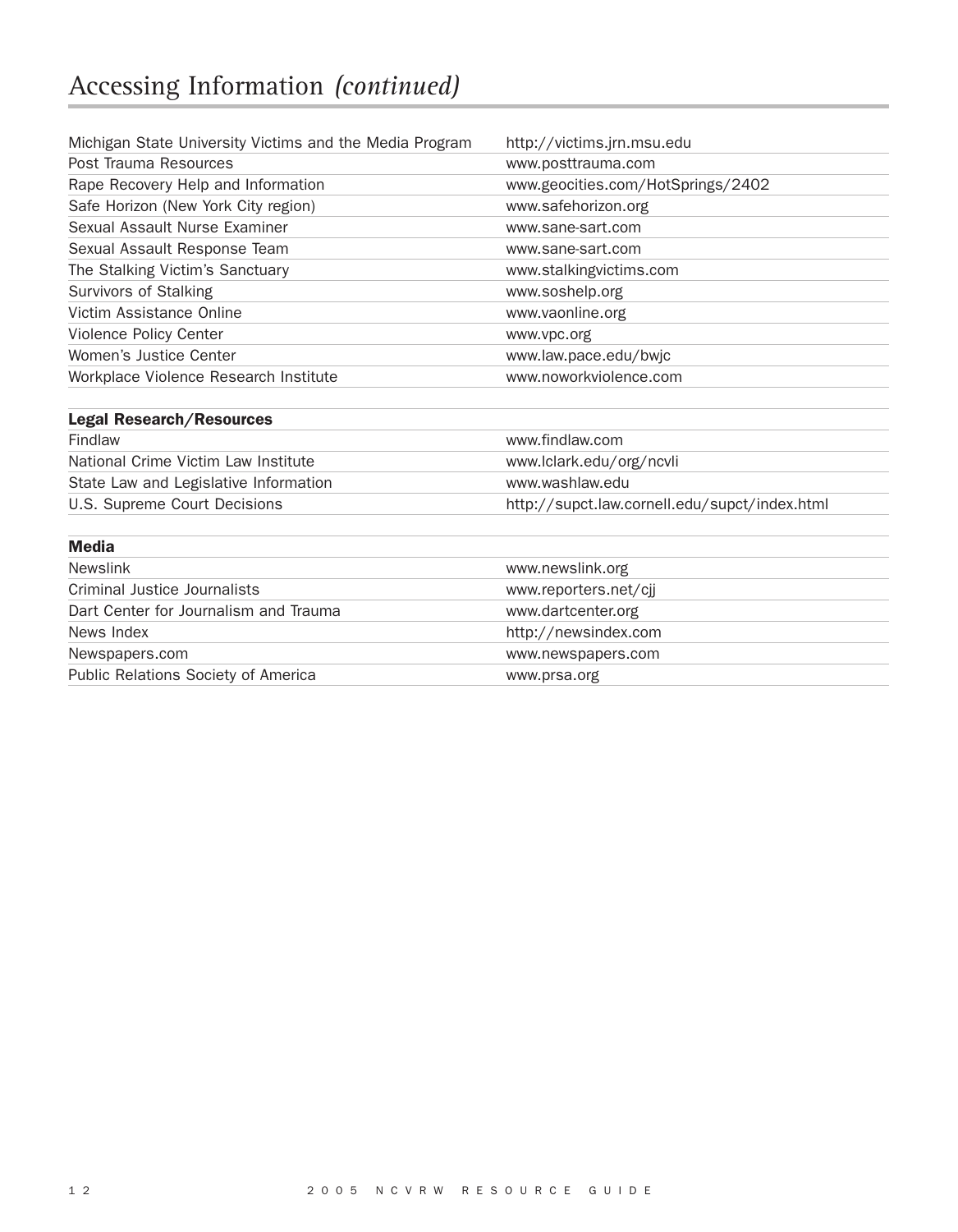## **NCVRW Resource Guide Partners**

American Correctional Association Victims Committee Phone: 301-918-1800 4380 Forbes Boulevard Fax: 301-918-1900 Lanham. MD 20706 Channel Communication of the Web site: www.aca.org

American Probation and Parole Association **Phone:** 859-244-8203 P.O. Box 11910 **Fax: 859-244-8001** Fax: 859-244-8001 Lexington, KY 40578-1910 Web site: www.appa-net.org

Association of State Correctional Administrators Phone: 860-704-6410 213 Court Street, Suite 606 Fax: 860-704-6420 Middletown, CT 06457 Middletown, CT 06457

California State University-Fresno Phone: 559-278-4021 Victim Services Programs Fax: 559-278-7265 Fresno, CA 93740

Child Abuse Prevention Network **Phone:** Phone: 607-275-9360 210 Eddy Street Fax: 775-213-7517

Concerns of Police Survivors **Phone:** 573-346-4911 P.O. Box 3199 Fax: 573-346-1414

Maryland Crime Victims Resource Center Phone: 301-952-0063/ 877-VICTIM-1 (Formerly Stephanie Roper Foundation and Committee) Fax: 301-952-2319 14750 Main Street, Suite 1B Web site: www.mdcrimevictims.org Upper Marlboro, MD 20772 E-mail: butler@mdcrimevictims.org

Mothers Against Drunk Driving (MADD) Phone: 800-GET-MADD 511 E. John Carpenter Freeway, Suite 700 Fax: 972-869-2206/2207 Irving, TX 75062 Web site: www.madd.org

National Association of Crime Victim **Phone:** 703-313-9500 Compensation Boards Fax: 703-313-0546 P.O. Box 16003 external products are with the Web site: www.nacvcb.org Alexandria, VA 22302 E-mail: nacvcb@nacvcb.org

National Association of VOCA **Phone:** 608-233-2245 Assistance Administrators **Fax:** 815-301-8721 5702 Old Sauk Road Web site: www.navaa.org Madison, WI 53705 **E-mail:** info@navaa.org

National Center on Elder Abuse **Phone:** 202-898-2586 1201 15th Street, NW, Suite 350 Fax: 202-898-2583

E-mail: appa@csg.org E-mail: exec@asca.net Criminology Department Web site: www.csufresno.edu/criminology 2225 East San Ramon Avenue E-mail: bmuscat@csufresno.edu Ithaca, NY 14850 Web site: www.child-abuse.com Camdenton, MO 65020 Web site: www.nationalcops.org E-mail: cops@nationalcops.org Washington, DC 20005-2800 Web site: www.elderabusecenter.org E-mail: NCEA@nasua.org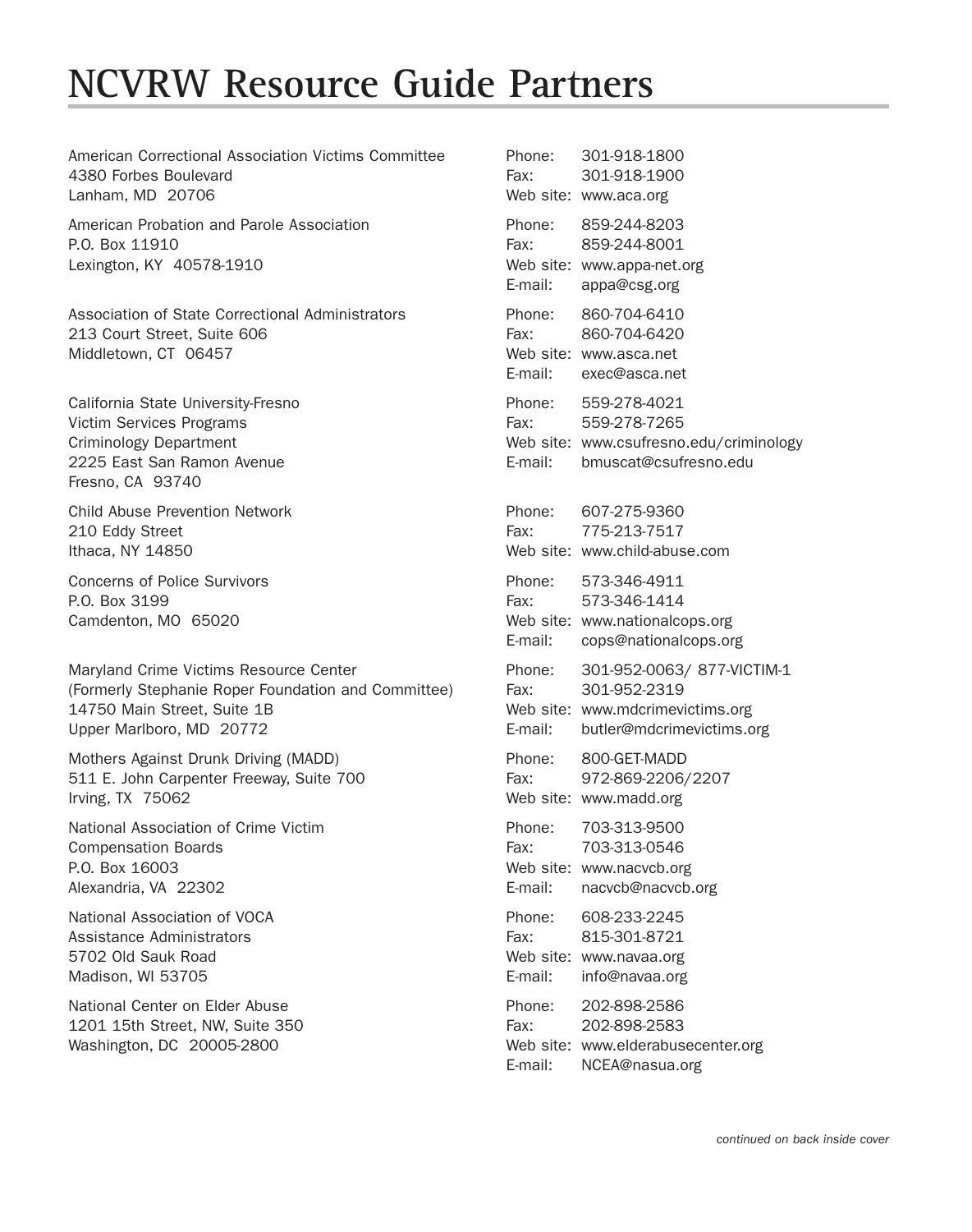National Center for Missing & Exploited Children Charles B. Wang International Children's Building 699 Prince Street Alexandria, VA 22314-3175

National Criminal Justice Association 720 Seventh Street, NW, 3rd Floor Washington, DC 20001

| National Center for Missing & Exploited Children<br>Charles B. Wang International Children's Building<br>699 Prince Street<br>Alexandria, VA 22314-3175                                     | Phone:<br>Fax:<br>Hotline:<br>TDD: | 703-274-3900<br>703-274-2200<br>800-THE-LOST<br>800-826-7653 (for Hotline)<br>Web site: www.missingkids.com      |
|---------------------------------------------------------------------------------------------------------------------------------------------------------------------------------------------|------------------------------------|------------------------------------------------------------------------------------------------------------------|
| National Center for State Courts<br>300 Newport Avenue<br>Williamsburg, VA 23185-4147                                                                                                       | Phone:<br>Fax:<br>E-mail:          | 757-259-1864<br>757-564-2034<br>Web site: www.ncscnonline.org<br>dgager@ncsc.dni.us                              |
| National Center for Victims of Crime<br>2000 M Street, NW, Suite 480<br>Washington, DC 20036                                                                                                | Phone:<br>Fax:<br>E-mail:          | 202-467-8700/800-FYI-CALL<br>202-467-8701<br>TTY/TTD: 800-211-7996<br>Web site: www.ncvc.org<br>gethelp@ncvc.org |
| National Children's Alliance<br>1612 K Street, NW, Suite 500<br>Washington, DC 20006                                                                                                        | Phone:<br>Fax:                     | 202-452-6001/800-239-9950<br>202-452-6002<br>Web site: www.nca-online.org                                        |
| National Coalition Against Domestic Violence<br>P.O. Box 18749<br>Denver, CO 80218                                                                                                          | Phone:<br>Fax:<br>E-mail:          | 303-839-1852<br>303-831-9251<br>Web site: www.ncadv.org<br>mainoffice@ncadv.org                                  |
| National Crime Prevention Council<br>1000 Connecticut Avenue, NW, 13th Floor<br>Washington, DC 20036                                                                                        | Phone:<br>Fax:                     | 202-466-6272<br>202-296-1356<br>Web site: www.ncpc.org                                                           |
| National Crime Victims Research and Treatment Center<br>Department of Psychiatry and Behavioral Sciences<br>Medical University of South Carolina<br>P.O. Box 250852<br>Charleston, SC 29425 | Phone:<br>Fax:                     | 843-792-2945<br>843-792-3388<br>Web site: www.musc.edu/cvc                                                       |

| National Criminal Justice Association   | Phone:  | 202-628-8550                |
|-----------------------------------------|---------|-----------------------------|
| 720 Seventh Street, NW, 3rd Floor       | Fax:    | 202-628-0080                |
| Washington, DC 20001                    |         | Web site: www.ncja.org      |
| National District Attorneys Association | Phone:  | 703-549-9222                |
| American Prosecutors Research Institute | Phone:  | 703-549-4253                |
| 99 Canal Center Plaza, Suite 510        | Fax:    | 703-836-3195                |
| Alexandria, VA 22314                    |         | Web site: www.ndaa-apri.org |
| National Organization of                | Phone:  | 513-721-5683/888-818-POMC   |
| Parents Of Murdered Children            | Fax:    | 513-345-4489                |
| 100 East Eighth Street, Suite B-41      |         | Web site: www.pomc.com      |
| Cincinnati, OH 45202                    | E-mail: | natlpomc@aol.com            |

*continued on back cover*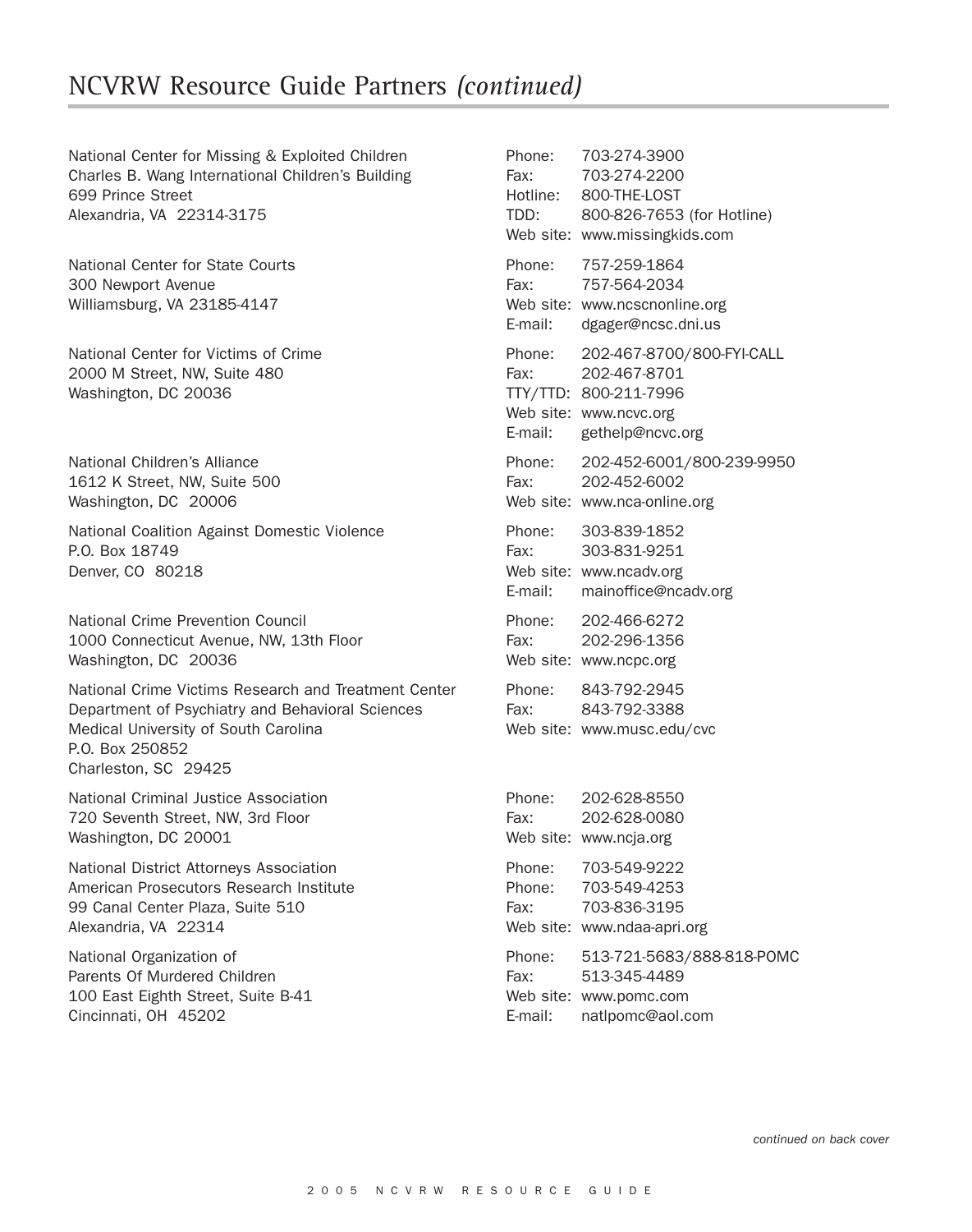Witness Justice P.O. Box 475 Fax: 301-898-8874

| National Organization for Victim Assistance<br>1730 Park Road, NW<br>Washington, DC 20010                                                 | 202-232-6682/800-TRY-NOVA<br>Phone:<br>Fax:<br>202-462-2255<br>Web site: www.trynova.org<br>E-mail:<br>nova@trynova.org             |
|-------------------------------------------------------------------------------------------------------------------------------------------|-------------------------------------------------------------------------------------------------------------------------------------|
| National Sexual Violence Resource Center<br>123 North Enola Drive<br>Enola, PA 17025                                                      | Phone:<br>877-739-3895<br>Fax:<br>717-909-0714<br>TTY:<br>717-909-0715<br>Web site: www.nsvrc.org<br>E-mail:<br>resources@nsvrc.org |
| National Sheriffs' Association<br>1450 Duke Street<br>Alexandria, VA 22314                                                                | Phone:<br>703-836-7827<br>Fax:<br>703-683-6541<br>Web site: www.sheriffs.org<br>E-mail:<br>nsamail@sheriffs.org                     |
| National Victims' Constitutional<br><b>Amendment Network</b><br>789 Sherman Street, Suite 670<br>Denver, CO 80203                         | Phone:<br>303-832-1522/800-529-8226<br>Fax:<br>303-861-1265<br>Web site: www.nvcan.org<br>nvcan@aol.com<br>E-mail:                  |
| Police Executive Research Forum<br>1120 Connecticut Avenue NW, Suite 930<br>Washington, DC 20036                                          | Phone:<br>202-466-7820<br>202-466-7826<br>Fax:<br>Web site: www.policeforum.org<br>E-mail:<br>perf@policeforum.org                  |
| Rape, Abuse & Incest National Network (RAINN)<br>National Sexual Assault Hotline<br>635-B Pennsylvania Avenue, SE<br>Washington, DC 20003 | Phone:<br>202-544-1034/800-656-HOPE<br>Fax:<br>202-544-3556<br>Web site: www.rainn.org<br>E-mail:<br>info@rainn.org                 |
| Security On Campus, Inc.<br>133 lvy Lane, Suite 200<br>King of Prussia, PA 19406-4216                                                     | Phone:<br>888-251-7959<br>Fax:<br>610-768-9330<br>Web site: www.securityoncampus.org<br>E-mail:<br>soc@securityoncampus.org         |
| University of New Haven<br>Crime Victim Study Center<br>300 Boston Post Road<br>West Haven, CT 06516                                      | Phone:<br>203-932-7041<br>203-931-6030<br>Fax:<br>Web site: www.newhaven.edu/psps/center.html                                       |
| Victims' Assistance Legal Organization (VALOR)<br>8181 Greensboro Drive, Suite 1070<br>McLean, VA 22101-3823                              | Phone:<br>703-748-0811<br>Fax:<br>703-356-5085<br>Web site: www.valor-national.org<br>info@valor-national.org<br>E-mail:            |
| <b>Witness Justice</b><br>$DA$ $Box$ $A$ 75                                                                                               | Phone:<br>301-898-1009/800-4WJ-HELP<br>201000071<br>$\Gamma_{\cap V}$                                                               |

Frederick, MD 21705-0475 Web site: www.witnessjustice.org